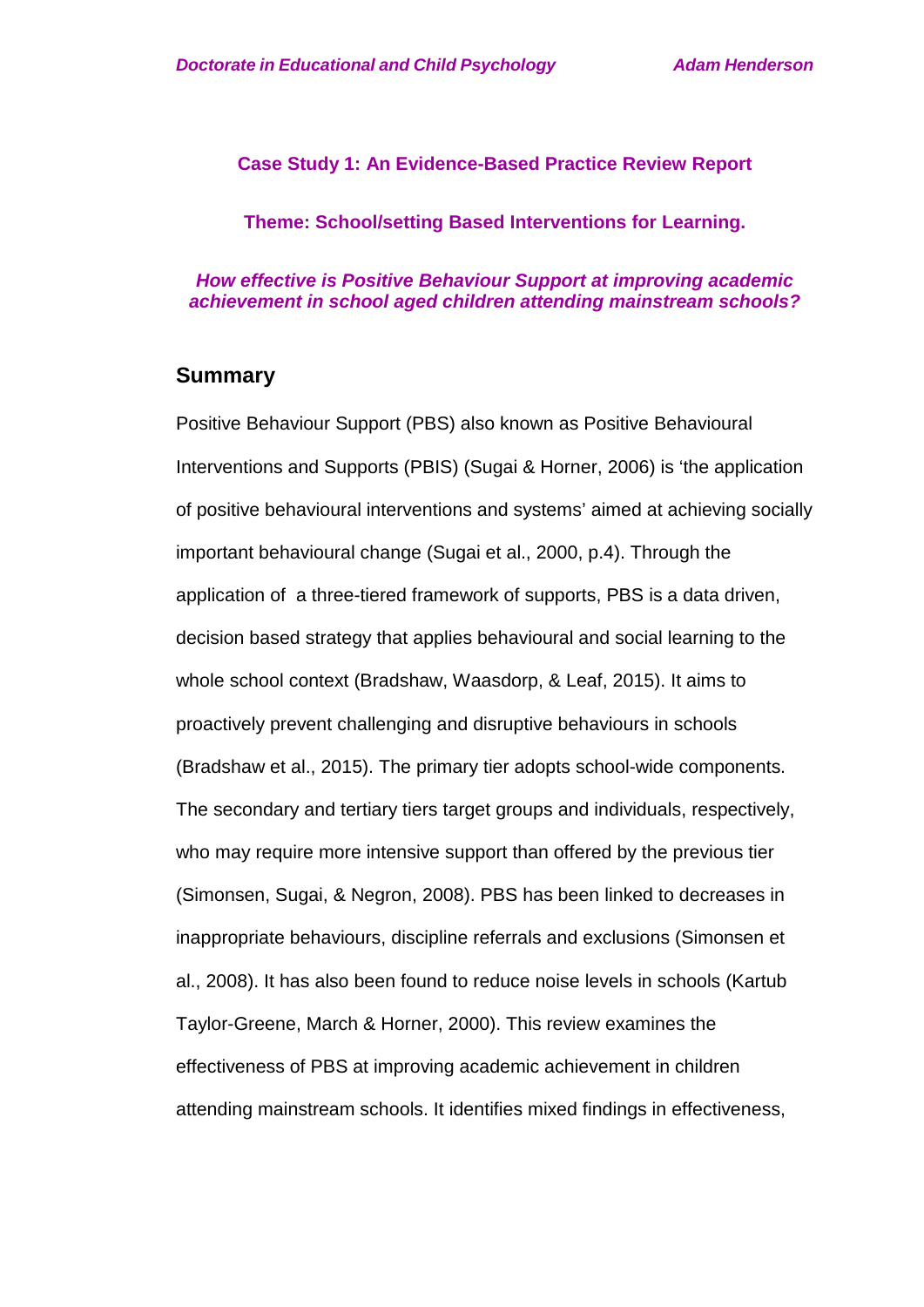suggesting that its impact on academic achievement is dependent on other variables, such as the quality of teaching, learning support and fidelity.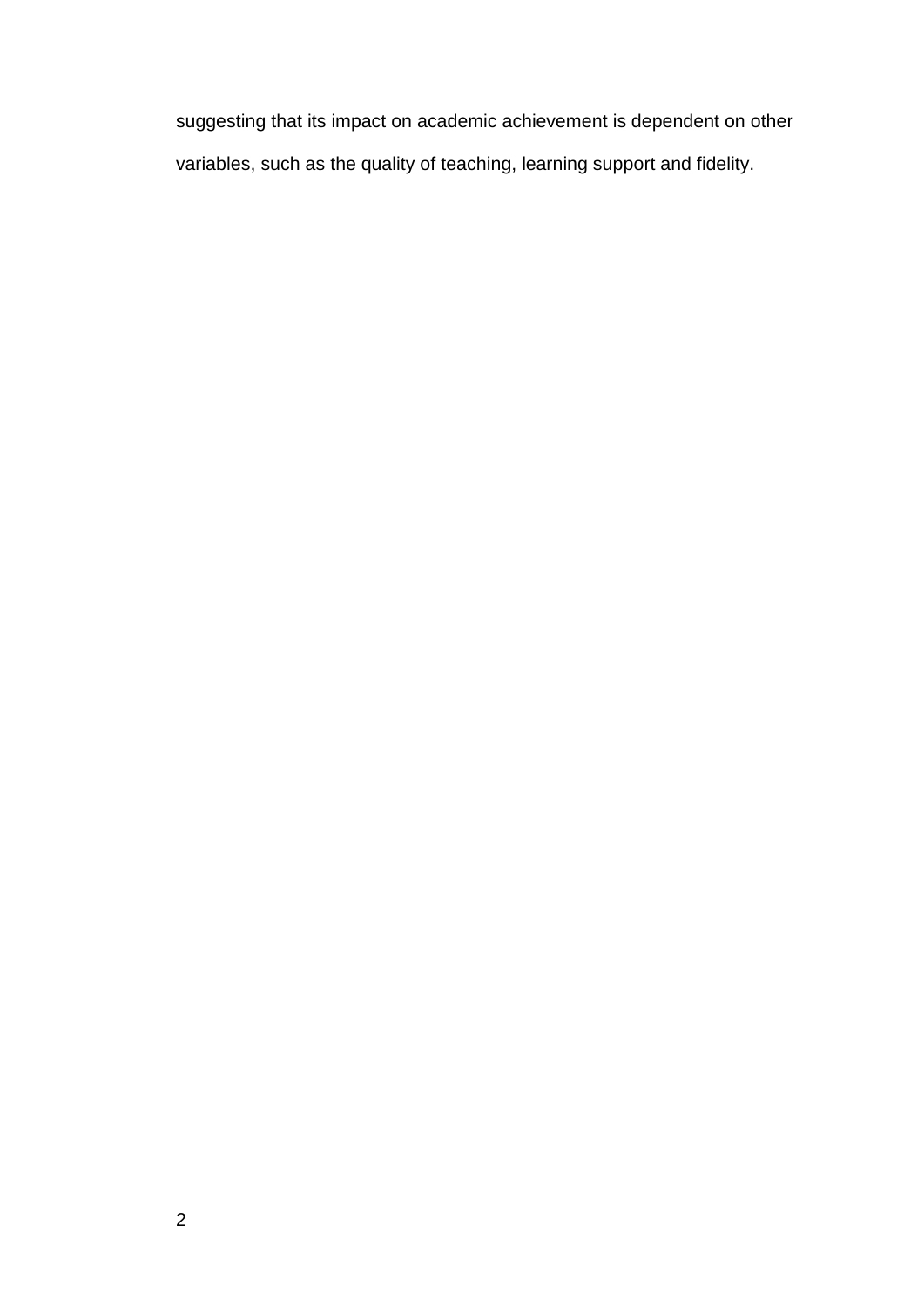## **Introduction**

### Positive Behaviour Support

As a whole school strategy, PBS aims to build a positive school culture, and to provide support in the learning environment for pupils and teachers (Kelm, McIntosh, & Cooley, 2014). It integrates four critical elements: pupil outcomes, research validated practices that support pupil behaviour, data collection that supports decision making, and school systems that promote each of these (Sugai & Horner, 2002). PBS has been developed on the premise that children require appropriate modelling, monitoring, opportunities to succeed and meaningful feedback that helps to guide behaviour (Lewis & Sugai, 1999). It is a 'noncurricular prevention strategy' offering schools a three-tiered model (Bradshaw et al., 2015, p546). Tier 1 adopts school wide components, while Tiers 2 and 3 complement the whole school approach by providing targeted support and interventions to groups and individuals (Sugai & Horner, 2009).

Beaman and Wheldall (2000) emphasise that the deployment of contingent teacher praise/approval and reprimand/disapproval has 'unequivocally demonstrated' increases in academic and socially appropriate behaviours (p.431). PBS is an approach which focuses on praise/approval. It is a 'compilation of effective practices, interventions, and systems change strategies' (Sugai et al., 2004, p.10). The intention is to remove rewards 'that inadvertently maintain problem behaviour' (Sugai et al., 2000, p. 16), by replacing them with clearly defined behavioural expectations.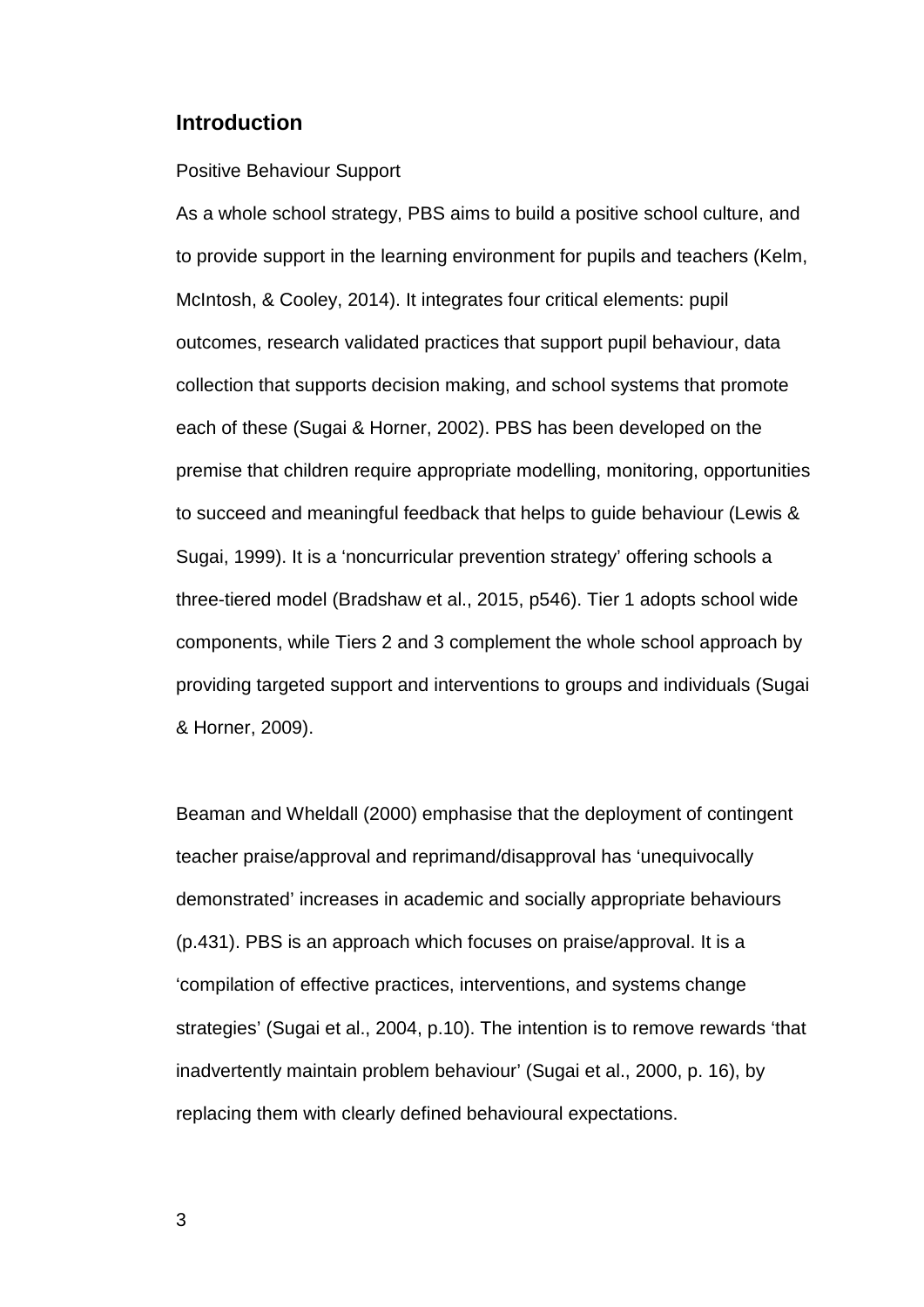Implementation requires schools to identify meaningful outcomes, to establish whole school systems, implement context-appropriate practices, that are evidence based and gather data for decision-making (Simonsen et al., 2008). Outcomes should include goals that schools aim to achieve. The school system must include a team that guides implementation, including a PBS "coach", who develops and reinforces an action plan (Simonsen et al., 2008). Typically, the coach is experienced at using the functional behavioural assessment method (Bradshaw, Mitchell & Leaf, 2010). Staff training is recommended (Simonsen et al., 2008) and effectiveness is considered to be contingent on staff commitment (Gagnon, Rockwell & Scott., 2008).

Prior to developing an action plan, teachers are encouraged to assess the existing school environment to identify common problem behaviours (Gagnon et al., 2008). Exclusion records or detention data can be evaluated. These records offer quantitative data (frequency and severity of discipline) and qualitative data (descriptions of the behaviour and antecedents). Data analysis is used to identify students who may benefit from higher tier PBS and to pinpoint behaviours that are targeted at the whole school level.

A teaching matrix of specific behavioural expectations is developed through action planning (Kelm et al., 2014), to seek approaches that reinforce positive behaviours (Gagnon, et al., 2008). Students are given specific praise and acknowledgment for demonstrating prosocial behaviour (Kelm et al., 2014). For instance, Chu (2015) describes a token economy where pupils can earn tokens for demonstrating target behaviours. A reinforcer, such as a prize or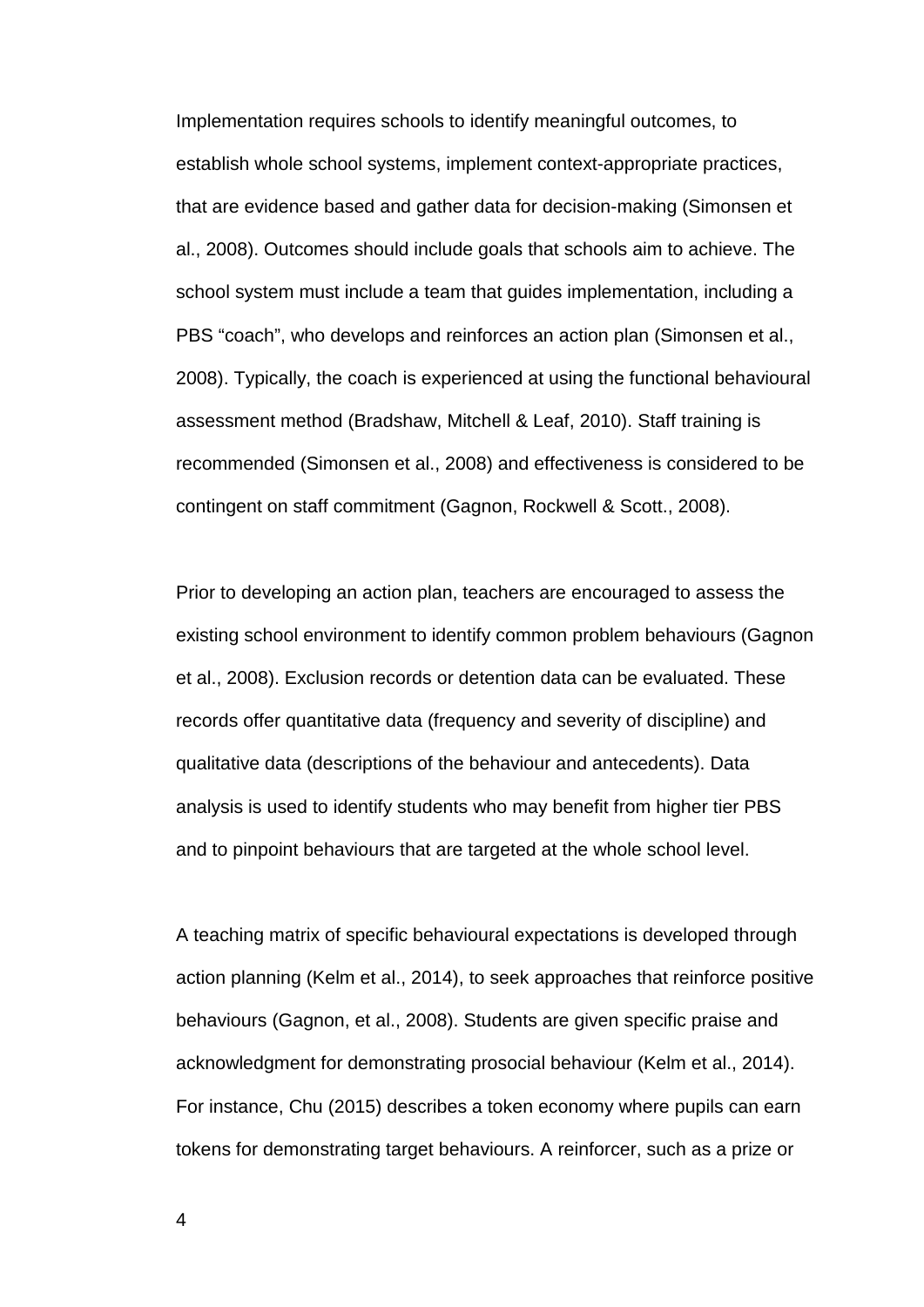reward is offered, after an agreed quantity of tokens. Consequences are given to address challenging behaviours. These are addressed instructionally and consistently, rather than punitively (Kelm et al., 2014). Data collection is an ongoing process, with fidelity being a critical measure that is monitored. There are a number of PBS fidelity tools, such as the School-Wide Evaluation Tool (SET) (Horner, Todd, Lewis-Palmer, Irvin & Boland, 2004) and Benchmarks of Quality (BOQ) (Cohen, Kincaid, & Childs, 2007). These support evaluation and address the system's ongoing requirements.

### Psychological basis of Positive Behaviour Support

PBS, including its use of functional assessment, 'is based directly on behavioural theory' and 'Applied Behavioural Analysis' (ABA) (Sugai & Horner, 2006, p. 247). ABA is grounded in radical behaviourism (Morris, Altus, & Smith, 2013). In application, behavioural modification is targeted by Skinnerian operant conditioning (Grindle et al., 2009), through behavioural reinforcement (Skinner, 1938). In ABA operant conditioning is adopted for behavioural modification, and the probability of appropriate behaviours are thought to increase through the use of immediate recognition and reinforcement. Problematic behaviours are expected to decrease when they are not reinforced (Grindle et al., 2009). The approach relies on principles similar to those described by Bronfenbrenner (1979), i.e. that behaviour is learned and governed by antecedent and consequential conditions. The emphasis on teaching and modelling behaviours in PBS also suggests a presence of social learning theory (Bandura, 1971).

### Rationale for review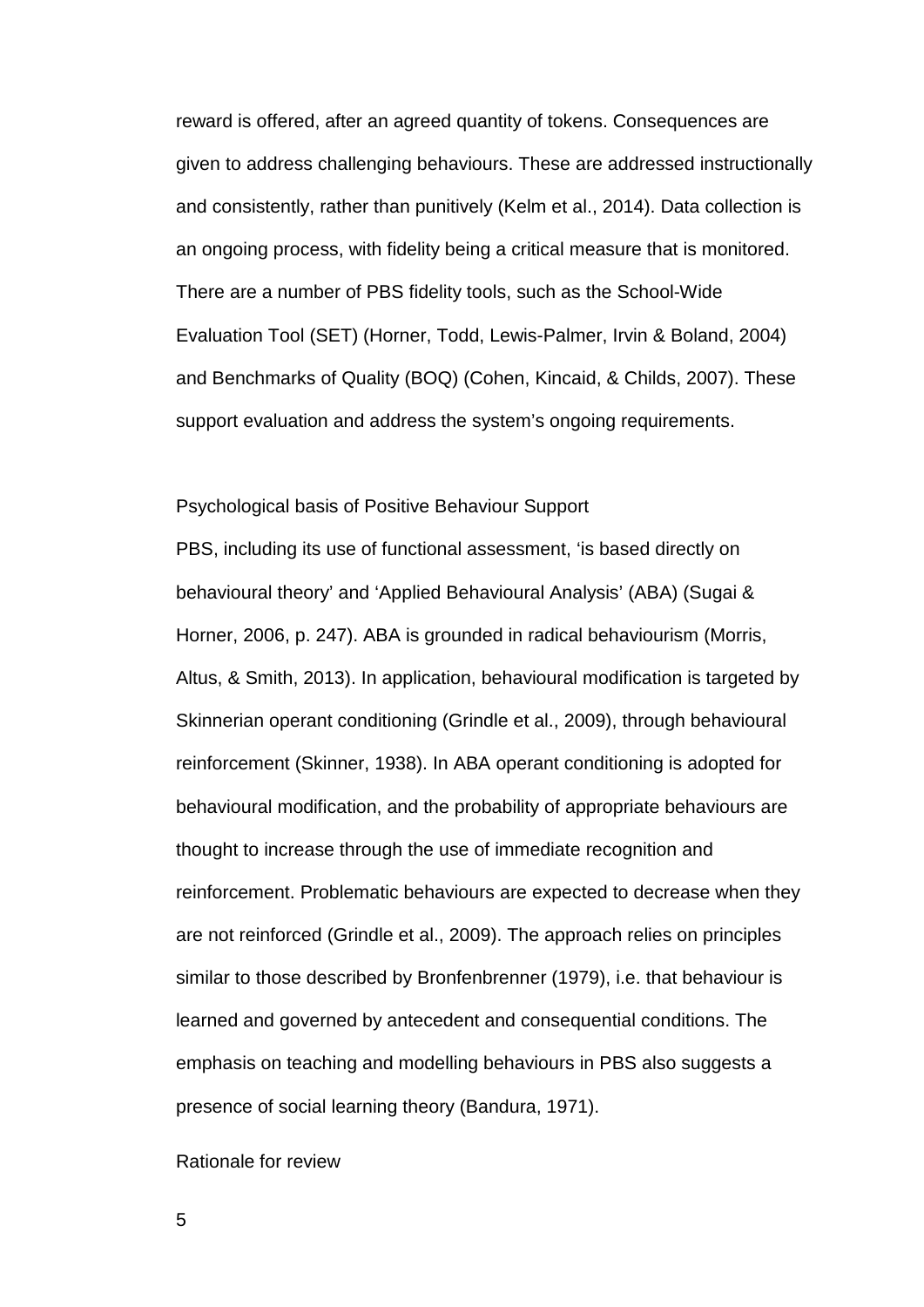In England, data from the Department for Education (2019) suggests that school exclusions have been increasing since 2012. 'Persistent disruptive behaviour' is responsible for the majority of exclusions (Department for Education, 2019, p. 1). Significantly, exclusions result in missed classroom presence and therefore missed learning opportunities. Timpson (2019) stresses that every missed day of school affects a child's chances of achieving. The terms 'persistent' and 'disruptive' suggest that challenging behaviours are detrimental to the learning of all pupils and contribute toward a negative educational experience.

PBS has been found to reduce noise levels in schools (Kartub et al., 2000), and to reduce disciplinary referrals (Bradshaw et al., 2015), suggesting that learning exposure can be maintained by reducing exclusions. PBS may demonstrate potential to increase learning focussed behaviour. Some studies have found it to be central to improving learning outcomes (Nelson, Martella & Marchand-Martella, 2002). However, its contribution to learning remains unclear. A systematic review conducted by Chitiyo et al., (2011) found a moderate effect on challenging behaviour and a questionable effect on learning attainment. A review by Gage et al. (2015) concluded that there is no relationship between PBS and academic achievement.

In the United States (US) PBS has been embraced in schools, both in specialist and mainstream settings. However, in the United Kingdom it is generally confined to few localities (Iemmi, Knapp, & Brown, 2016). The purpose of this review is to appraise PBS studies published since 2015 by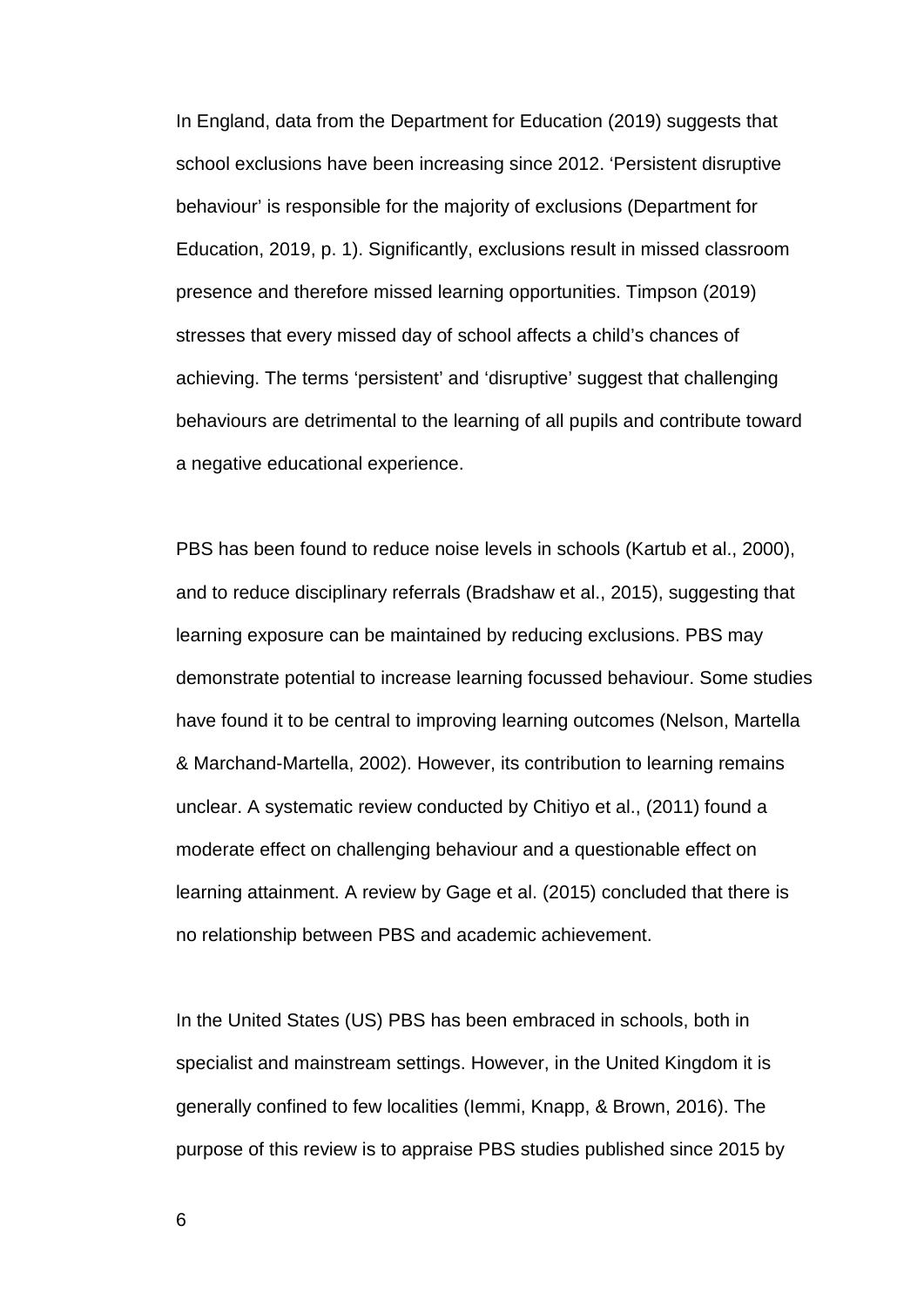focusing on academic achievement. It aims to inform Educational Psychology practice, as the application and recommendation of school based interventions form a core function of an Educational Psychologist's role (Scottish Executive, 2002). The findings are synthesised in order to consider the suitability of PBS application in mainstream schools in the United Kingdom.

#### Review question

How effective is PBS at improving academic achievement in school aged children attending mainstream schools?

## **Critical review of the evidence**

#### Literature Search

A systematic literature search was conducted on 16 December 2019. Searches were carried out using the following academic databases: *ERIC* (Education Resource Information Centre), *PsycINFO* and *Web of Science*. In total the search yielded 2014 results, after the removal of 22 duplicate results. These were screened by title and a further 1971 studies were removed. 43 articles were then screened by abstract, removing 23 studies. A further 7 studies were identified and located through ancestry and citation searching. After reviewing the full text of 27 papers, 20 papers were screened and 7 studies that met the inclusion criteria were selected for analysis. Table 2 outlines the inclusion and exclusion criteria used in the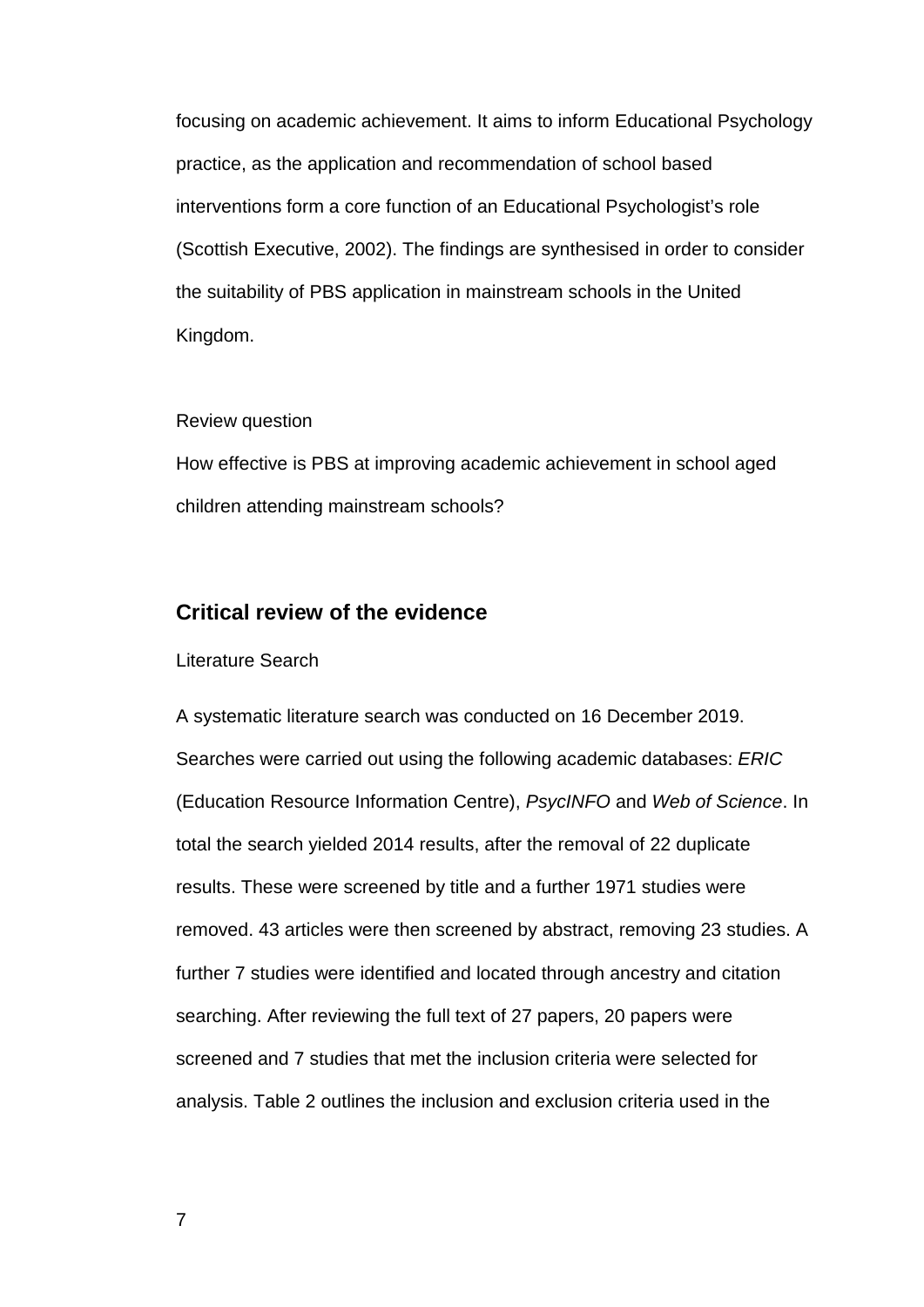screening process. Excluded studies are listed in Appendix A, Table 1.

The final studies are listed in Table 3.

## Table 1

*Search Terms used in ERIC, PsycINFO & Web of Science Searches*

| Intervention        | Participants | Context | Outcome     |
|---------------------|--------------|---------|-------------|
| "positive behav*    | Child        | School  | Effect      |
| support"            | Pupil        |         | Academic    |
| "positive behaviour | student      |         | achievement |
| intervention"       |              |         |             |
| "PBS"               |              |         |             |
| "SWPBS"             |              |         |             |
| SWPBIS"             |              |         |             |
| "PALS"              |              |         |             |

the asterisk (\*) is a truncation, used to search for different word endings. For example: behaviour, behavior, behave, behavioural etc.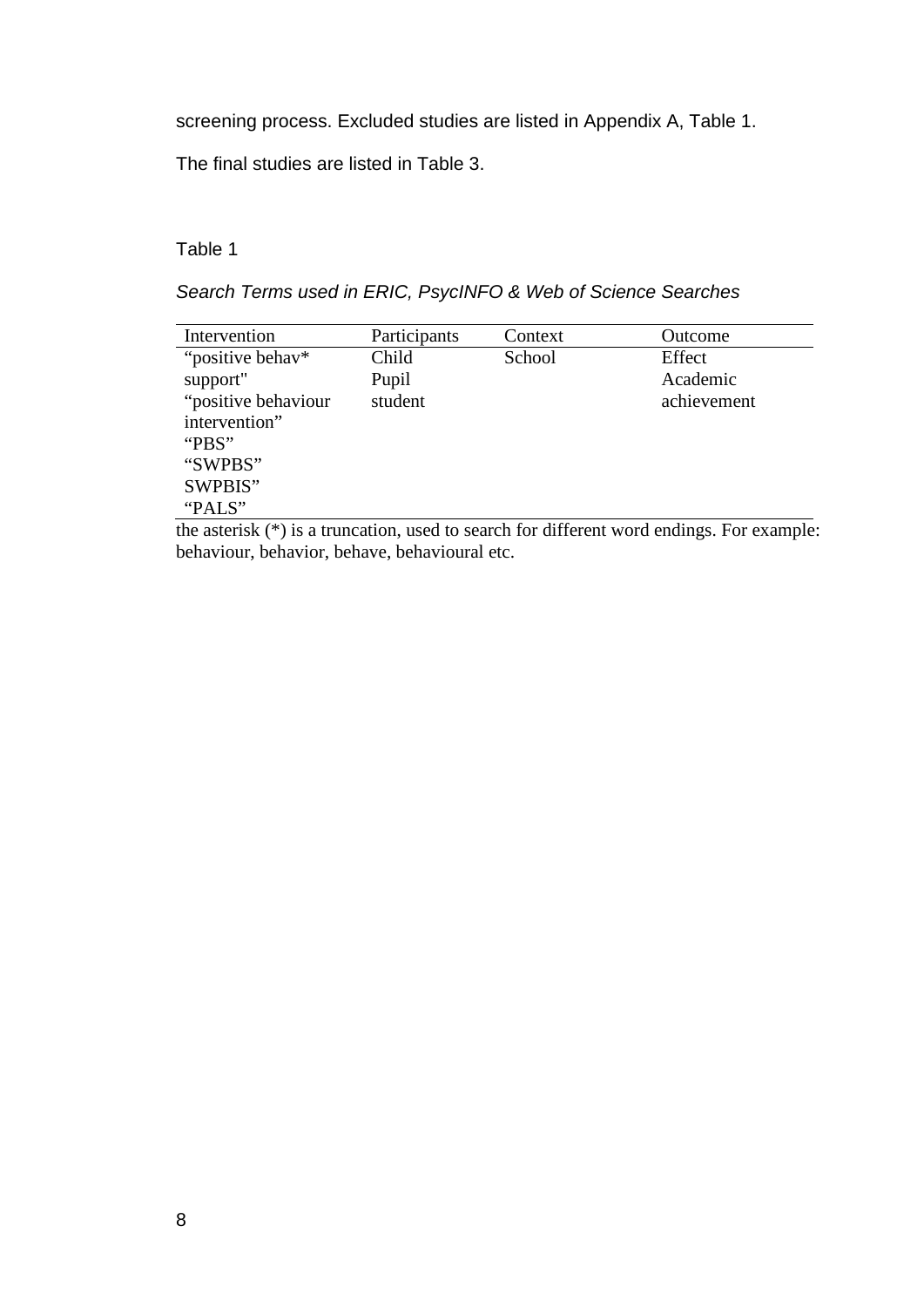## Figure 1



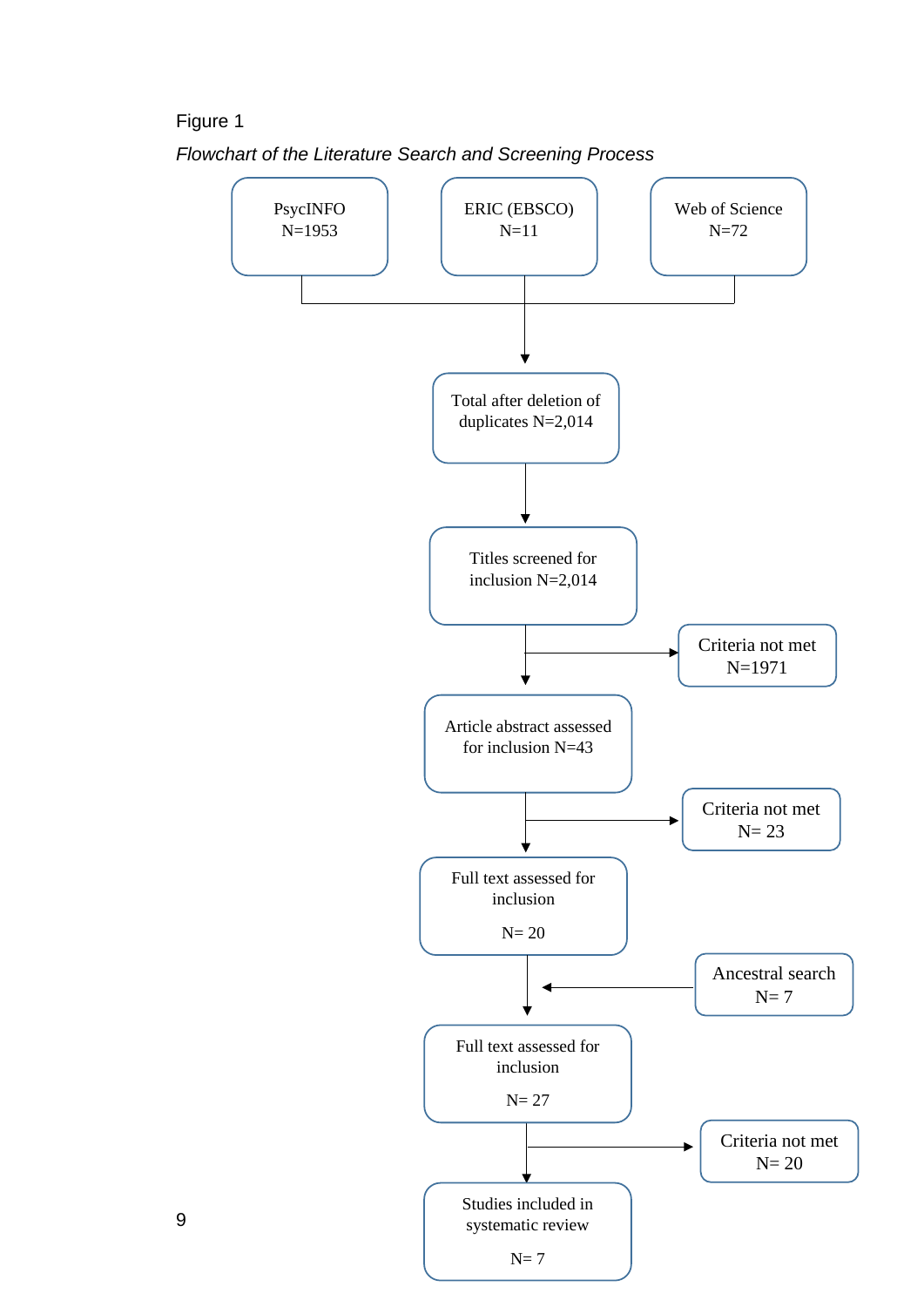# *Inclusion and Exclusion Criteria, (adapted from Spier et al., 2016)*

|    |                                 | <b>Inclusion criteria</b>                                                                                                                     | <b>Exclusion criteria</b>                                                                                                                    | <b>Rationale</b>                                                                                                                                                                                                        |
|----|---------------------------------|-----------------------------------------------------------------------------------------------------------------------------------------------|----------------------------------------------------------------------------------------------------------------------------------------------|-------------------------------------------------------------------------------------------------------------------------------------------------------------------------------------------------------------------------|
|    | Type and date<br>of publication | Peer reviewed journal articles dated<br>between 2015 and 2019                                                                                 | Non-peer reviewed<br>journals, books,<br>dissertation and grey<br>literature                                                                 | To ensure expert scrutiny of scholarly<br>material<br>A systematic review was completed by<br>(Gage et al., 2015). This review aims to<br>include the most recent studies that were not<br>included in previous reviews |
| 2. | Population                      | School aged children from<br>Reception Year to Year 11 (or<br>country equivalent), ages 4 to 16<br>years                                      | Children below the age<br>of 4 years, young people<br>above the age of 16<br>years. Individuals who<br>are not attending a school<br>setting | The aim of the review is to assess the<br>effectiveness of the intervention when used<br>in a school setting/context                                                                                                    |
| 3  | Intervention                    | Positive Behaviour Intervention and<br>Support programmes, delivered on<br>a whole school basis, often referred<br>to as School Wide PBS/PBIS | Any other behavioural<br>models or interventions                                                                                             | The aim of this review is to explore the<br>effect of the specific intervention when<br>delivered to a whole school or class                                                                                            |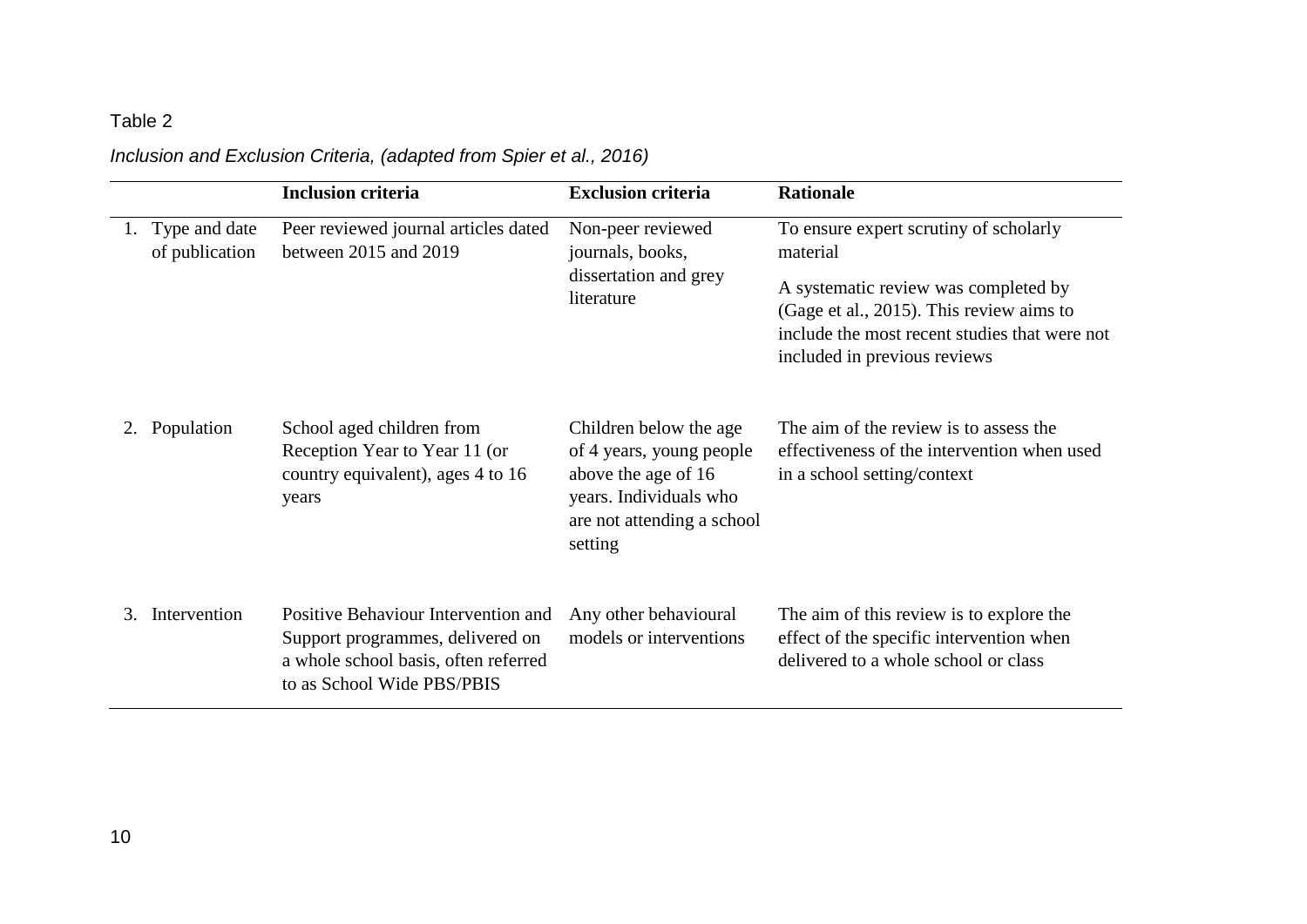|                                  |                       | <b>Inclusion criteria</b>                                                                                                                       | <b>Exclusion criteria</b>                                                                   | <b>Rationale</b>                                                                                                                                                                              |
|----------------------------------|-----------------------|-------------------------------------------------------------------------------------------------------------------------------------------------|---------------------------------------------------------------------------------------------|-----------------------------------------------------------------------------------------------------------------------------------------------------------------------------------------------|
| 4.                               | Type of setting       | School based intervention                                                                                                                       | Home based school<br>programmes or studies<br>conducted in clinical<br>settings             | The aim of the review is to explore the<br>effectiveness of the intervention in a school<br>context                                                                                           |
| 5.                               | Outcome<br>measure    | Quantitative measure of academic<br>achievement, including baseline<br>measurements<br>A measure of intervention fidelity                       | Studies that only measure<br>behavioural outcomes,<br>such as exclusion or<br>discipline    | To measure the effect of the intervention on<br>learning outcomes / academic achievement.                                                                                                     |
| 6.                               | Geographic<br>context | Studies from The Organisation for<br>Economic Co-operation and<br>Development (OECD) countries                                                  | Studies carried out in<br>countries that are not part<br>of the OECD                        | There are similarities between countries'<br>policies and principles which impact on<br>education and culture, making such studies<br>more suitable for generalisability to the UK<br>context |
| $7_{\scriptscriptstyle{\ddots}}$ | Research<br>design    | Empirical studies including:<br>Randomized Control Trials (RCTs),<br>Quasi -experimental studies,<br>Cohort studies and longitudinal<br>studies | Case studies, cross<br>sectional studies.<br>Descriptive studies and<br>qualitative reports | Based on Petticrew and Roberts (2008)<br>typology of suitable studies when reviewing<br>effectiveness                                                                                         |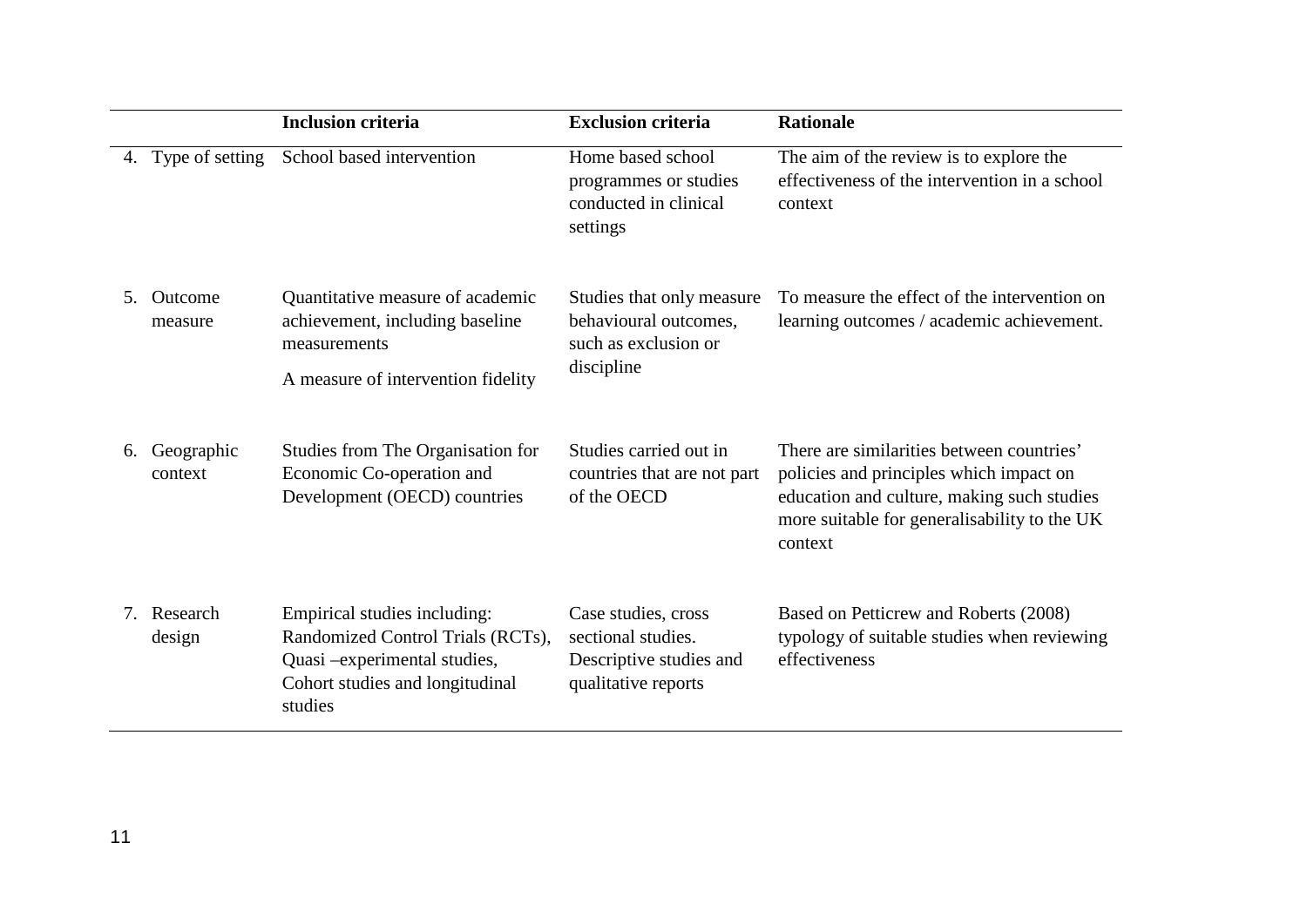|                | <b>Inclusion criteria</b>                  | <b>Exclusion criteria</b>                      | <b>Rationale</b>                                                                        |
|----------------|--------------------------------------------|------------------------------------------------|-----------------------------------------------------------------------------------------|
|                |                                            | Systematic reviews and<br>meta-analysis        |                                                                                         |
| Language<br>8. | Articles / studies published in<br>English | Articles / studies not<br>published in English | Reviewer able to access and comprehend the<br>study.                                    |
|                |                                            |                                                | To ensure accurate content due to reliability<br>concerns with online translation tools |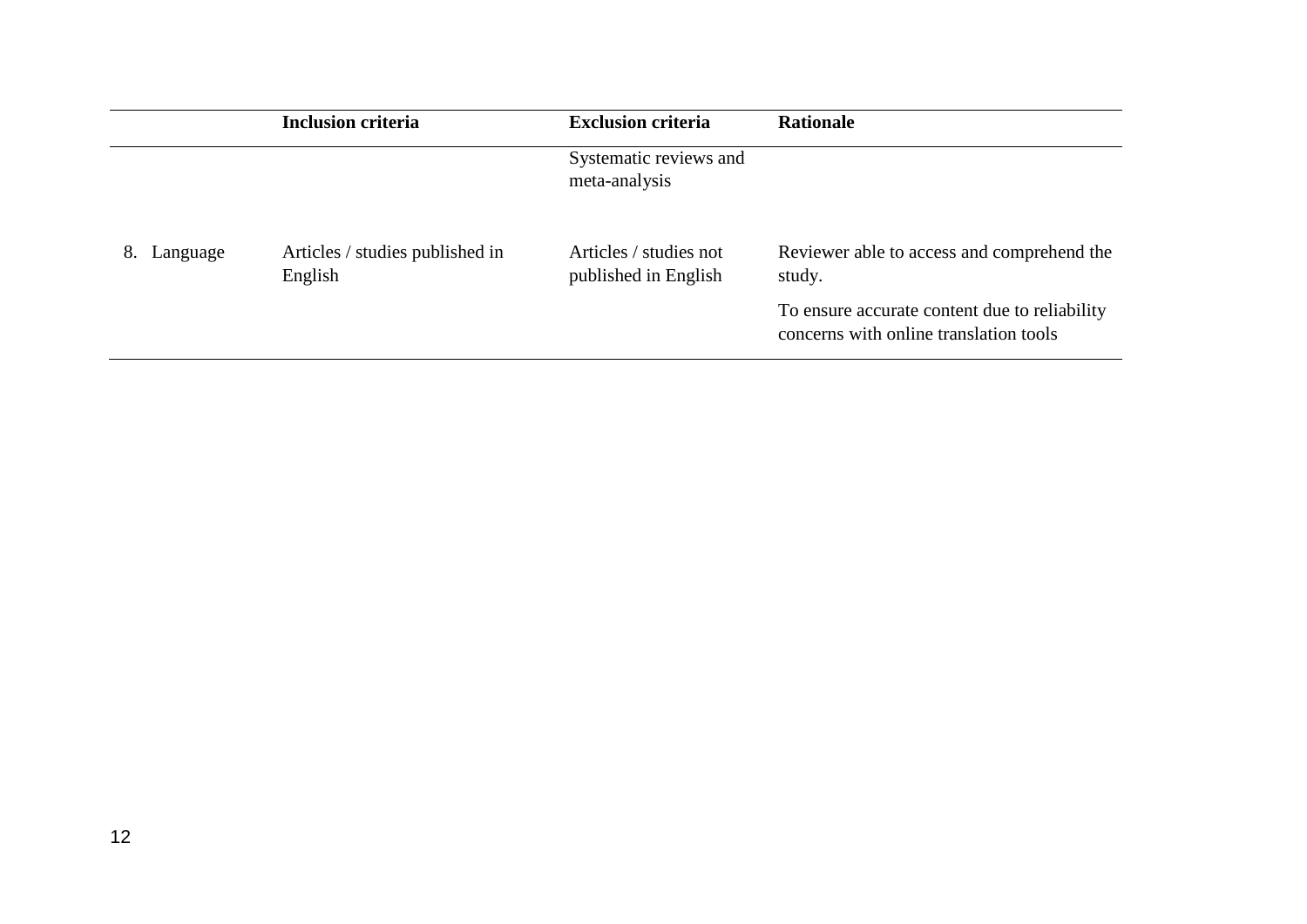*Final Studies Included in the Systematic Review*

Angus, G., & Nelson, R. B. (2019). School-Wide Positive Behavior Interventions and Supports and Student Academic Achievement. *Contemporary School Psychology*, No-Specified.

Borgen, N. T., Kirkeboen, L. J., Ogden, T., Raaum, O., & Sorlie, M.-A. (2019). Impacts of school-wide positive behaviour support: Results from national longitudinal register data. *International Journal of Psychology*.

Freeman, J., Simonsen, B., McCoach, D. B., Sugai, G., Lombardi, A., & Horner, R. (2016). Relationship Between School-Wide Positive Behavior Interventions and Supports and Academic, Attendance, and Behavior Outcomes in High Schools. *Journal of Positive Behavior Interventions*, *18*(1), 41–51.

Houchens, G. W., Zhang, J., Davis, K., Niu, C., Chon, K. H., & Miller, S. (2017). The impact of Positive Behavior Interventions and Supports on teachers' perceptions of teaching conditions and student achievement. *Journal of Positive Behavior Interventions*, *19*(3), 168–179.

Madigan, K., Cross, R. W., Smolkowski, K., & Strycker, L. A. (2016). Association between schoolwide positive behavioural interventions and supports and academic achievement: a 9-year evaluation. *Educational Research and Evaluation*, *22*(7–8), 402–421.

Reno, G. D., Friend, J., Caruthers, L., & Smith, D. (2017). Who's getting targeted for behavioral interventions? Exploring the connections between school culture, positive behavior support, and elementary student achievement. *Journal of Negro Education*, *86*(4), 423–438.

Ryoo, J. H., Hong, S., Bart, W. M., Shin, J., & Bradshaw, C. P. (2018). Investigating the effect of school-wide positive behavioral interventions and supports on student learning and behavioral problems in elementary and middle schools. *Psychology in the Schools*, *55*(6), 629–643.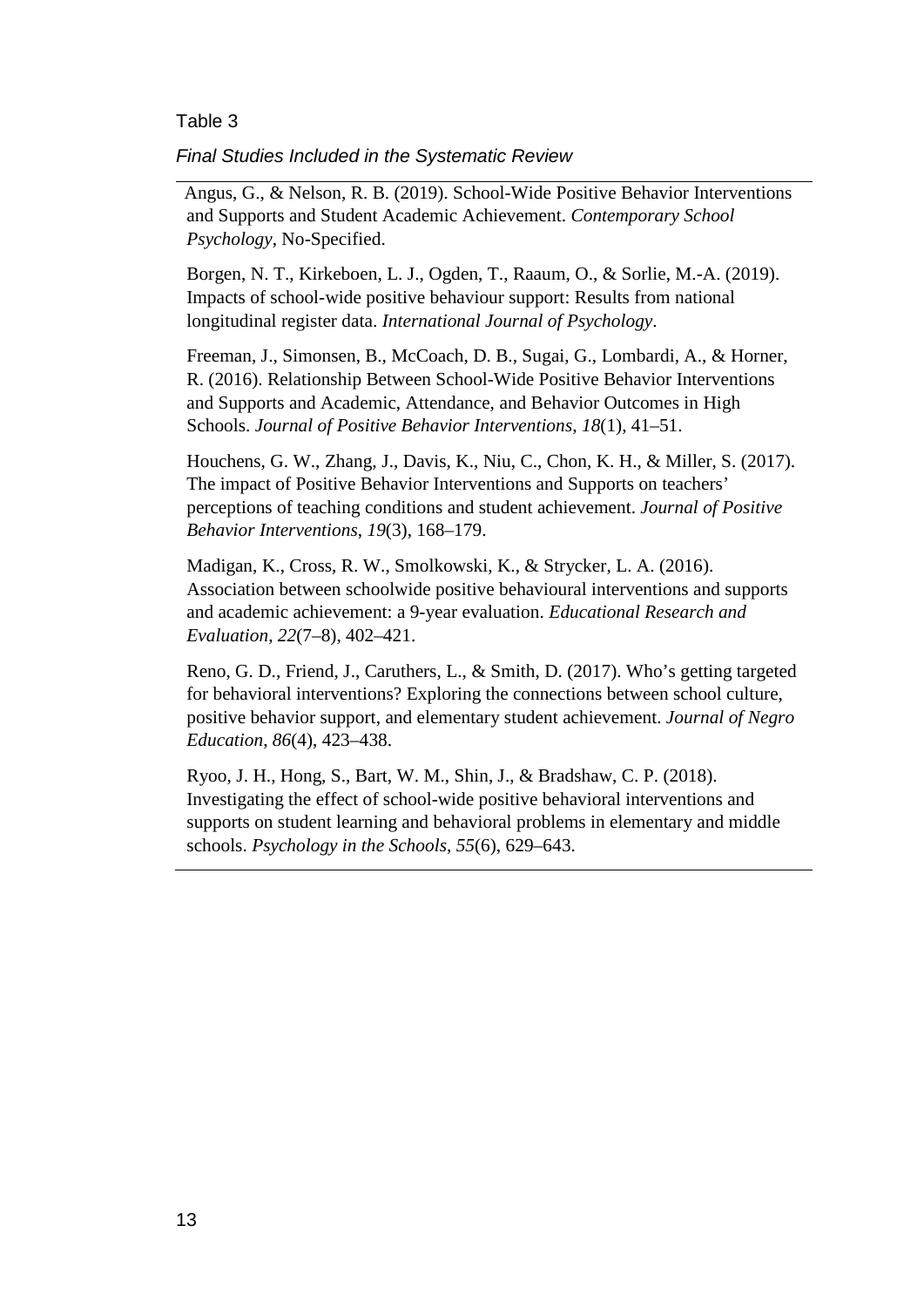# *Mapping the Field*

| <b>Study</b>                   | Location                                                                                           | <b>Participants</b>                                                                                           | <b>Intervention</b>                                                              | <b>Design</b>                                                                            | <b>Measures</b>                                                                                                                                                                                                                                                                                                                    | <b>Outcomes</b>                                                                                                                                                                                                                                                                                                                                                                                                                                                                                                                             |
|--------------------------------|----------------------------------------------------------------------------------------------------|---------------------------------------------------------------------------------------------------------------|----------------------------------------------------------------------------------|------------------------------------------------------------------------------------------|------------------------------------------------------------------------------------------------------------------------------------------------------------------------------------------------------------------------------------------------------------------------------------------------------------------------------------|---------------------------------------------------------------------------------------------------------------------------------------------------------------------------------------------------------------------------------------------------------------------------------------------------------------------------------------------------------------------------------------------------------------------------------------------------------------------------------------------------------------------------------------------|
| Angus $\&$<br>Nelson<br>(2019) | Urban<br>Southern<br>California<br>school<br>district<br>(United<br>States of<br>America -<br>USA) | All year<br>groups<br>(grades $6, 7$<br>$\&$ 8) in 8<br>schools with<br>a selected<br>pupil sample<br>of 8515 | School Wide<br>Positive<br>Behaviour<br>Interventions<br>and Support<br>(SWPBIS) | Quasi-<br>experimental,<br>repeated<br>treatment<br>design, with<br>longitudinal<br>data | 2003 to 2010 mean<br>scores on California<br>Standards Test (CST)<br>for 8 Schools were<br>compared to school<br>archival data to see if<br>PBS was related to<br>effects on student<br>attainment in English<br>and maths.<br>The relationship<br>between<br>implementation<br>fidelity and<br>achievement were also<br>measured. | <b>English:</b><br>Overall, implementation with fidelity<br>was strongly related to an increase in test<br>scores for all three year groups.<br>Changes in test scores from 2004 to<br>2010 were statistically significant: $F(1, 1)$<br>$6) = 17.56$ , $p = 0.0001$<br><b>Maths:</b><br>PBS implementation was associated to<br>increases in maths test scores.<br>The increase in test scores over time<br>were statistically significant<br>(Greenhouse-Geisser analysis was used<br>for correction $F(1, 2.77) = 5.90$ , $p =$<br>0.01. |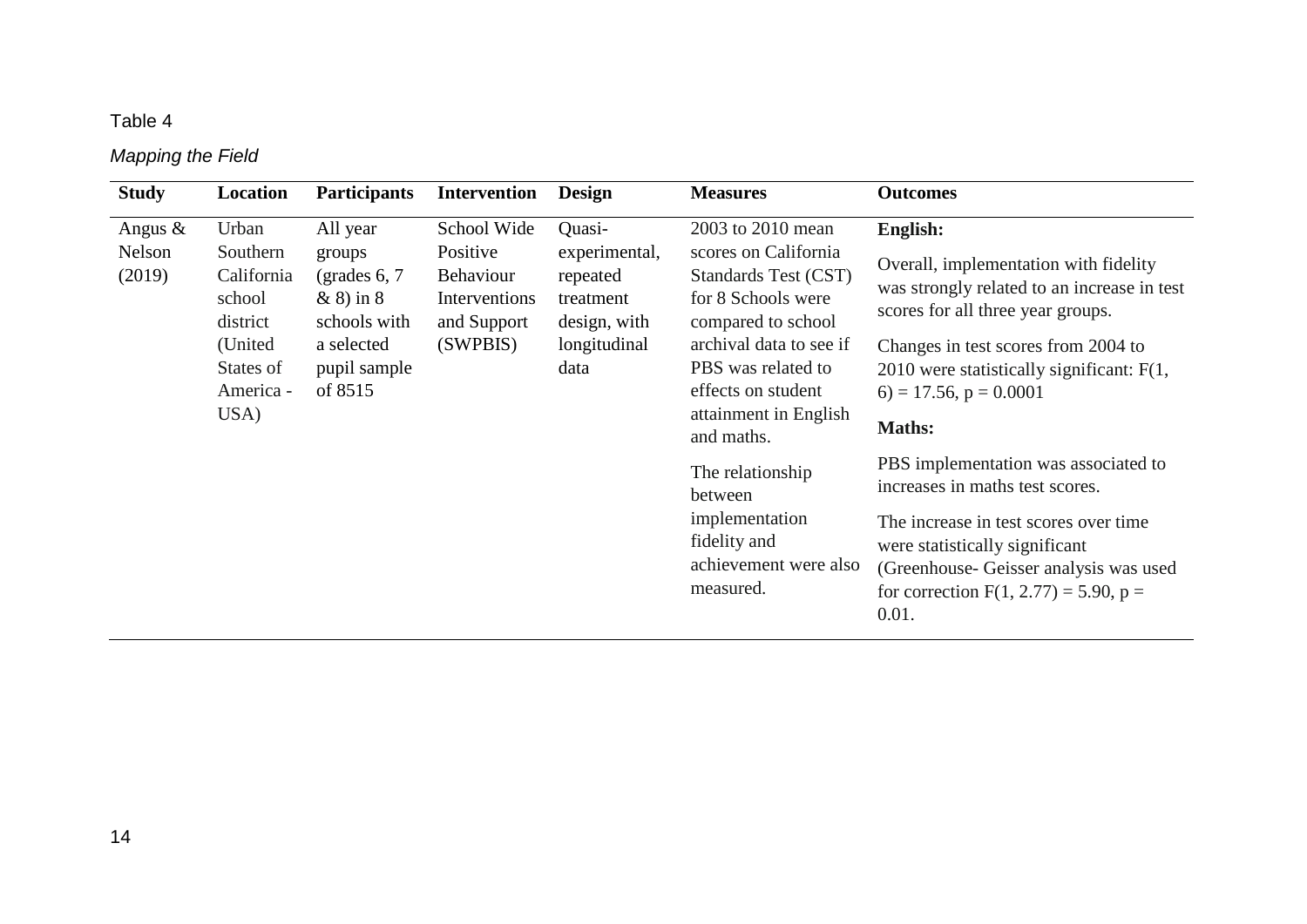| <b>Study</b>            | Location | <b>Participants</b>                               | <b>Intervention</b>                                                          | <b>Design</b>                                                                  | <b>Measures</b>                                                                                                                                                                                                                                                                                                                                                                                                                                                             | <b>Outcomes</b>                                                                                                                                              |
|-------------------------|----------|---------------------------------------------------|------------------------------------------------------------------------------|--------------------------------------------------------------------------------|-----------------------------------------------------------------------------------------------------------------------------------------------------------------------------------------------------------------------------------------------------------------------------------------------------------------------------------------------------------------------------------------------------------------------------------------------------------------------------|--------------------------------------------------------------------------------------------------------------------------------------------------------------|
| Borgen et<br>al. (2019) | Norway   | 2365 Primary<br>schools<br>$\text{(grades 1--7)}$ | N-PALS,<br>School Wide<br>Positive<br><b>Behaviour</b><br>Support<br>(SWPBS) | Difference-in-<br>difference<br>(DiD) design,<br>using<br>longitudinal<br>data | Primary measures<br>included: classroom<br>noise and bullying<br>through self-report.<br>Secondary measures<br>included: pupil<br>wellbeing, measured<br>through self-report<br>and academic<br>attainment. These<br>were measured<br>through standardised<br>national tests in<br>literacy, English and<br>numeracy.<br>Register data<br>comparison of PBS<br>schools and control<br>schools were analysed<br>for 3 years before and<br>5 years after the<br>intervention. | No intervention effect was observed on<br>academic performance (based on scores<br>on standardised national tests in literacy<br>and numeracy ( $p < .10$ ). |
|                         |          |                                                   |                                                                              |                                                                                |                                                                                                                                                                                                                                                                                                                                                                                                                                                                             |                                                                                                                                                              |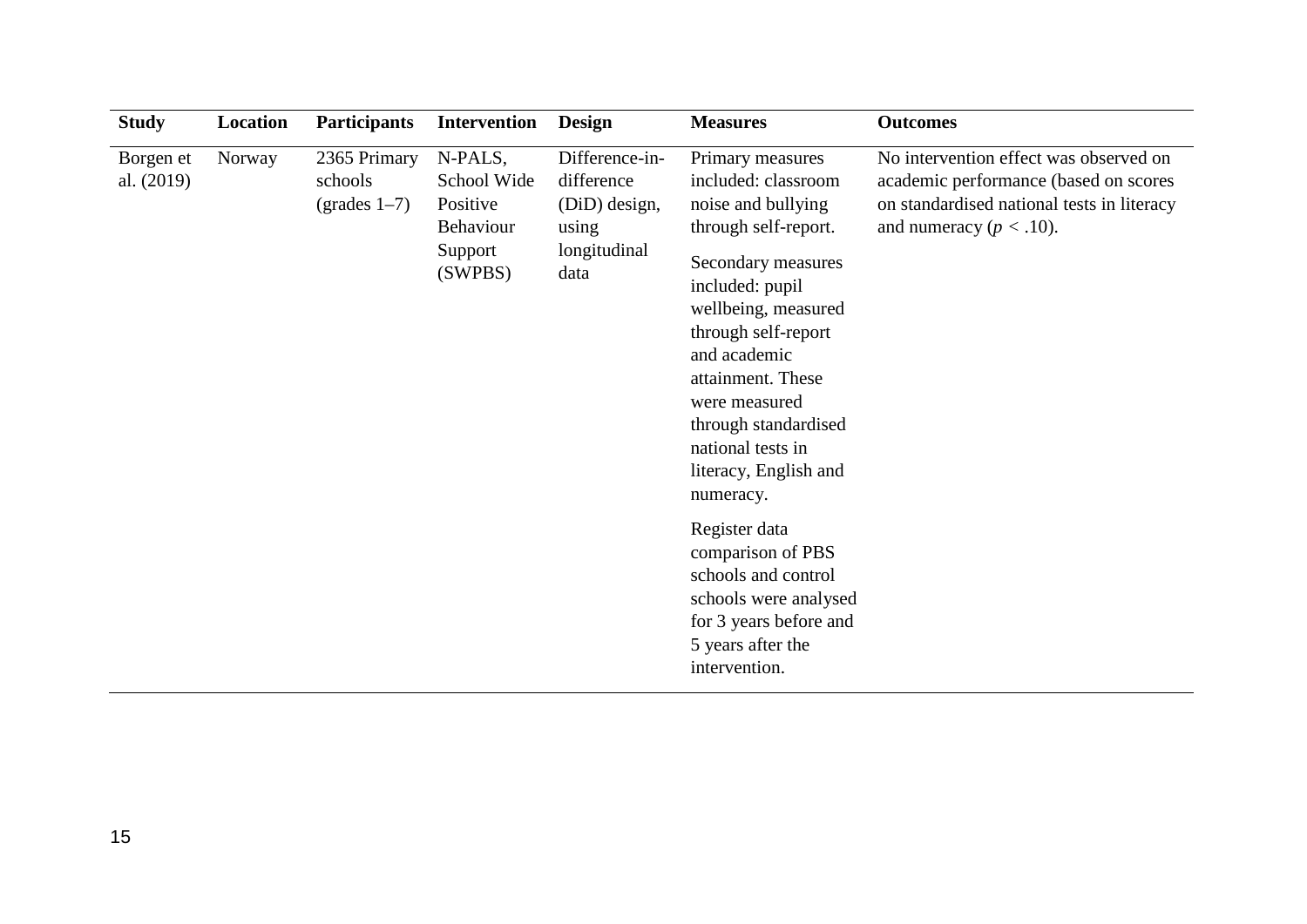| <b>Study</b>                | Location                              | <b>Participants</b>                                                                                                                                                                  | <b>Intervention</b>                                                               | <b>Design</b>                                                                                  | <b>Measures</b>                                                                                                                                                                                                                                                                                                                                                             | <b>Outcomes</b>                                                                                                                                                                                                                                                                                                                   |
|-----------------------------|---------------------------------------|--------------------------------------------------------------------------------------------------------------------------------------------------------------------------------------|-----------------------------------------------------------------------------------|------------------------------------------------------------------------------------------------|-----------------------------------------------------------------------------------------------------------------------------------------------------------------------------------------------------------------------------------------------------------------------------------------------------------------------------------------------------------------------------|-----------------------------------------------------------------------------------------------------------------------------------------------------------------------------------------------------------------------------------------------------------------------------------------------------------------------------------|
| Freeman<br>et al.<br>(2016) | 37 states<br>across the<br><b>USA</b> | 883 high<br>schools in the<br>intervention<br>group.<br>Data from<br>934 $^{\circ}$ no<br>intervention'<br>control<br>schools were<br>used to<br>control for<br>student<br>exposure. | School-Wide<br>Positive<br>Behaviour<br>Interventions<br>and Supports<br>(SWPBIS) | A quasi-<br>experimental<br>interrupted<br>time series<br>design, with<br>longitudinal<br>data | Implementation<br>fidelity was measured<br>using two tools. These<br>were matched to<br>suitable controls and<br>confirmatory factor<br>analysis (CFA) was<br>used to explore<br>fidelity consistency<br>with school<br>attendance data,<br>disciplinary referrals,<br>maths, reading and<br>language index<br>(school and state)<br>data). 2005-2012 data<br>was measured. | Intervention fidelity was not related to<br>academic outcomes in a statistically<br>significant manner. Effects were<br>negative $(-0.13, p = .69)$ for schools<br>implementing without fidelity and<br>positive (0.26, $p = .54$ ) for schools that<br>were implementing with fidelity. Neither<br>were statistically different. |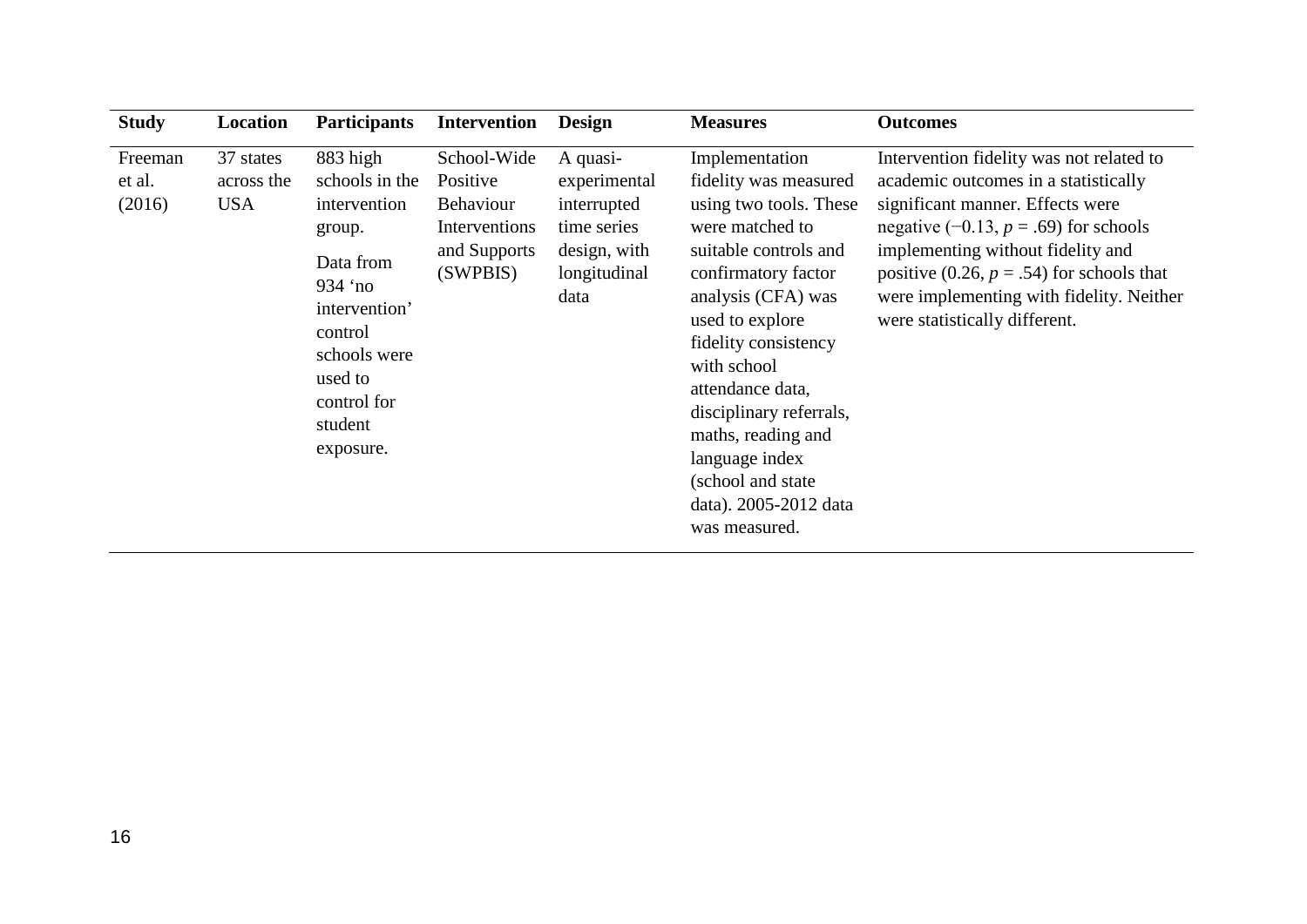| <b>Study</b>                 | Location                | <b>Participants</b>                                                                                                                     | <b>Intervention</b>                                                                 | <b>Design</b>                       | <b>Measures</b>                                                                                                                                                                                                                                                                                                              | <b>Outcomes</b>                                                                                                                                                                                                                                                                                                                                                                                                                                                                                                                                                                                                                                                                                                                                                                                                                             |
|------------------------------|-------------------------|-----------------------------------------------------------------------------------------------------------------------------------------|-------------------------------------------------------------------------------------|-------------------------------------|------------------------------------------------------------------------------------------------------------------------------------------------------------------------------------------------------------------------------------------------------------------------------------------------------------------------------|---------------------------------------------------------------------------------------------------------------------------------------------------------------------------------------------------------------------------------------------------------------------------------------------------------------------------------------------------------------------------------------------------------------------------------------------------------------------------------------------------------------------------------------------------------------------------------------------------------------------------------------------------------------------------------------------------------------------------------------------------------------------------------------------------------------------------------------------|
| Houchens<br>et al.<br>(2017) | Kentucky,<br><b>USA</b> | 151 school<br>(95)<br>elementary,<br>31 middle, 25<br>high)<br>Control<br>schools: 144<br>(89)<br>elementary,<br>30 middle, 25<br>high) | School-Wide<br>Positive<br>Behavioural<br>Interventions<br>and Supports<br>(SWPBIS) | A quasi-<br>experimental<br>design. | Implementation<br>fidelity was measured<br>using two<br>assessments. Student<br>academic scores and<br>demographic<br>information were<br>measured, based on<br>state records. Data<br>from academic year<br>2010-2011 was<br>analysed. The study<br>also sought teacher<br>perceptions of<br>conditions in PBIS<br>schools. | Overall - no significant differences in<br>pupil attainment levels between the<br>intervention and non-intervention<br>(control) schools.<br>A significant difference was found<br>between different levels of intervention<br>implementation on overall test scores,<br>$F(3, 291) = 3.42, p = .01.$<br>Post hoc multiple comparisons using the<br>Bonferroni correction found that high<br>and medium-fidelity PBS schools and<br>intervention schools achieved<br>significantly higher overall test scores<br>than low-fidelity PBS schools ( $p$ < .05).<br>No significant difference in test scores<br>between high and medium fidelity PBS<br>schools. No significant overall test score<br>increase was found between treatment<br>and no treatment groups - tested by<br>aggregating low, medium, and high-<br>fidelity PBS groups. |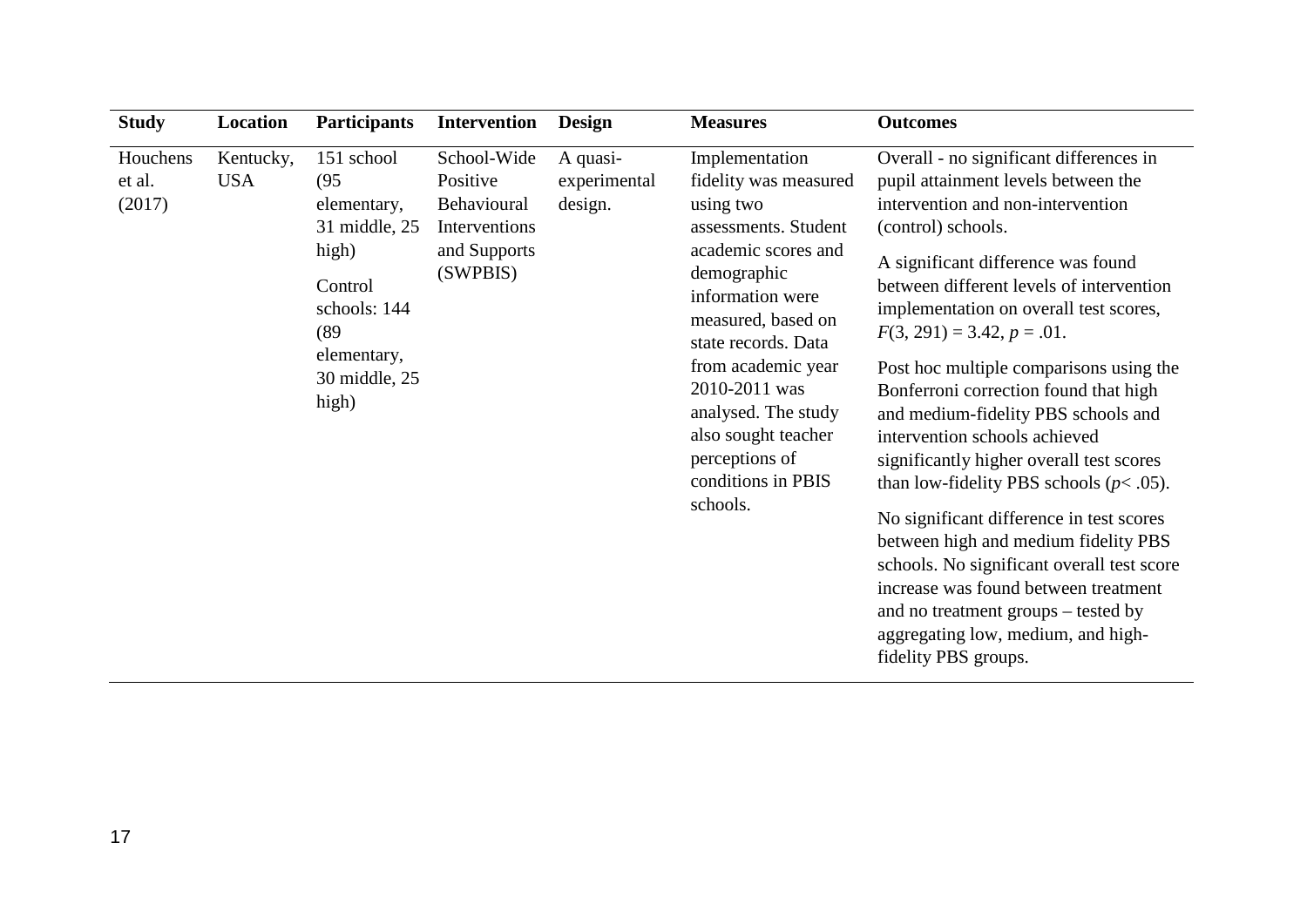| <b>Study</b>                | Location         | <b>Participants</b>                                                                                                                                                                                           | <b>Intervention</b>                                                          | <b>Design</b>                                                   | <b>Measures</b>                                                                                                                                                                                                                                                                                                                                       | <b>Outcomes</b>                                                                                                                                                                                                                                                                                      |
|-----------------------------|------------------|---------------------------------------------------------------------------------------------------------------------------------------------------------------------------------------------------------------|------------------------------------------------------------------------------|-----------------------------------------------------------------|-------------------------------------------------------------------------------------------------------------------------------------------------------------------------------------------------------------------------------------------------------------------------------------------------------------------------------------------------------|------------------------------------------------------------------------------------------------------------------------------------------------------------------------------------------------------------------------------------------------------------------------------------------------------|
| Madigan<br>et al.<br>(2016) | Kentucky,<br>USA | 21 schools<br>(15)<br>elementary, 5<br>middle, and 1<br>high). A total<br>of 11,202<br>pupils.<br>28<br>comparable<br>schools (21)<br>elementary, 5<br>middle, and 2<br>high). A total<br>of 14,857<br>pupils | Foundations,<br>Positive<br><b>Behaviour</b><br>Interventions<br>and Support | A quasi-<br>experimental<br>design with<br>longitudinal<br>data | The study examined<br>the association<br>between whole school<br>PBS implementation<br>and academic<br>attainment.<br>Comparison to<br>historical index data<br>and schools that use<br>traditional behaviour<br>management and<br>discipline practices.<br>State academic index<br>data was analysed.<br>Intervention fidelity<br>was also measured. | Results indicate that PBS<br>implementation was significantly<br>associated with increased pupil<br>attainment ( $p = .001$ ). The rate of change<br>for in achievement in treatment schools<br>was greater than for students in 'no<br>treatment control schools. $F8,38 = 4.35$ ,<br>$p < .001$ ). |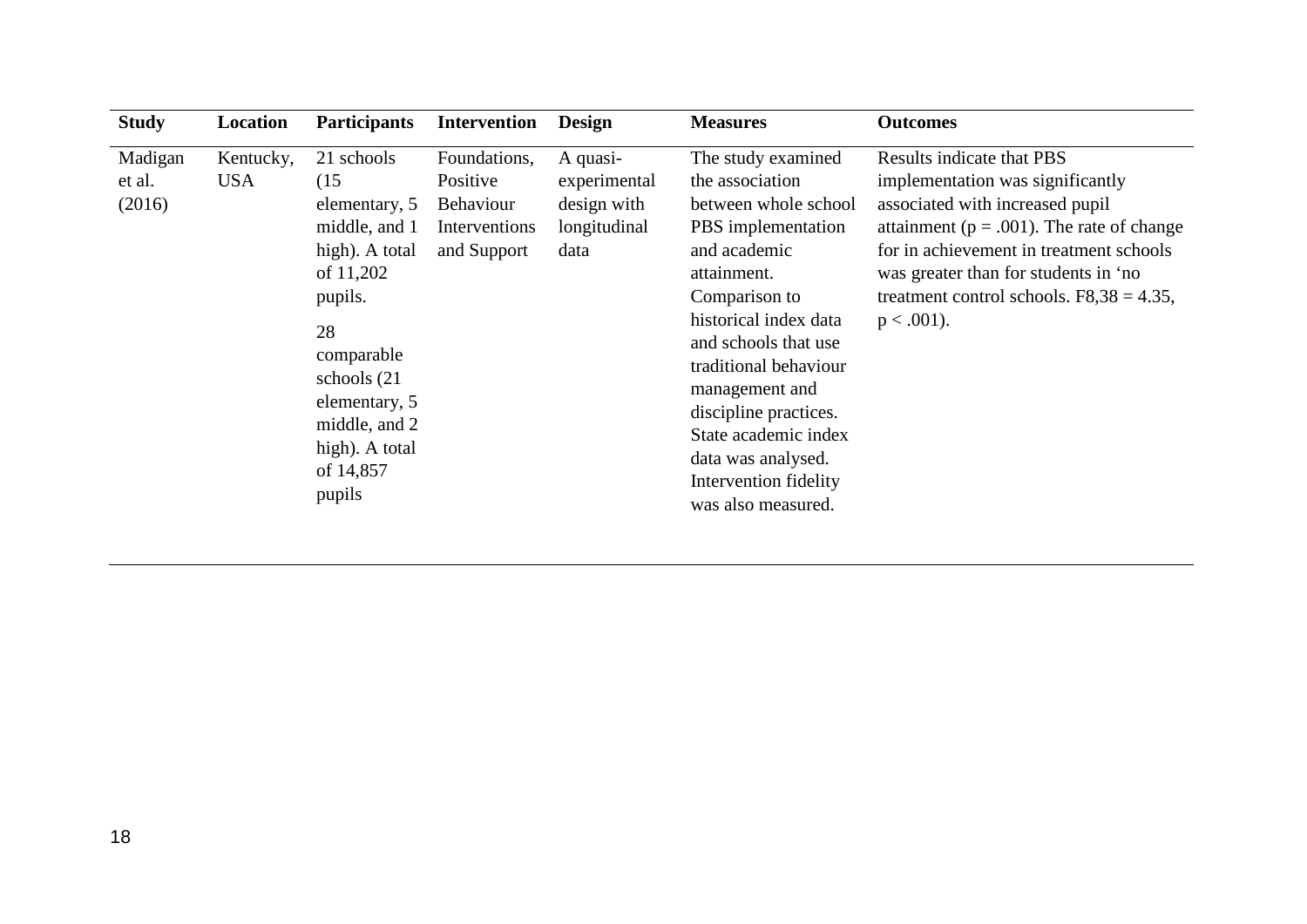| <b>Study</b>          | Location           | <b>Participants</b>                                                                  | <b>Intervention</b>                                                  | <b>Design</b>                                                   | <b>Measures</b>                                                                                                                                                          | <b>Outcomes</b>                                                                                    |
|-----------------------|--------------------|--------------------------------------------------------------------------------------|----------------------------------------------------------------------|-----------------------------------------------------------------|--------------------------------------------------------------------------------------------------------------------------------------------------------------------------|----------------------------------------------------------------------------------------------------|
| Ryoo et al.<br>(2018) | Minnesota<br>, USA | 33<br>intervention<br>schools and<br>$33$ (no<br>intervention)<br>control<br>schools | School Wide<br>Positive<br><b>Behaviour</b><br>Support (SW-<br>PBIS) | A quasi-<br>experimental<br>design with<br>longitudinal<br>data | Minnesota<br>Comprehensive<br>Assessment (MCA)<br>test scores from 2007–<br>2008 to the 2009–<br>2010 academic year.<br>Implementation<br>fidelity was also<br>measured. | The study did not find any statistically<br>significant effects of PBS on academic<br>achievement. |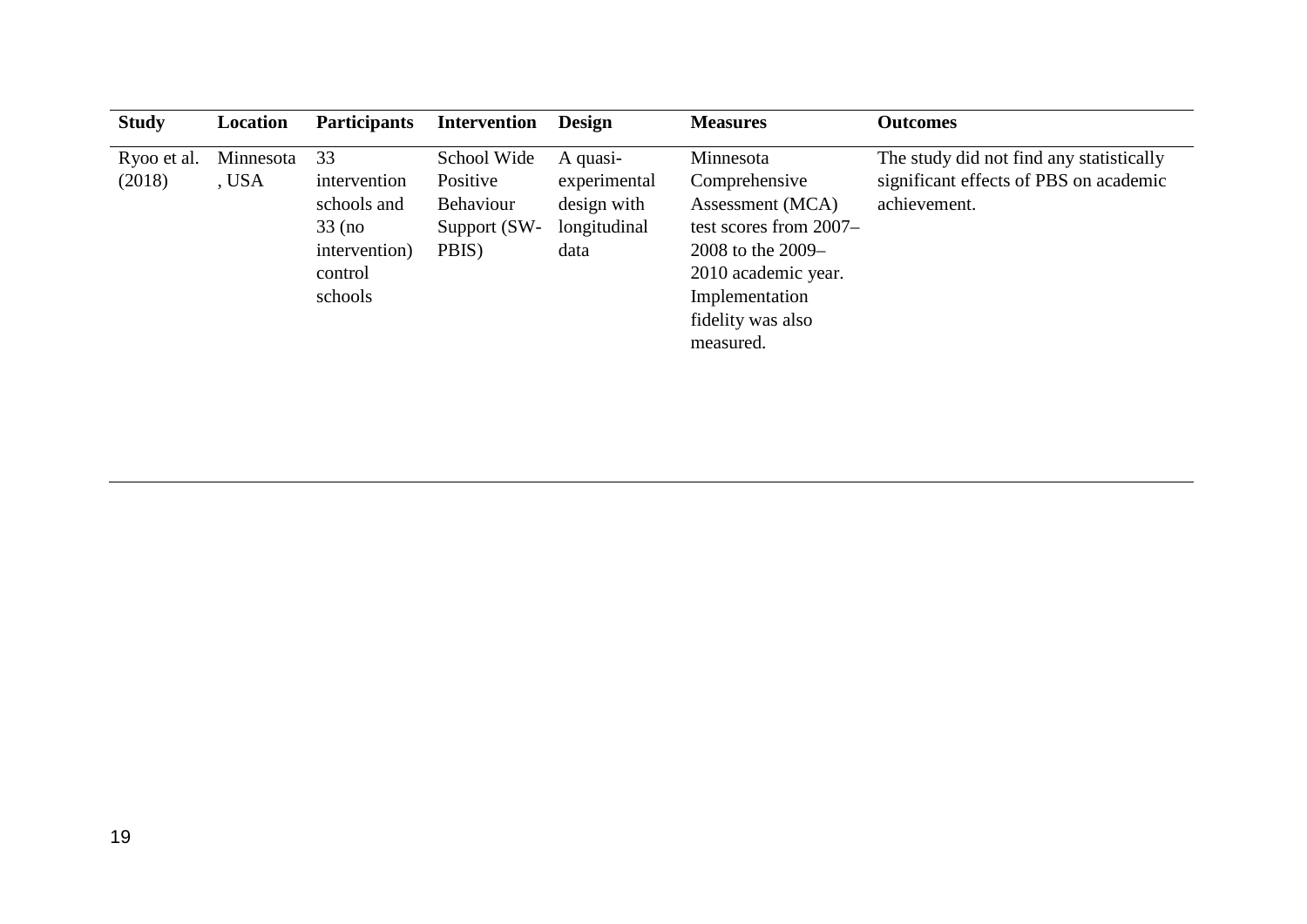## Table 4b\*

## M*apping the Field*

| <b>Study</b>          | Location                         | <b>Participants</b>                                                                                          | <b>Intervention</b>                                                                                                        | Design                                                            | <b>Measures</b>                                                                                                                                                                                                                                                                                                                                                                                 | <b>Outcomes</b>                                                                                          |
|-----------------------|----------------------------------|--------------------------------------------------------------------------------------------------------------|----------------------------------------------------------------------------------------------------------------------------|-------------------------------------------------------------------|-------------------------------------------------------------------------------------------------------------------------------------------------------------------------------------------------------------------------------------------------------------------------------------------------------------------------------------------------------------------------------------------------|----------------------------------------------------------------------------------------------------------|
| Reno et al.<br>(2017) | Unknown<br>Midwest<br>state, USA | 71 pupils in<br>the<br>intervention<br>group with<br>71 pupils in a<br>(no<br>intervention)<br>control group | Positive<br>Behaviour<br>Intervention<br>and Support<br>(PBIS) Tier<br>intervention<br>of Check-<br>In/Check-Out<br>(CICO) | A quasi-<br>experimental<br>design using<br>randomized<br>control | The study measured<br>reading and maths<br>levels using The<br>Renaissance Learning<br>STAR reading and<br>math assessments. It<br>assessed these levels<br>against behavioural<br>data collected for the<br>intervention. Teacher<br>self-report of pupil<br>involvement and<br>academic achievement<br>were also used. Data<br>represented the<br>academic years 2011-<br>2012 and 2012-2013. | No statistically significant change found<br>between the intervention group and<br>academic achievement. |

\* this study is reported separately, because it measured the impact of the Tier II version of the intervention on academic achievement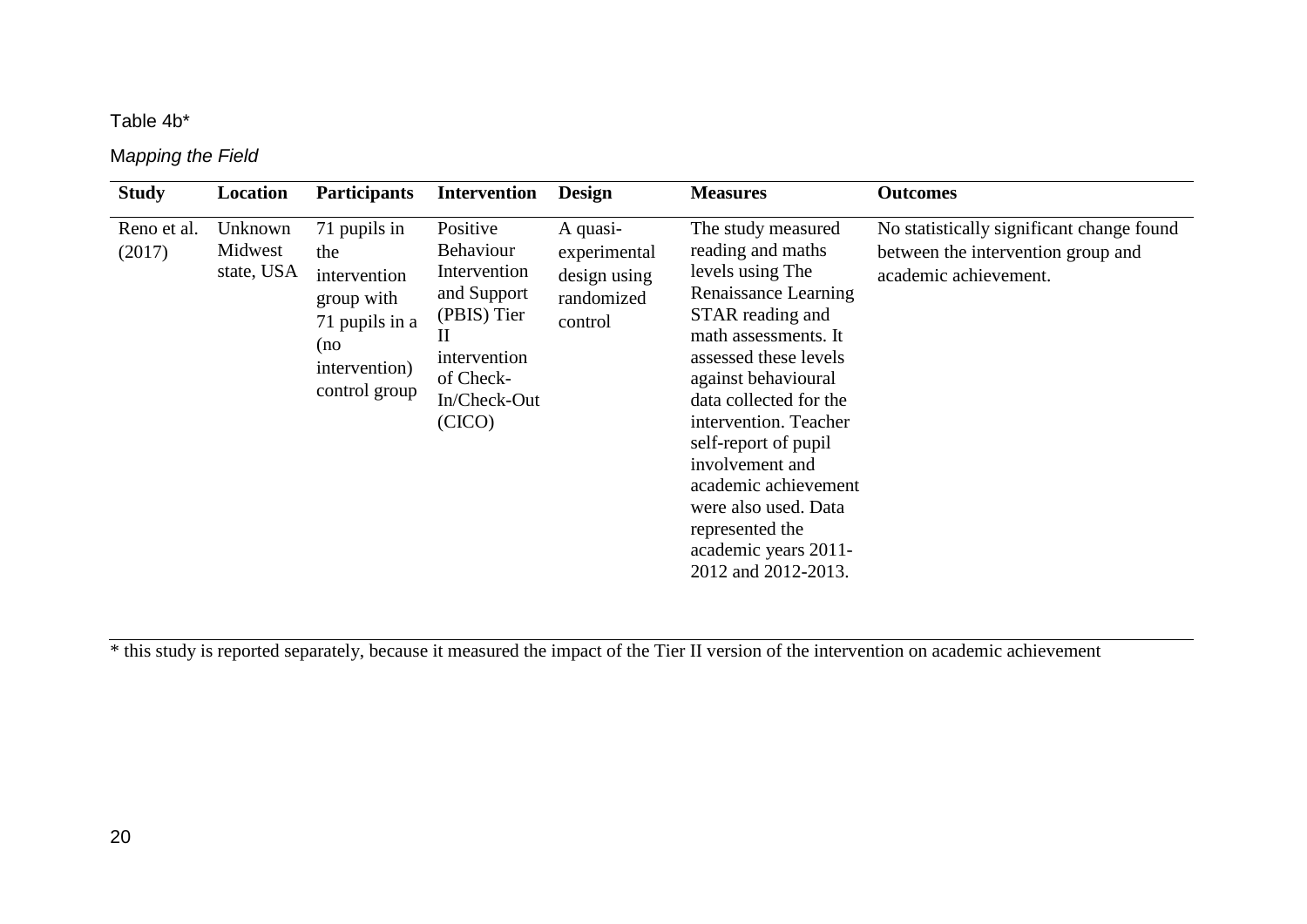### Weight of evidence

Included studies were evaluated using the Gough (2007) Weight of Evidence framework 'for the appraisal of the quality and relevance of evidence' (p. 221)*.* The framework enables consistent and explicit evaluations regarding 'the quality of execution and appropriateness of design to answer the review question' (Gough, 2007, p. 222), by assigning a rating to three key dimensions. Weight of Evidence A (WoE A) provides a judgement of the methodology quality employed (Gough, 2007). Weight of Evidence B (WoE B) provides a judgement of the relevance of the methodology to the review question, and Weight of Evidence C (WoE C) - a judgement of the topic relevance in relation to the review question (Gough, 2007). WoE A, B and C are combined and an average is calculated for each study, producing an overall judgement score, known as Weight of Evidence D (WoE D) (Gough, 2007).

To assess WoE A, an adapted version of the *Task Force on Evidence-Based Interventions in School Psychology* (Kratochwill, 2003) coding protocol for group designs was employed. WoE A descriptors, criteria, mean score range, overall scores and amendments are located in Appendix B. A copy of a WoE A protocol is located in Appendix C. WoE B is based on Petticrew and Roberts' (2003) 'example of typology of evidence' criteria, located in Appendix D. A criteria for WoE C is located in Appendix E. A summary of all weight of evidence scores is located in Appendix F.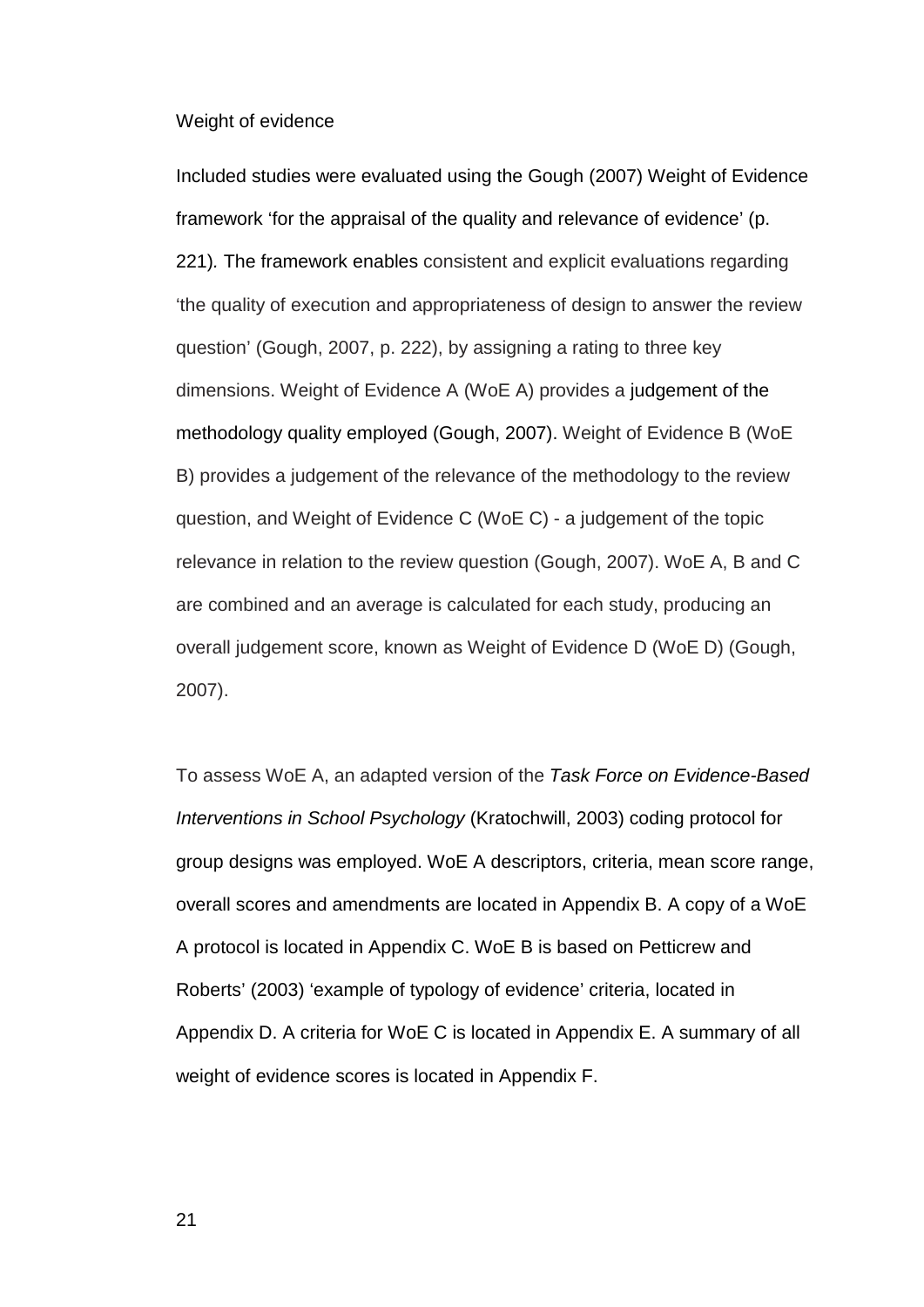| <b>Study</b>              | WoE A    | WoE B                       | WoE C    | WoE D    |
|---------------------------|----------|-----------------------------|----------|----------|
| Angus & Nelson $(2019)$   | 1.5      |                             | 3        | 1.83     |
|                           | (Medium) | (Low)                       | (High)   | (Medium) |
| Borgen et al. (2019)      | 0.66     | 2                           | 2        | 1.55     |
|                           | (Low)    | (Medium)                    | (Medium) | (Medium) |
| Freeman et al. (2016)     | 1.3      | $\mathcal{D}_{\mathcal{L}}$ |          | 1.43     |
|                           | (Low)    | (Medium)                    | (Low)    | (Low)    |
| Houchens et al., $(2017)$ | 2.5      | 3                           | 2        | 2.5      |
|                           | (High)   | (High)                      | (Medium) | (High)   |
| Madigan et al. (2016)     | 2.16     | 3                           | 3        | 2.72     |
|                           | (Medium) | (High)                      | (High)   | (High)   |
| Reno et al. (2017)        | 1.66     | 2                           |          | 1.55     |
|                           | (Medium) | (Medium)                    | (Low)    | (Medium) |
| Ryoo et al. (2018)        | 2.0      |                             | 3        | 2.3      |
|                           | (Medium) | (Medium)                    | (High)   | (Medium) |

Table 5 *Summary of Weight of Evidence* 

\*WoE D rating descriptors: 'High'  $\geq$ 2.5, 'Medium' 1.5 –2.4, 'Low'  $\leq$ 1.4

### **Participants**

The studies in this review were conducted in Norway and in the US. They included primary, middle and high schools and data from more than 39,500 pupils. Sample sizes ranged from one school with a group of 71 elementary age pupils, to 883 high schools across 37 states.

Reno et al. (2017) considered the pupils to be participants, whereas all other studies considered the schools themselves to be the participating bodies, due to experimental size. As a result of the large samples, significant pupil information, such as gender, were omitted. This limitation was recognised by Houchens et al. (2017) who provided information regarding educators and sought additional self-report data.

22 Each study reported pupil year groups/grades and demographic information relating to social economic status. These variables were used for the assignment of suitable control groups in four studies (Freeman et al., 2016;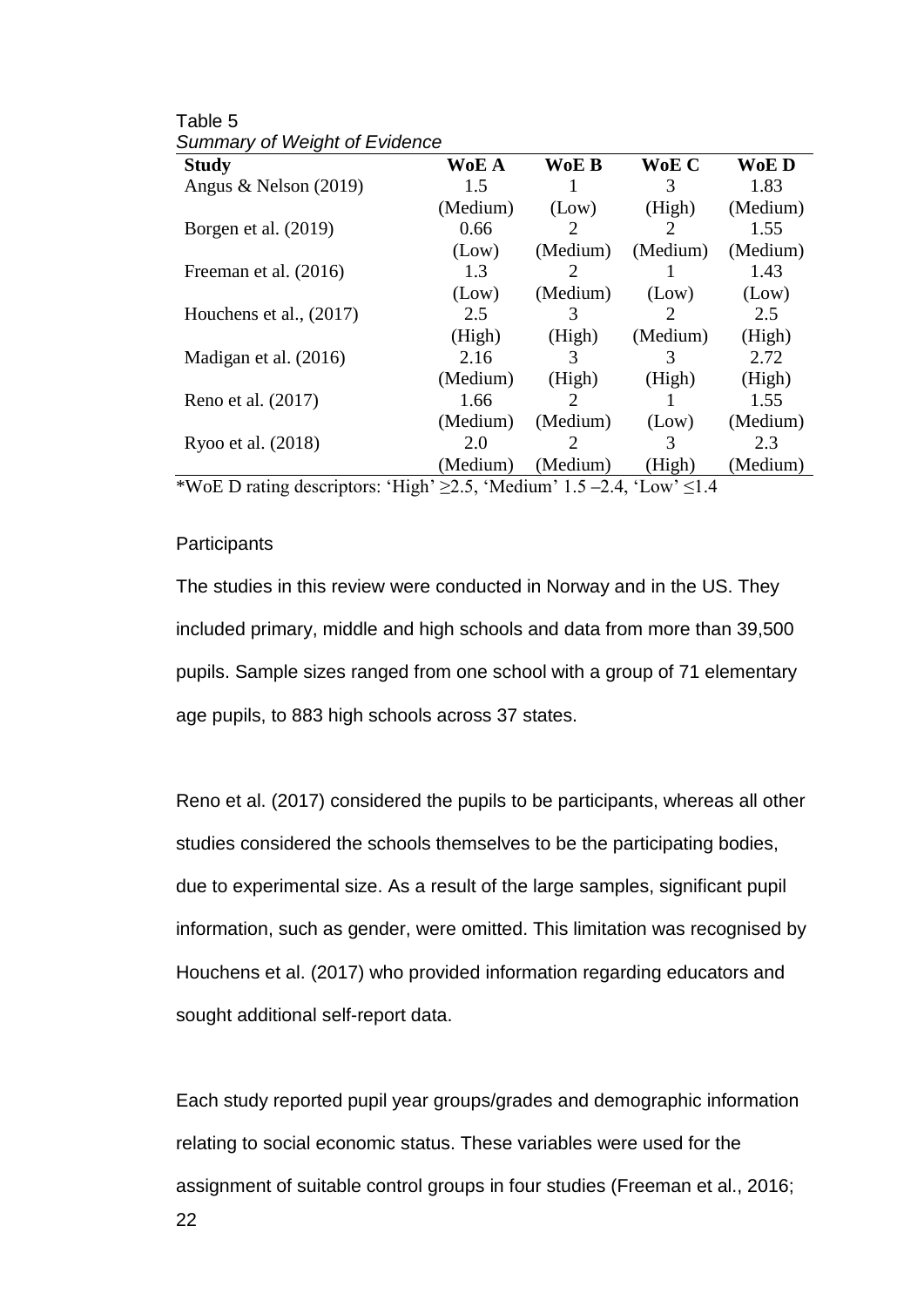Houchens et al., 2017; Madigan et al., 2016; Ryoo et al., 2017), by matching characteristics that can influence achievement. Sample sizes were taken into account in WoE A. Power calculations suggest that all of the studies were sufficiently powered. The sampling method and diversity of samples i.e. representative for wider generalisation, were considered in the criteria for WoE A and B, respectively.

Most of the studies based sampling and inclusion on intervention fidelity measures. WoE B reviewed the robustness of the fidelity measures used in each study. Freeman et al. (2016) and Ryoo et al. (2017) selected schools that were implementing PBS and had reached fidelity according to the SET (Horner, et al., 2004) and the BOQ tool (Cohen, Kincaid & Childs, 2007). Houchens et al. (2017) grouped schools based on fidelity scores according to the BOQ. Madigan et al. (2016) included schools that had achieved 'medium' to 'high' fidelity. Unlike other studies which used fidelity measures to determine participant inclusion, convenience sampling was adopted by Angus and Nelson (2019). These schools were implementing PBS under district mandate, indicating potential issues of bias or poor generalizability (Barker, Pinstrang & Elliott, 2016). Borgen et al. (2019) included all primary schools in Norway from grades 1-7. More uniquely, Reno et al. (2017) used criterion sampling to identify pupils targeted for Tier II PBS, after selecting a school for durational use of PBS.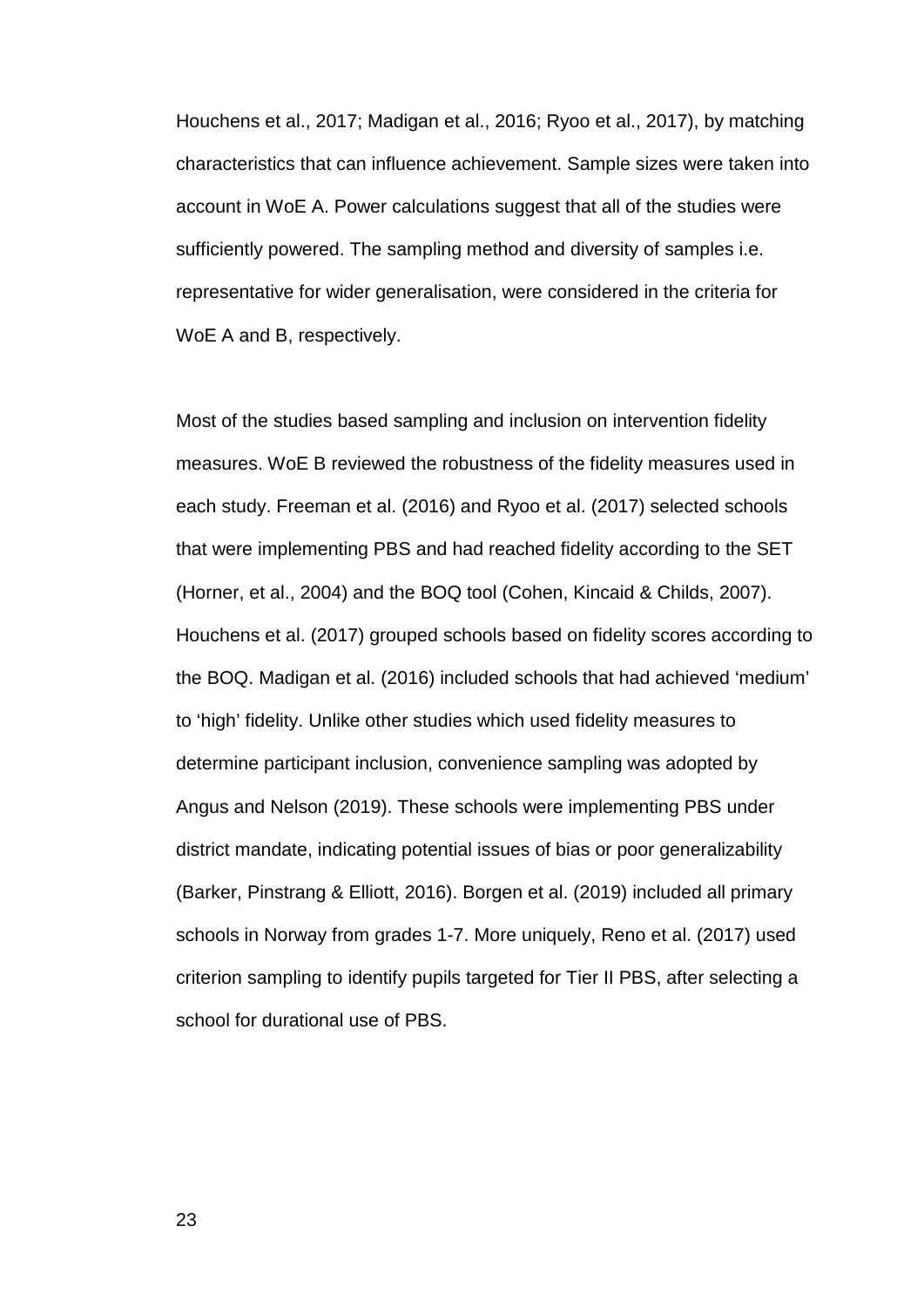Study Design

All of the studies in this review were quasi-experimental designs using longitudinal data. A longitudinal approach was considered to be suitable because PBS methods need to be integrated into school culture (Sugai et al., 2000). Control groups receiving 'no intervention' were used by Houchens et al. (2017); Madigan et al. (2016); Reno et al. (2017) and Ryoo et al. (2018). Angus and Nelson (2019); Borgen et al. (2019) and Freeman et al. (2016) used variables from school data as covariates to control for changes following intervention implementation. Those with control groups received a higher WoE A than those that relied on statistical controls. Reasoning is based on Cook, Campbell and Shadish's (2002) suggestion that research has not:

'…much supported the use of statistical adjustments in longitudinal national surveys in which individuals with different experiences are explicitly contrasted in order to estimate the effects of this experience difference' (Cook, Campbell & Shadish, 2002 p.504).

In such situations 'undermatching is a chronic problem' due to 'consequences of unreliability in the selection variables' and specification errors are possible 'due to incomplete knowledge of the selection process' (Cook, Campbell & Shadish, 2002 p.504).

Houchens et al. (2017) applied propensity score matching (Guo & Fraser, 2015) to reduce selection bias of unbalanced data. A high WoE B was assigned to Houchens et al. (2017) and Madigan et al. (2016) as both constructed control groups by matching participants (Rossi et al., 2004),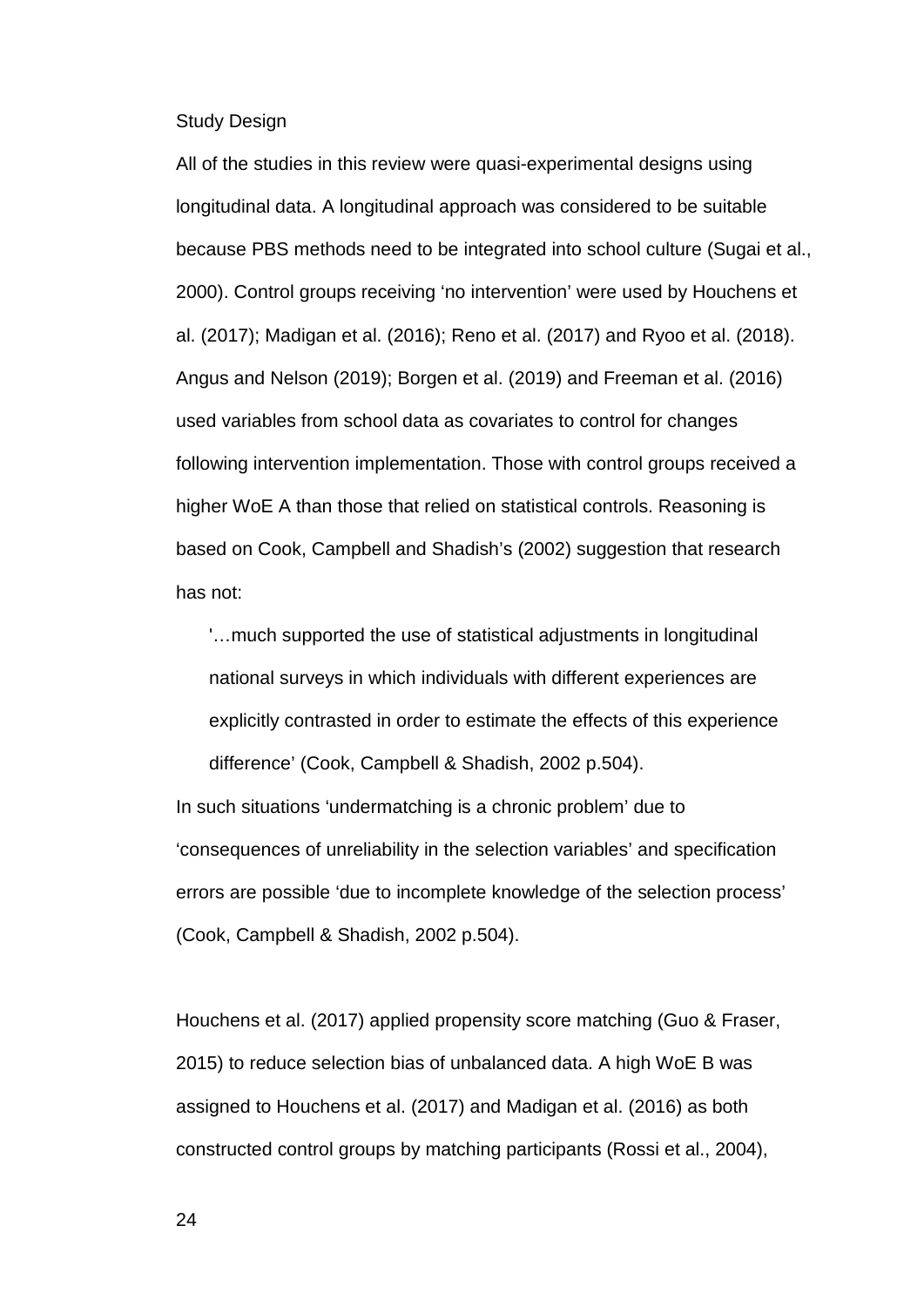instead of adopting a one-group pretest-posttest design which has associated threats to internal validity (Cook & Campbell, 1979). Ryoo et al. (2018) also applied the propensity score matching method, but only used two academic subjects to measure impact.

#### **Measures**

WoE A considered the reliability of measures, including stable baseline measurements. Most commendable for use of reliable baseline measurements were: Angus and Nelson (2019); Borgen et al. (2019); Freeman et al. (2016); and Madigan et al. (2016), who measured school exam results for a number of years before PBS introduction. Madigan et al. (2016) confirmed that there were no confounding interventions in treatment schools, which might otherwise have skewed results. Houchens et al. (2017) sought additional insight in the form of teachers' perceptions on the impact of PBS. Despite stable baseline measurements, WoE A scores for Borgen et al. (2019) were low because academic progress was a secondary focus of the research, therefore lacking stringent review. Not all data was available for all year groups, schools or subjects in the Freeman et al. (2016) study.

Studies that measured the most academic subjects benefited from increased reliability of measurement, as individual pupil differences were reduced. These offered a wider perspective of change in learning performance. The type of test data used to analyse progress was fundamental to WoE C. Criterion based examinations, such as State tests and national tests offer a high level of reliability. They have better face validity than standardised or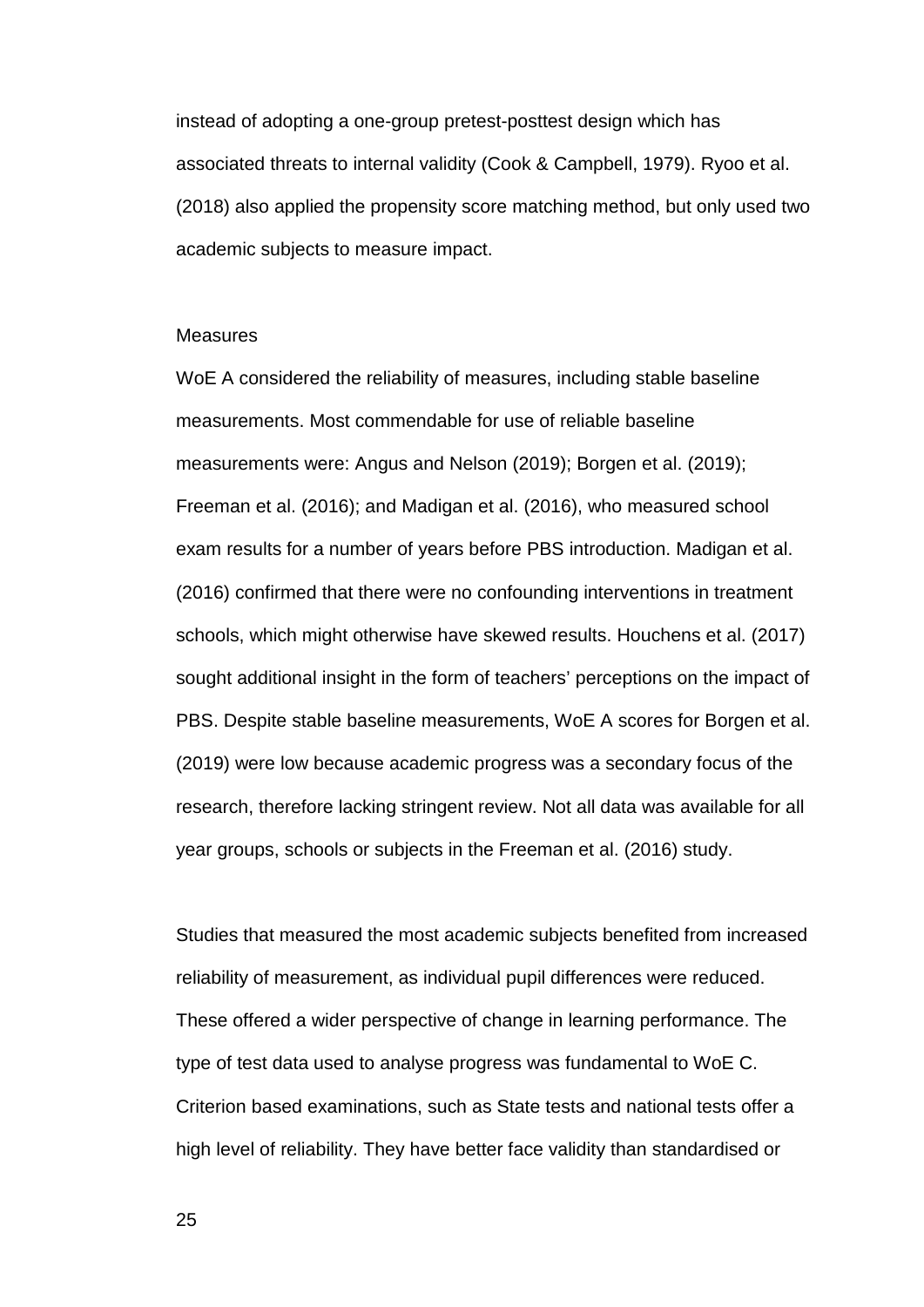norm referenced tests because they are grounded in the school curriculum. For instance, the California State Test used by Angus and Nelson (2019) has a high internal consistency of α=0.94. Madigan et al. (2016) reviewed multiple subjects using data from state examinations. The highest scoring studies measured academic attainment across multiple cohorts using criterion referenced state tests, across a longitudinal time series. The lowest scores were allocated to Freeman et al. (2016) who lacked a test of heterogeneity across the sample population, and Reno et al. (2017) who based progress on a norm referenced assessment. These offered lower validity and raise concern regarding participant practice effects.

#### **Fidelity**

Consideration of implementation fidelity was central to the WoE B. The most stringent approaches reduced the likeliness of a regression toward the mean. Fidelity is critical because learning can only improve if PBS first reduces disruptive behaviour (Ryoo et al., 2018).

Angus and Nelson (2019) reported that schools were only considered to be implementing when all of the components in the PBS framework had been gathered by an external coach. Schools had dedicated PBS teams and quarterly meetings with a coach. To ensure consistency of application and self-report scores, the coach met with senior staff and analysed data. Houchens et al. (2017) categorised high, medium and low fidelity for analysis, using the widely recognised BOQ, which has a high internal consistency of .96, calculated using Cronbach coefficient alpha (Cohen,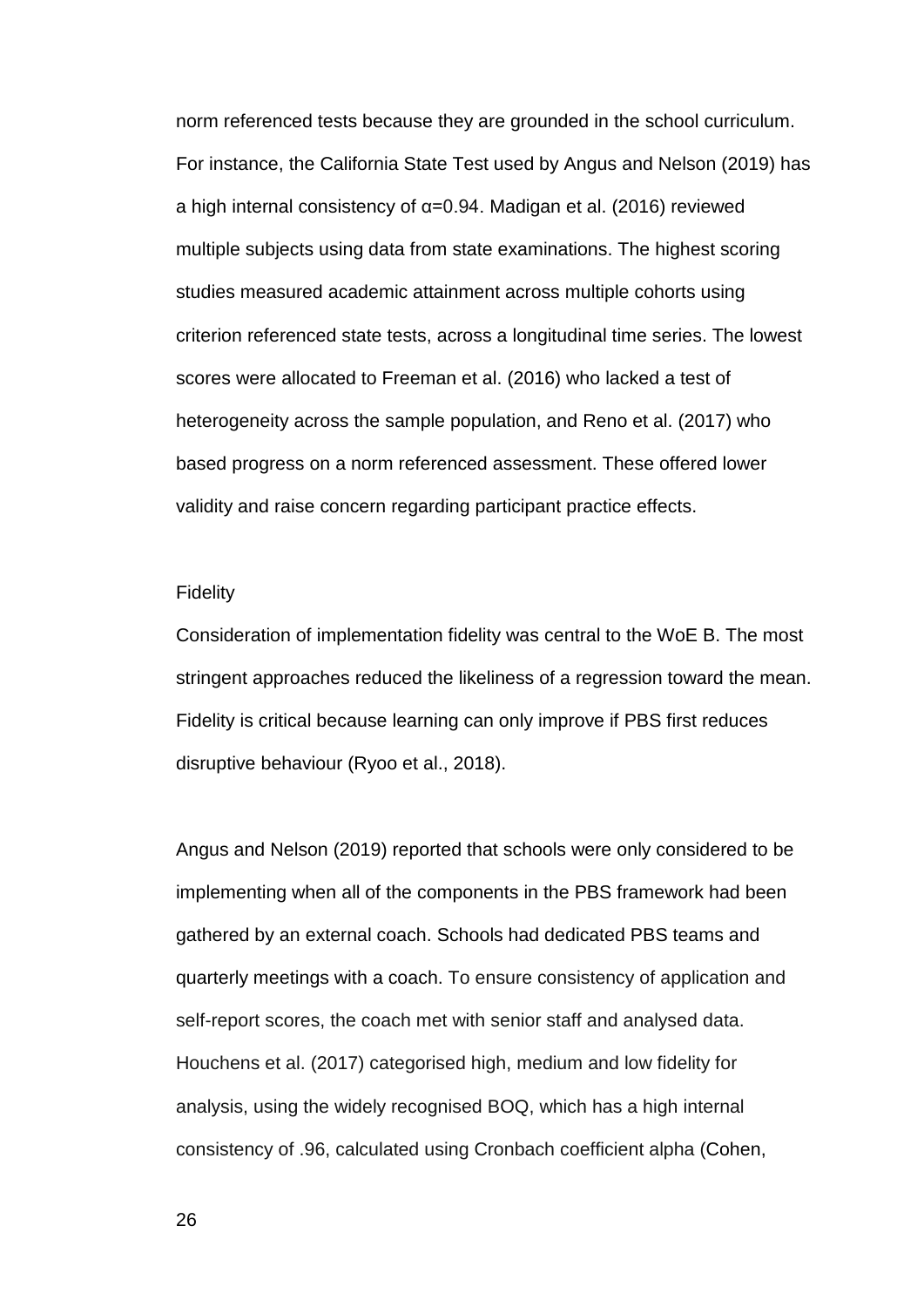Kincaid & Childs, 2007, cited by Houchens et al., 2017). Madigan et al. (2016) only included schools that had achieved high fidelity according to a Self-Assessment Survey (Sugai, Horner, & Todd, 2003). Most rigorous, was the study by Ryoo et al. (2018), which required schools to use the BOQ through self-report. It was stressed that schools could only use self-report once a high score had been achieved according to the SET. All schools completed two years of training, minimising intervention variance.

Fidelity approaches were weaker in the Freeman et al. (2016) study. Schools with 'low fidelity' were classified equally to those 'not implementing', compromising the ability to detect smaller changes in academic performance between groups. Analysis of the long term effect of PBS outcomes were not possible, as the 'number of secondary schools that had implemented PBS with fidelity for more than two years was limited' (Freeman et al., 2016, p. 43). The study's large national scale and reliance on self-report meant that 9% of fidelity data was missing. Borgen et al. (2019) used annual self-report data which strongly threatened fidelity. Reno et al. (2018) recognised concerns regarding inter-rate reliability of fidelity ratings.

### **Intervention**

It is predictable that approaches to PBS will differ by varying degrees in all of the schools. This is because each school identifies specific behaviours that are problematic, for modification. Madigan et al. (2016) explain that PBS

'…is not a prescriptive programme, but a structured process to help schools make decisions about discipline needs. Therefore, schools' disciplinary and school climate outcomes may vary, depending on their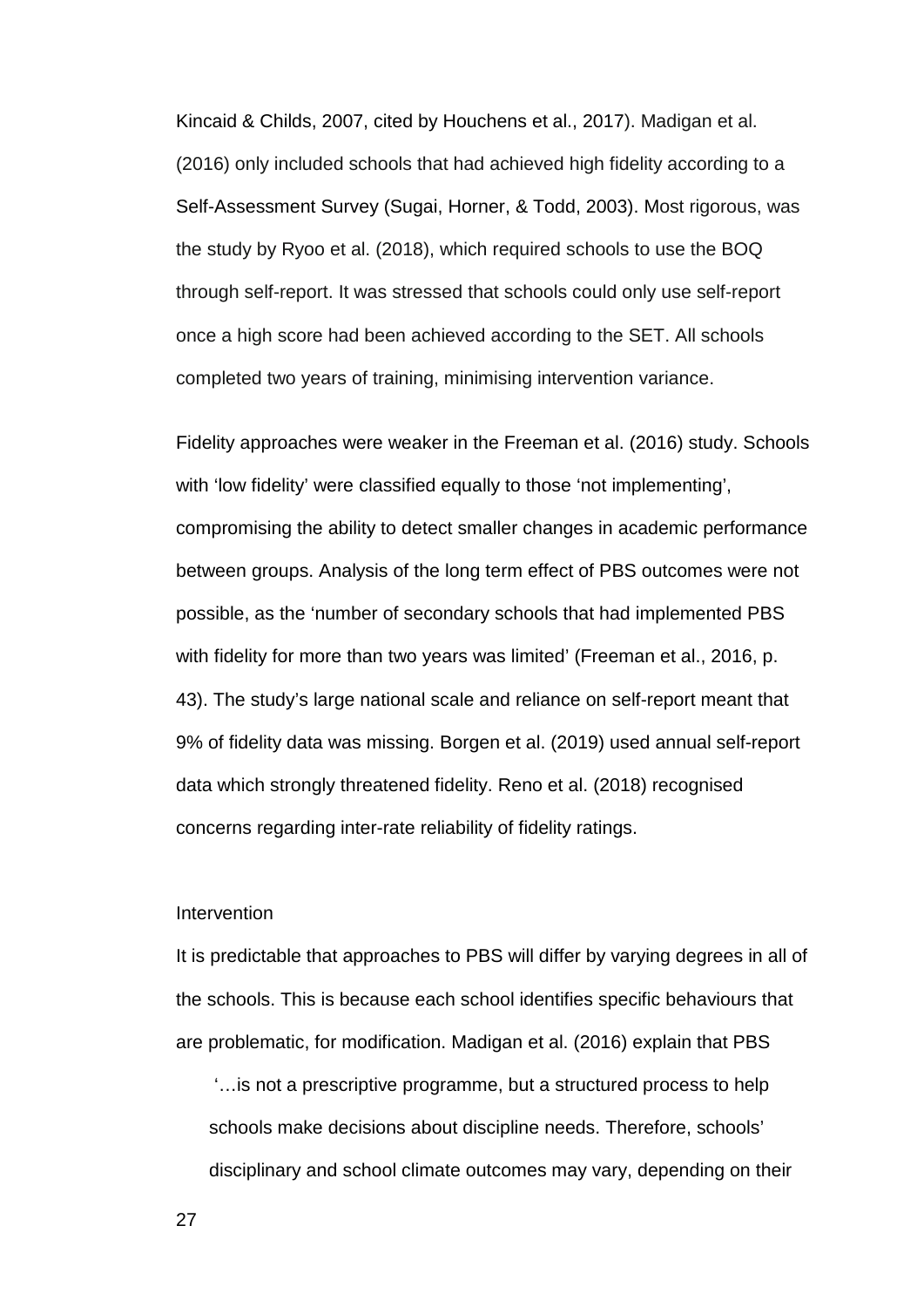identified and prioritized needs, and the time and resources devoted…' (p. 411).

Nonetheless, intervention similarities are strongly implied in each study, with highly consistent themes noted in all treatment schools. Fidelity measurement tools (PBIS.org Assessments, 2020) all contain consistent themes. The study of PBS application in Norway (Borgen et al., 2019) describes PBS components and implementation as equal to the U.S. counterpart.

A critical feature of all schools is the quality of teaching and learning opportunities. None of the studies report on teaching quality or the academic support offered in treatment schools, which may be significant to the intervention impact on the dependant variable.

### Outcome and effect sizes

Mixed outcomes of the effectiveness of PBS at improving academic achievement in school aged children were found. The majority of studies did not observe a statistically significant effect between PBS and academic achievement. Each study used a quantitative approach to measure correlation. Reported calculations (Angus & Nelson, 2019; Houchens et al., 2017; Madigan et al., 2016) were converted to Cohen's d for comparison, using the Campbell Collaboration effect size calculator (Wilson, 2020). Effect sizes (Table 6) were calculated using reported means and standard deviations for the studies that did not report effect sizes.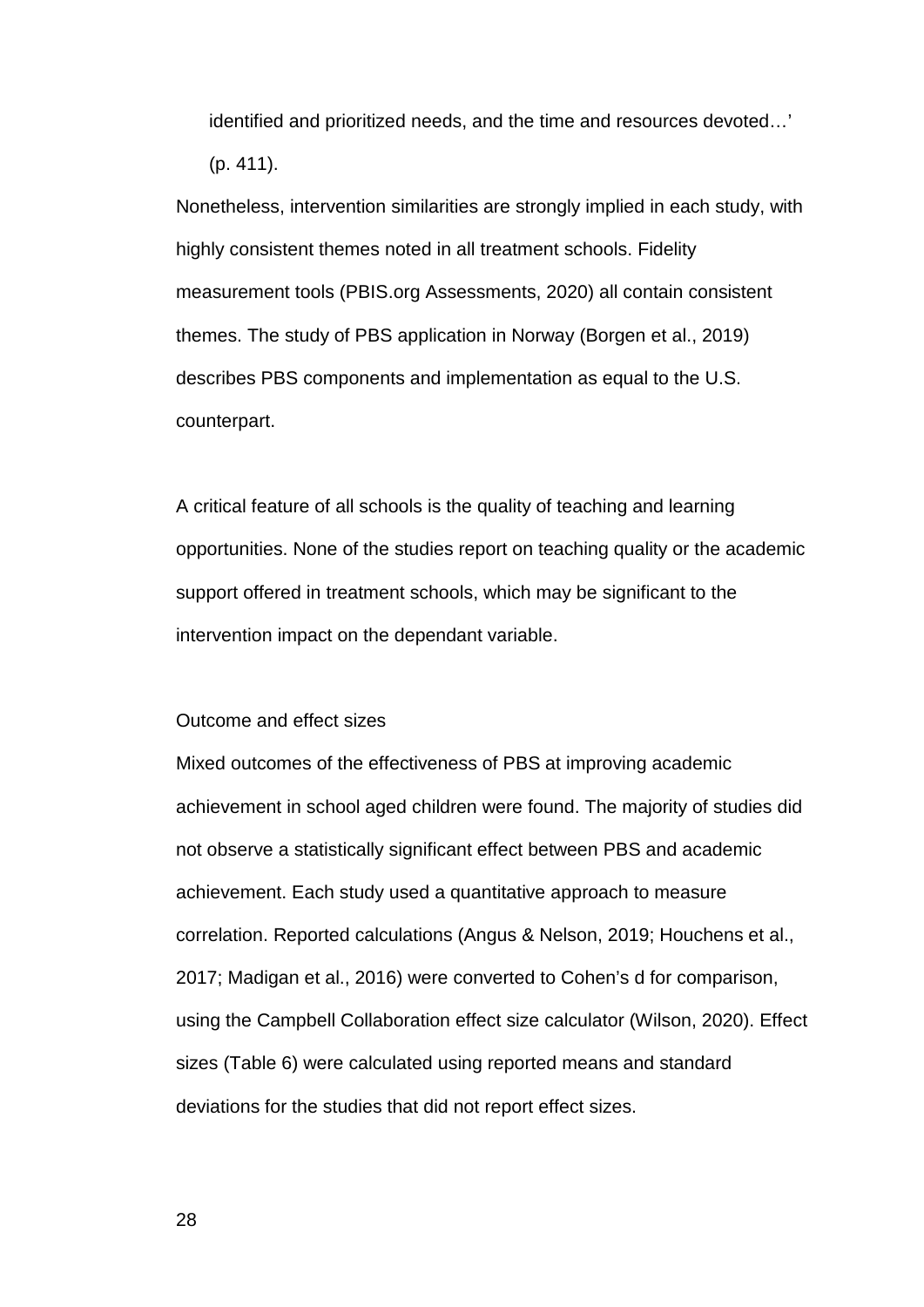A large effect on both English and maths was reported by Angus and Nelson (2019), which was statistically significant. The study did not specify the name of the effect size used. A calculation of Cohen's d was therefore completed, which suggested a medium effect on English and maths. Similarly, Madigan et al. (2016) found a large effect, using  $\eta_P^2$  and Hedges g. The authors concluded that PBS was significantly associated with increased student academic achievement. The study established that the rate of academic achievement change in treatment schools was greater than for students attending control schools.

Borgen et al. (2019); Freeman et al. (2016); Ryoo et al. (2018) found no statistically significant intervention effect on performance. Comparably, Reno et al. (2017) did not find a statistically significant connection between intervention participation and academic achievement. This finding should be considered in isolation, since it only suggests that targeted PBS does not improve academic achievement in comparison to universal PBS. Notably, Houchens et al. (2017) did not find significant differences in attainment levels between intervention and control schools. However, analysis revealed that outcomes were significantly better in high and medium fidelity schools than schools implementing PBS with low fidelity (Houchens et al., 2017).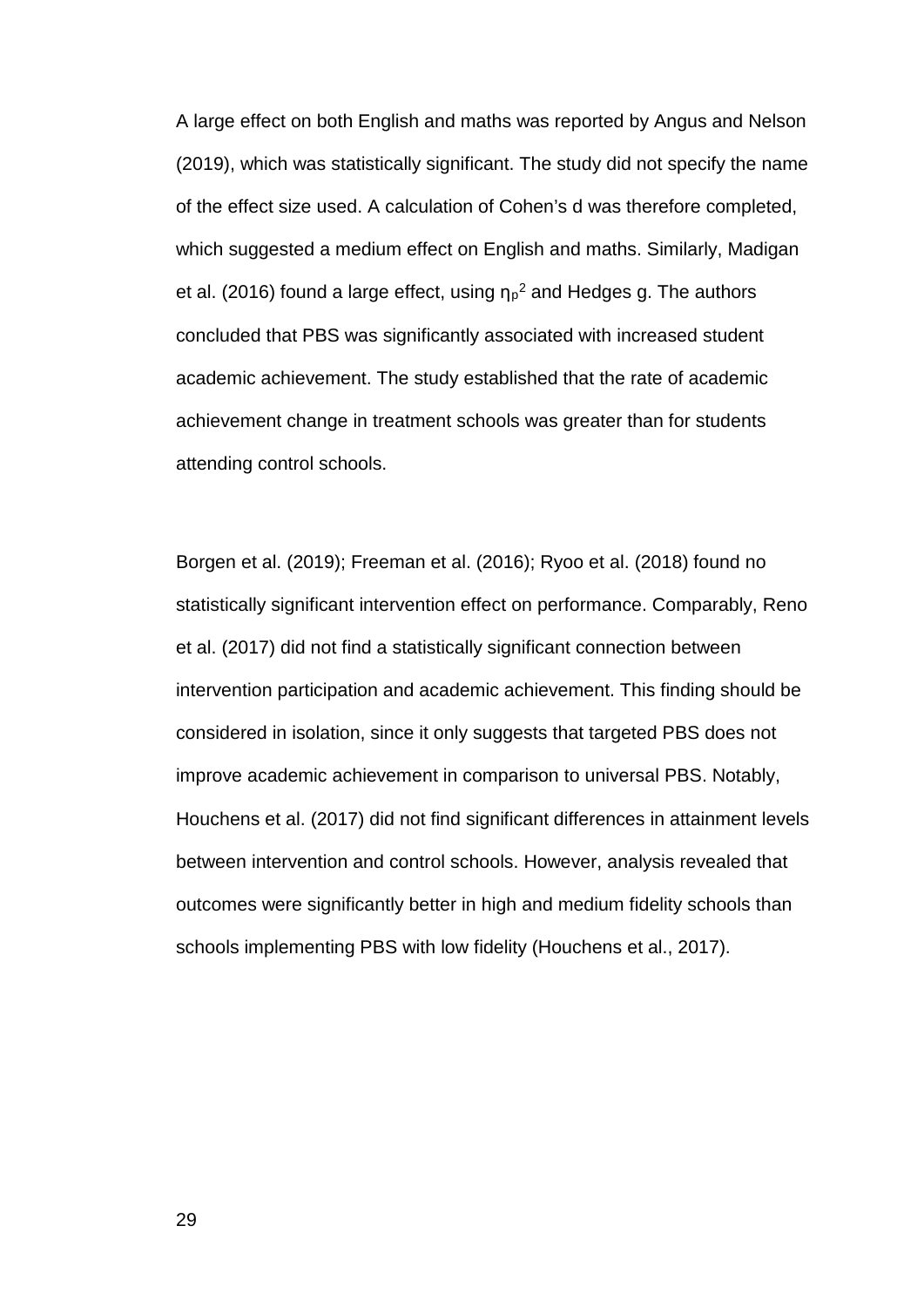# *Effect Sizes and Descriptors*

| <b>Study</b>                   | Sample size and<br>groups                                                                      | <b>Outcome and Significance</b>                                                                                                                                                                              | <b>Effect size</b><br>(Cohen's d)             | Description* | WoE D  |
|--------------------------------|------------------------------------------------------------------------------------------------|--------------------------------------------------------------------------------------------------------------------------------------------------------------------------------------------------------------|-----------------------------------------------|--------------|--------|
| Angus $\&$<br>Nelson<br>(2019) | 8 middle schools<br>$(8815$ students). $0$<br>control groups                                   | PBS effect on English-Language Arts California<br>Standards Test (CST):<br>Statistically significant changes between 2004 and 2010<br>in test scores were found: $F(1, 6) = 17.56$ , $p = 0.0001'$ .         | $D = 0.71$                                    | Medium       | Medium |
|                                |                                                                                                | PBS effect on maths California Standards Test (CST):<br>The increase in test scores were statistically significant<br>(Greenhouse-Geisser analysis was used for correction<br>$F(1, 2.77) = 5.90, p = 0.01.$ | $D = 0.70$                                    | Medium       |        |
| Borgen et<br>al. (2019)        | 2365 primary<br>schools.<br>Comparing the<br>'post period' (to<br>'pre period' (DiD<br>design) | Researchers did not observe an intervention effect on<br>academic performance (scores on standardised national<br>tests in literacy and numeracy were analysed ( $p < .10$ ).                                | $D = 0.012(1-5)$<br>years of<br>intervention) | Small        | Low    |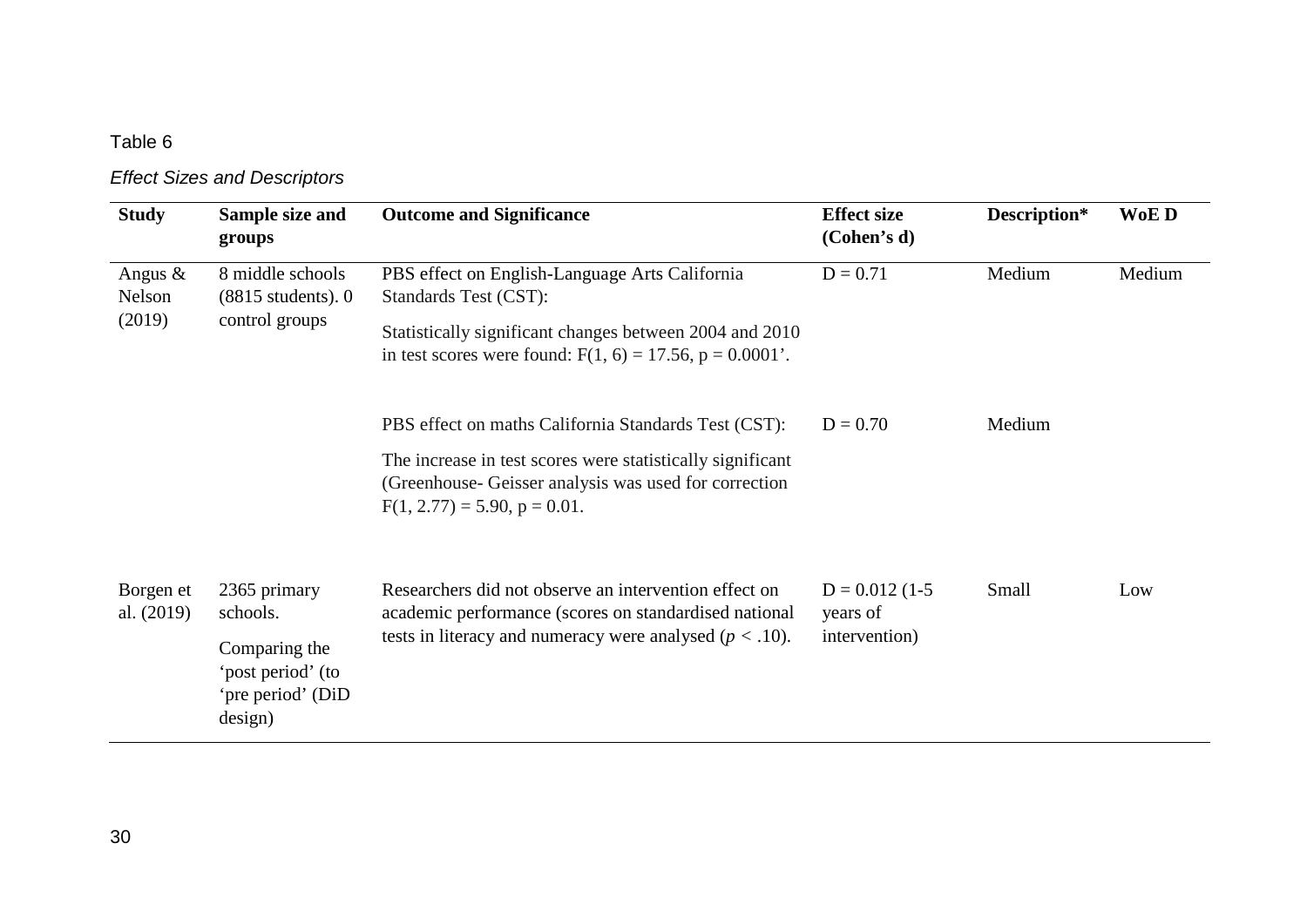| <b>Study</b>                 | Sample size and<br>groups                                                                                                                                                            | <b>Outcome and Significance</b>                                                                                                                                                                                                                                                                                                                         | <b>Effect size</b><br>(Cohen's d)                                           | Description* | WoE D |
|------------------------------|--------------------------------------------------------------------------------------------------------------------------------------------------------------------------------------|---------------------------------------------------------------------------------------------------------------------------------------------------------------------------------------------------------------------------------------------------------------------------------------------------------------------------------------------------------|-----------------------------------------------------------------------------|--------------|-------|
|                              |                                                                                                                                                                                      |                                                                                                                                                                                                                                                                                                                                                         | $D = 0.013(2-5)$<br>years)                                                  |              |       |
| Freeman et<br>al. $(2016)$   | 883 high<br>(secondary)<br>schools with 934<br>('no intervention<br>control') middle<br>schools used in the<br>analysis to control<br>for student<br>exposure to the<br>intervention | Intervention fidelity scores were not related to learning<br>outcomes in a statistically significant way. Effects were<br>negative $(-0.13, p = .69)$ for schools that had not<br>reached fidelity. They were positive (0.26, $p = .54$ ) for<br>schools that were implementing with fidelity. However,<br>neither were statistically different from 0. | For high fidelity of<br>intervention<br>(Fidelity 1)                        | Small        | Low   |
|                              |                                                                                                                                                                                      |                                                                                                                                                                                                                                                                                                                                                         | $D = 0.0132$                                                                |              |       |
|                              |                                                                                                                                                                                      |                                                                                                                                                                                                                                                                                                                                                         | For 'middle'<br>fidelity of<br>intervention<br>(Fidelity 2)                 |              |       |
|                              |                                                                                                                                                                                      |                                                                                                                                                                                                                                                                                                                                                         | $D = 0.0243$                                                                |              |       |
| Houchens<br>et al.<br>(2017) | 151 schools with<br>$151$ (no<br>intervention)<br>control schools                                                                                                                    | No significant differences found in student achievement<br>levels between the intervention and no intervention<br>(control) schools.                                                                                                                                                                                                                    | $D = 0.0033$<br>between<br>intervention and<br>non-intervention<br>schools. | Small        | High  |
|                              |                                                                                                                                                                                      | However, a significant differences among different<br>levels of intervention implementation was recorded on<br>overall test scores, $F(3, 291) = 3.42$ , $p = .01$                                                                                                                                                                                      | $(D = 0.1116)$                                                              |              |       |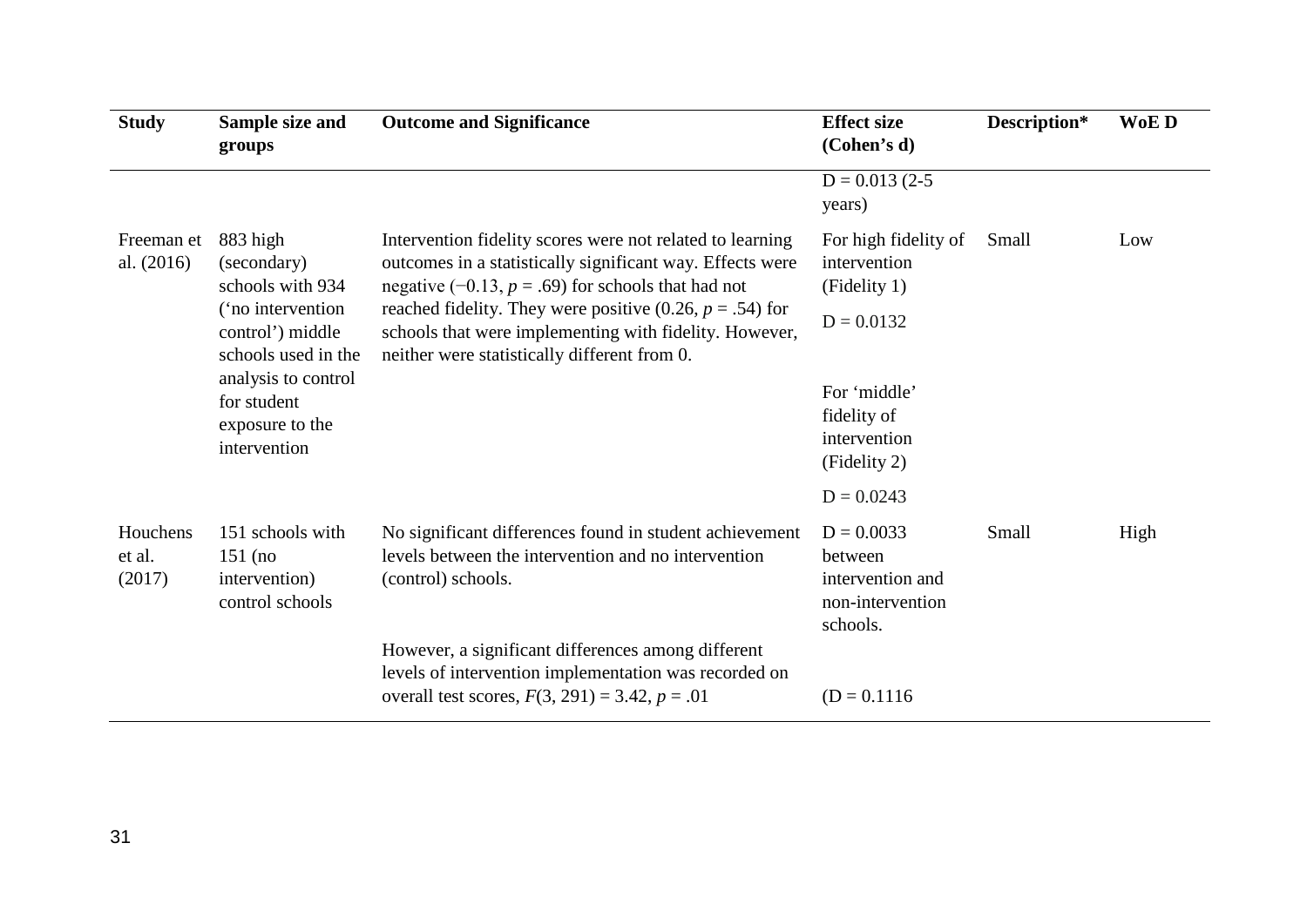| <b>Study</b>                | Sample size and<br>groups                                                  | <b>Outcome and Significance</b>                                                                                                                                                                                                                                                                                                                                                                  | <b>Effect size</b><br>(Cohen's d)                                                                                                  | Description* | WoE D |
|-----------------------------|----------------------------------------------------------------------------|--------------------------------------------------------------------------------------------------------------------------------------------------------------------------------------------------------------------------------------------------------------------------------------------------------------------------------------------------------------------------------------------------|------------------------------------------------------------------------------------------------------------------------------------|--------------|-------|
|                             |                                                                            | Post hoc multiple comparisons with Bonferroni<br>correction identified that high-and medium-fidelity<br>schools achieved significantly higher overall scores than<br>low-fidelity PBS schools ( $p$ < .05).                                                                                                                                                                                      | between high<br>fidelity schools and<br>non-intervention<br>schools)<br>$(D=0.189)$ between<br>medium fidelity<br>schools and non- |              |       |
|                             |                                                                            | There was no significant difference in achievement<br>scores was between high and medium fidelity PBS<br>schools. Researchers aggregated low, medium, and<br>high-fidelity schools, but found no significant overall<br>score difference between PBS and no PBS schools.<br>Surveys of teachers identified that high fidelity PBS was<br>related to positive perceptions of teaching conditions. | intervention<br>schools)<br>$(D=0)$ between low<br>fidelity schools and<br>non-intervention<br>schools)                            |              |       |
| Madigan<br>et al.<br>(2016) | 21 schools with 28<br>comparable ('no<br>intervention')<br>control schools | Results showed that PBS implementation was<br>significantly associated to increased academic<br>achievement ( $p = .001$ ). The rate of change for student<br>achievement in PBS schools was greater than students in<br>'no treatment (control) settings.<br>$F8,38 = 4.35, p < .001$ ).                                                                                                        | $D = 0.9051$                                                                                                                       | Large        | High  |
|                             |                                                                            |                                                                                                                                                                                                                                                                                                                                                                                                  |                                                                                                                                    |              |       |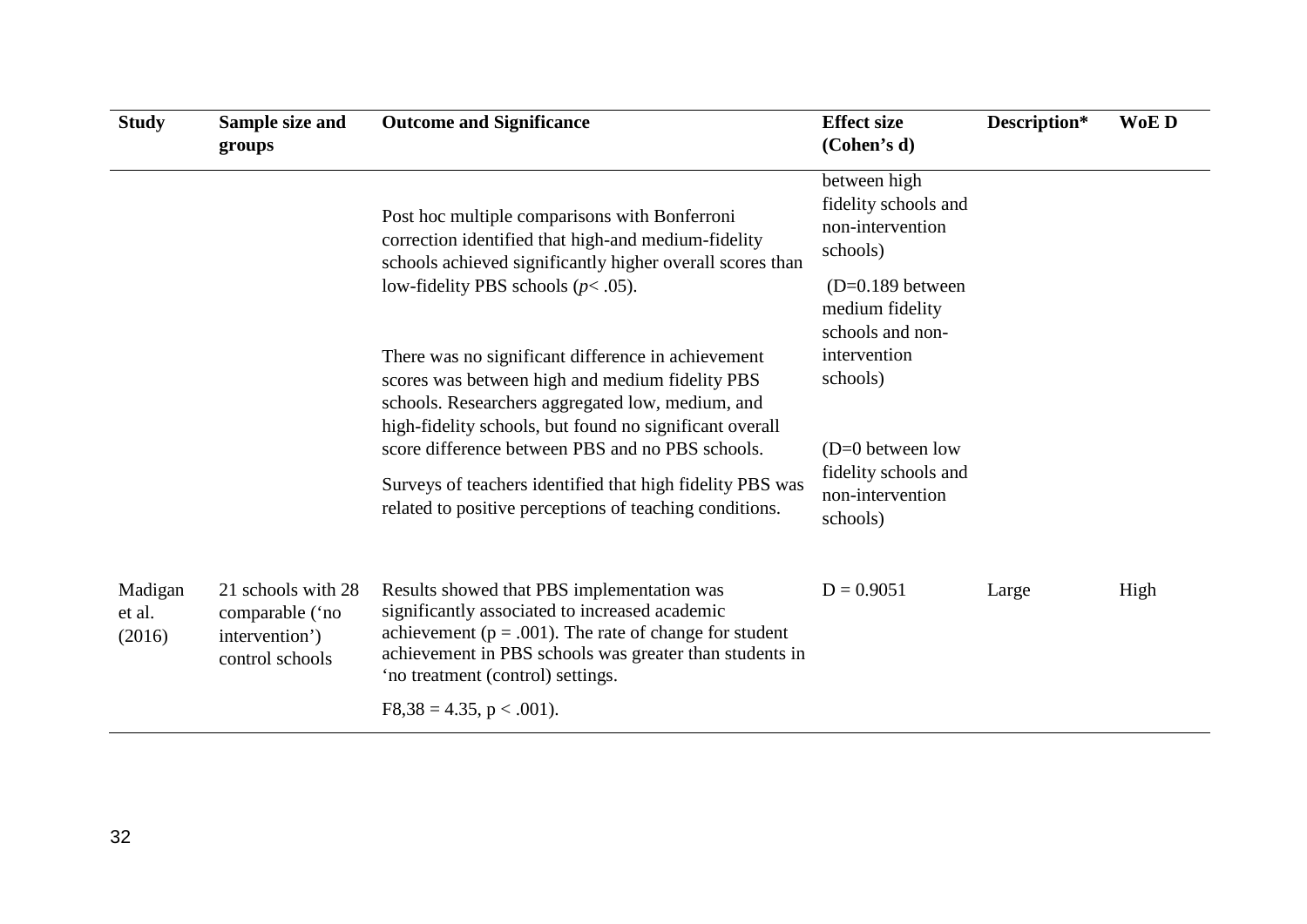| <b>Study</b>          | Sample size and<br>groups                                                  | <b>Outcome and Significance</b>                                                                              | <b>Effect size</b><br>(Cohen's d) | Description* | WoE D  |
|-----------------------|----------------------------------------------------------------------------|--------------------------------------------------------------------------------------------------------------|-----------------------------------|--------------|--------|
| Ryoo et al.<br>(2018) | 33 intervention<br>school and 33 ('no<br>intervention')<br>control schools | The study did not identify any statistically significant<br>long term effect of PBS on academic achievement. | $D = 0.2043$                      | Small        | Medium |

The following study is reported separately, because unlike all other studies it measured the impact of the Tier II version of the intervention of academic achievement.

| <b>Study</b>          | Sample size and<br>groups                                                   | <b>Outcome and Significance</b>                                                                                                                                                                            | <b>Effect size</b><br>(Cohen's d) | Description* | WoE D  |
|-----------------------|-----------------------------------------------------------------------------|------------------------------------------------------------------------------------------------------------------------------------------------------------------------------------------------------------|-----------------------------------|--------------|--------|
| Reno et al.<br>(2017) | A group of 71<br>pupils in the<br>intervention group<br>with 71 pupils in a | The study examined the impact of the Tier 2 (group)<br>intervention. It did not find a statistically significant<br>correlation between PBS participation and academic<br>achievement (reading and maths). | $D = 0.001$<br>(Reading)          | Small        | Medium |
|                       | (no intervention)<br>control group                                          |                                                                                                                                                                                                            | $D = 0.0009$ (Maths)              |              |        |

\*descriptors from Watson (2019) citing Cohen (1988): ≥0.2 (small), ≥0.5 (medium), ≥0.8 (large)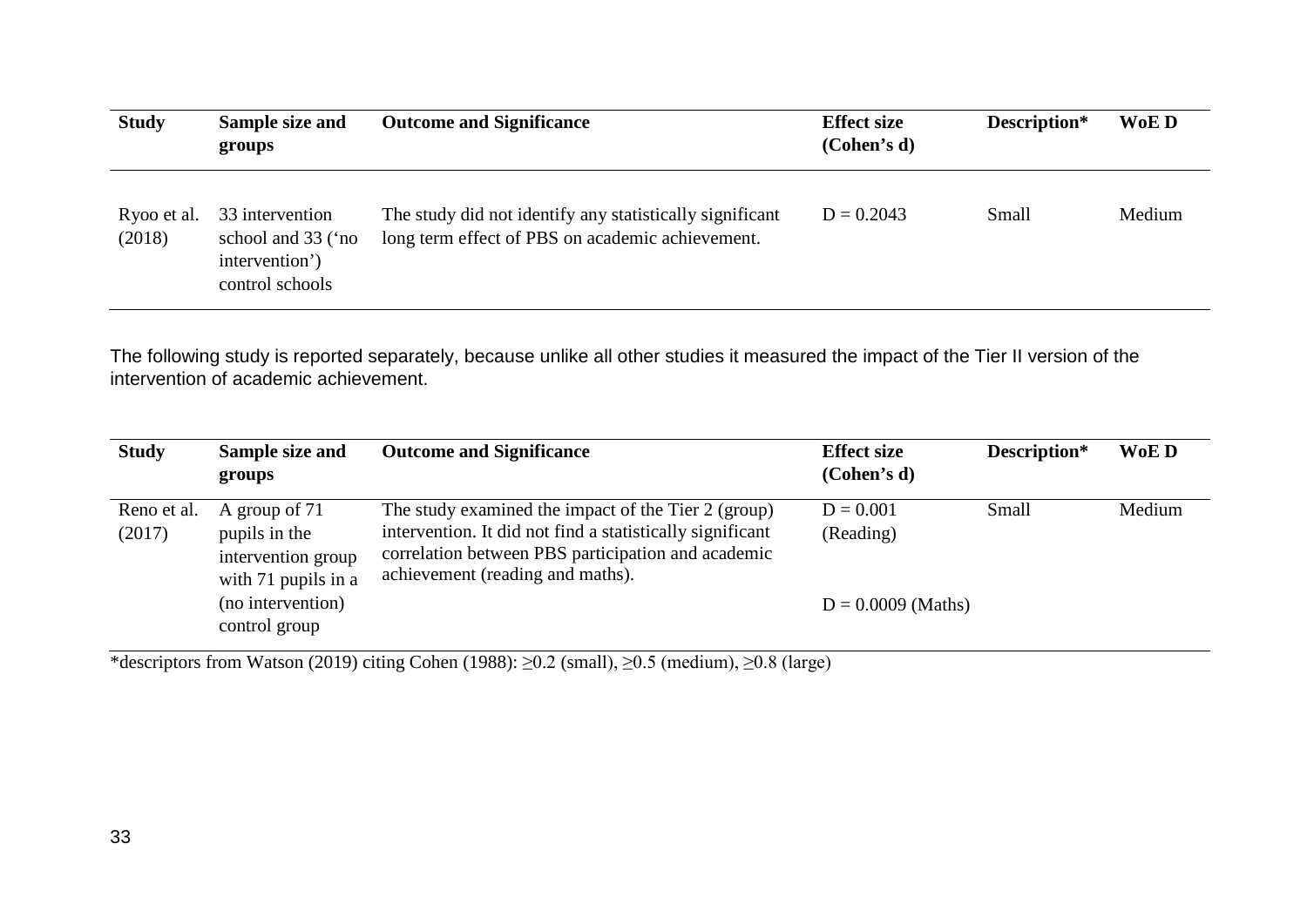The overall WoE D needs to be taken into account when considering the effect sizes of each study. Four individual studies ranging from low, medium and high WoE D scores found no statistically significant intervention effect on performance. These small effects ranged from d=0.0033 to d= 0.2043. In contrast, one study with a medium WoE D (Angus & Nelson, 2019) identified a medium effect size (d=0.71). The Madigan et al. (2016) study which received a high WoE D score identified a large effect (d=0.9051), demonstrating a scattered range of methodological quality and effect.

Each of the studies included in this review were appraised fairly, using Gough's Weight of Evidence framework (2007) with even weighting across WoE A, B and C. The framework enabled consistent evaluations to address the review question (Gough, 2007, p. 222). Table 6 shows that studies with a high methodological quality (Houchens et al., 2017; Madigan et al., 2016) found a small insignificant effect and a large effect, respectively, in primary outcomes. This demonstrates that studies with significant findings were not more highly weighted than those without significant findings in this review. Weight of Evidence ratings are taken into account in the concluding interpretation, which suggests mixed evidence for the effectiveness of PBS at improving academic achievement. Furthermore, Table 5 shows that two studies received a higher WoE C rating than the Houchens et al (2017) study. Table 5 also presents a number of studies that received the same overall WoE A and C rating as the two highest scoring (WoE D) studies.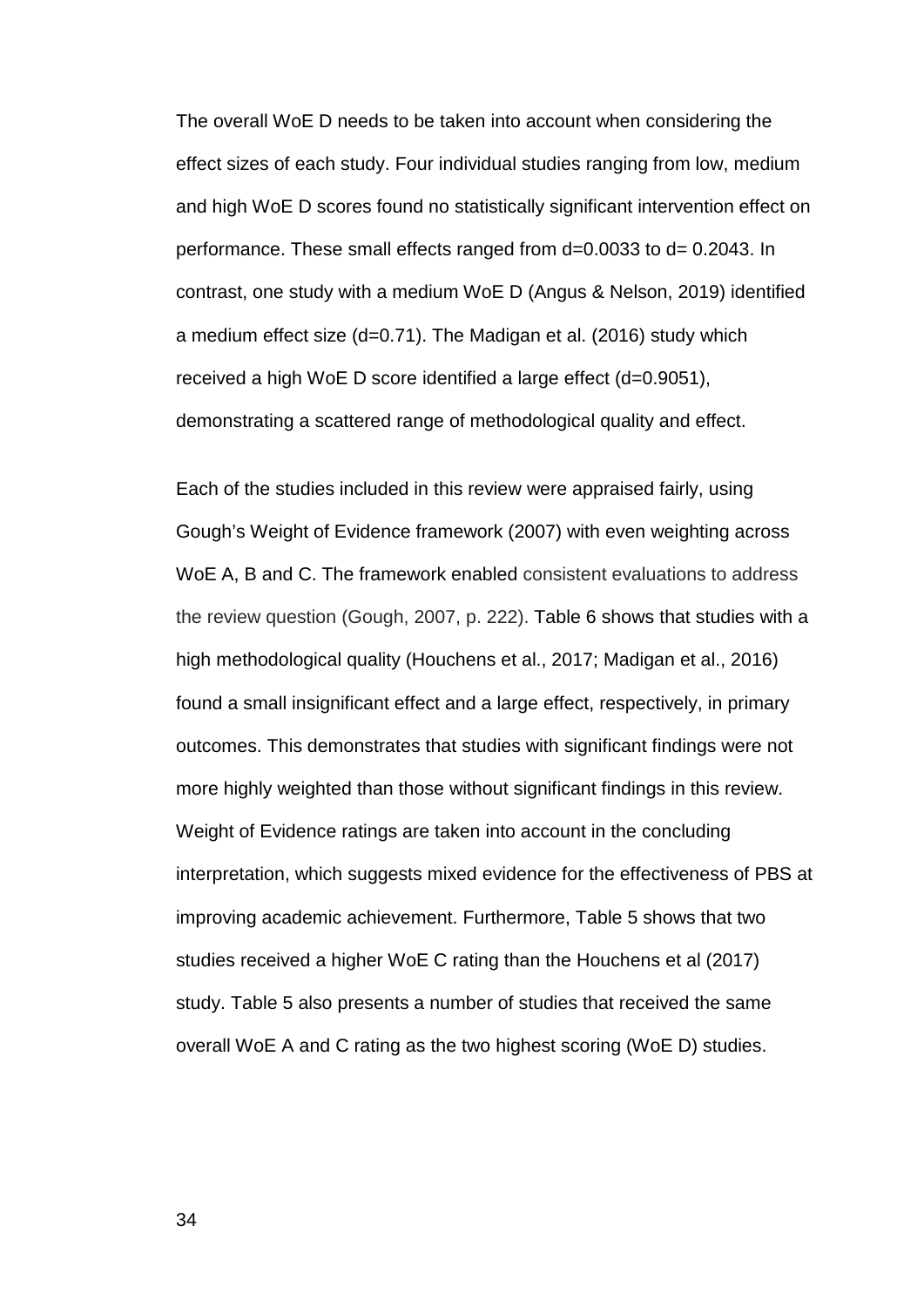## **Conclusions and recommendations**

The objective of this systematic literature review was to examine the effect of PBS on academic achievement in school aged children attending mainstream schools. It aimed to consider intervention benefits for generalisation and application in the context of the United Kingdom where exclusions have been increasing since 2012 (Department for Education, 2019). Using Gough's (2007) weight of evidence framework, this review contributes toward existing literature, (Chitiyo et al., 2011; Gage et al., 2015) through the evaluation of PBS studies published between 2016 and 2019.

This review found mixed evidence for the effectiveness of PBS at improving academic achievement. In line with the conclusion of Gage et al. (2015), four studies found no intervention effect on academic performance for pupils ranging through elementary, primary and high school. Additionally, Reno et al. (2017) concluded that there was no statistically significant connection between the Tier 1 and Tier II interventions, for primary aged pupils. Among these publications was one study with a 'high' overall WoE D (Houchens et al., 2017). Three of the studies obtained a 'medium' WoE D (Borgen et al., 2019; Reno et al., 2017; Ryoo et al., 2018) and one received a 'low' WoE D (Freeman et al., 2016).

Two of the studies identified strong relationships between PBS and student achievement. The first found a medium effect size on increases in test scores for maths and English, with improvements increasing in parallel to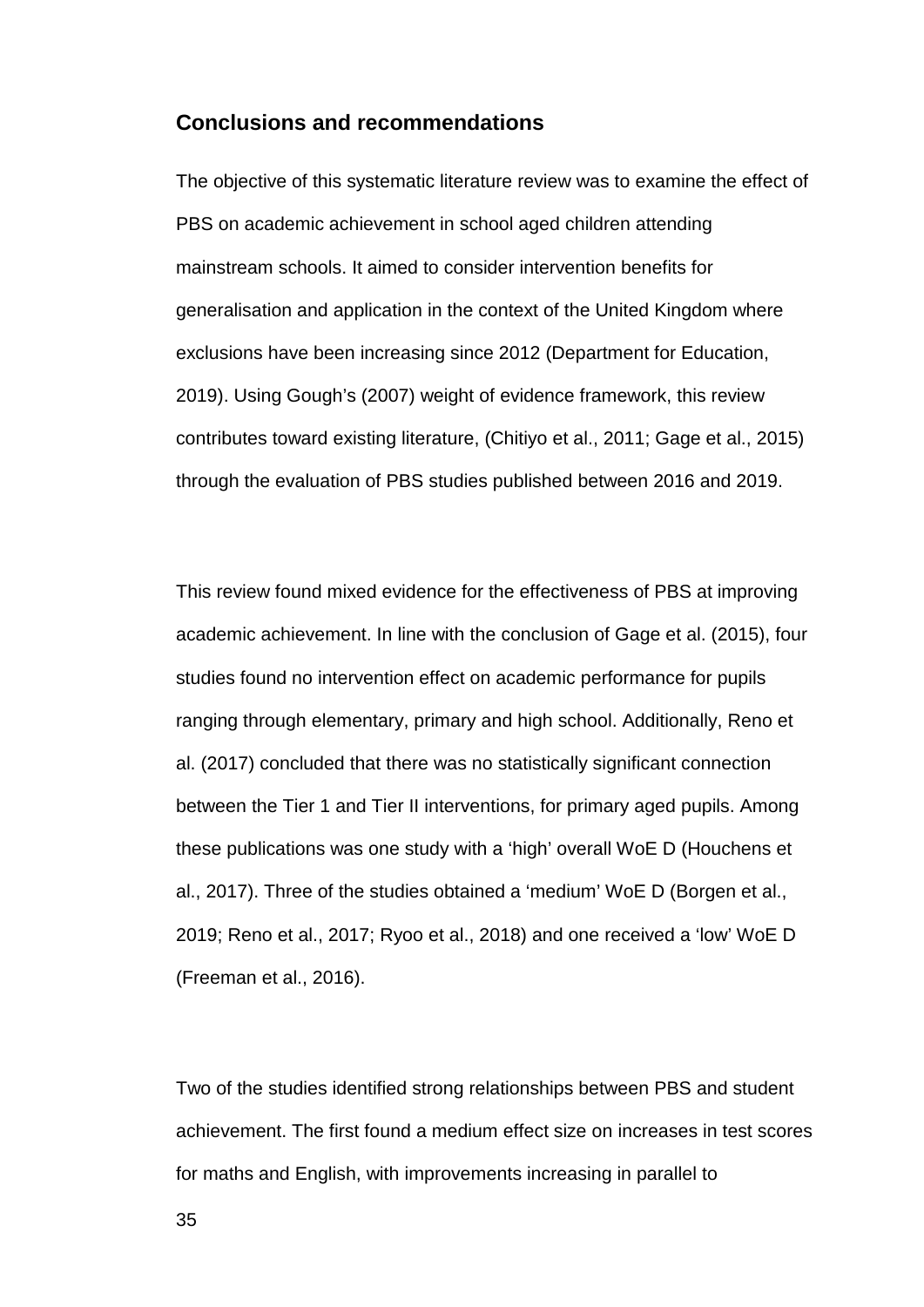intervention fidelity (Angus & Nelson, 2019). This study received a 'medium' overall weight of evidence. Madigan et al. (2016) found that PBS was significantly associated with increased student academic achievement across multiple school subjects, with a large effect size. Notably, the study took place in the same US State as that conducted by Houchens et al. (2017). Although it is unknown if any schools were involved in both studies, this finding is anecdotal of the mixed results within the PBS literature.

Insightful conclusions can be drawn from Ryoo et al. (2018) who recognise that schools may not have implemented PBS as it had been intended. This observation is transferable to a number of low scoring fidelity approaches in this review, which found no impact on learning achievement. Houchens et al. (2017) identified that schools implementing PBS with high and medium fidelity achieved higher examination scores than those implementing with low fidelity. 'High' fidelity implementation was associated with positive perceptions of teaching conditions among teachers. These findings strongly imply that schools considering the implementation of PBS should do so with the highest intention of achieving fidelity. Poor fidelity and/or inconsistent PBS may be confusing for students and possibly counterproductive.

Furthermore, PBS cannot improve academic performance if its application fails to reduce challenging and disruptive behaviour (Ryoo et al., 2018). Whilst PBS has been found to reduce challenging behaviours in a randomized control trial (Bradshaw et al., 2010), it is apparent that academic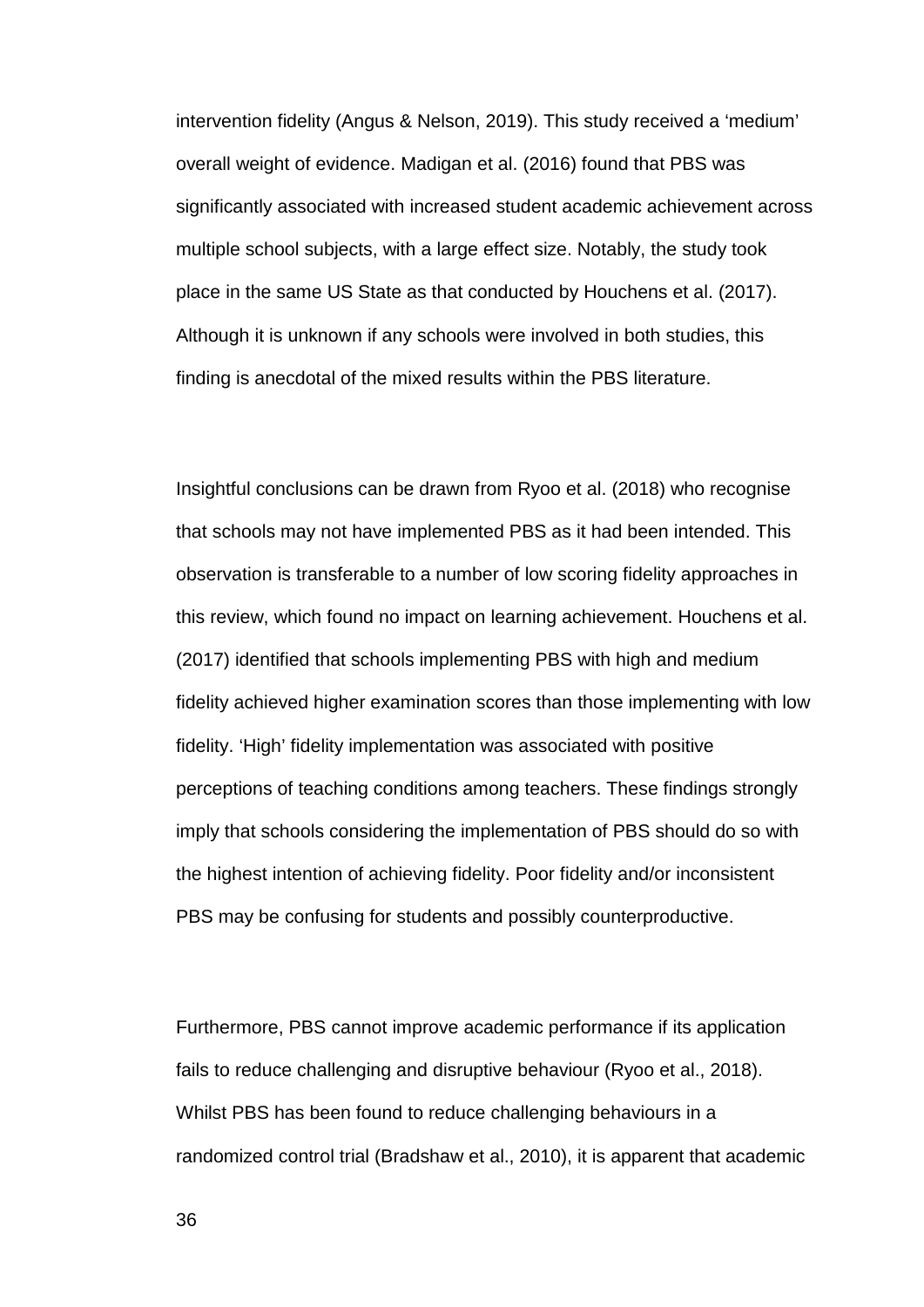achievement remains dependent on effective teaching approaches that are applied as a counterpart. Quality of teaching and a range of protective factors remain significant to learning. It is evident from high quality studies (Madigan et al., 2016; Houchens et al., 2017) that for PBS to improve learning, it needs to be applied with high fidelity, and should be complimented by high quality teaching that addresses the needs of individual learners.

#### Limitations and recommendations

The large samples of school level data in this review offered a broad view of the PBS impact through a range of ages spanning two countries. Large sample studies typically benefit from a high level of accuracy of mean data (Barker et al., 2016). However, sample size impacted the research potential to recognise specific groups of individual pupils that may benefit from PBS. Furthermore, lack of random assignment of treatment schools was a weakness in all of the included studies, restricting their ability to assert a causal relationship (Madigan et al., 2016). None of the studies reported levels of special educational needs (SEN), which is significant because school levels of inclusion may potentially alter mean academic attainment scores.

It is recommended that future research focuses on interventions that can be used in conjunction with PBS to explore the potential of a 'pincer approach' on learning and achievement. Research should focus on the impact that PBS may have for specific subgroups of pupils in schools. Such approaches

37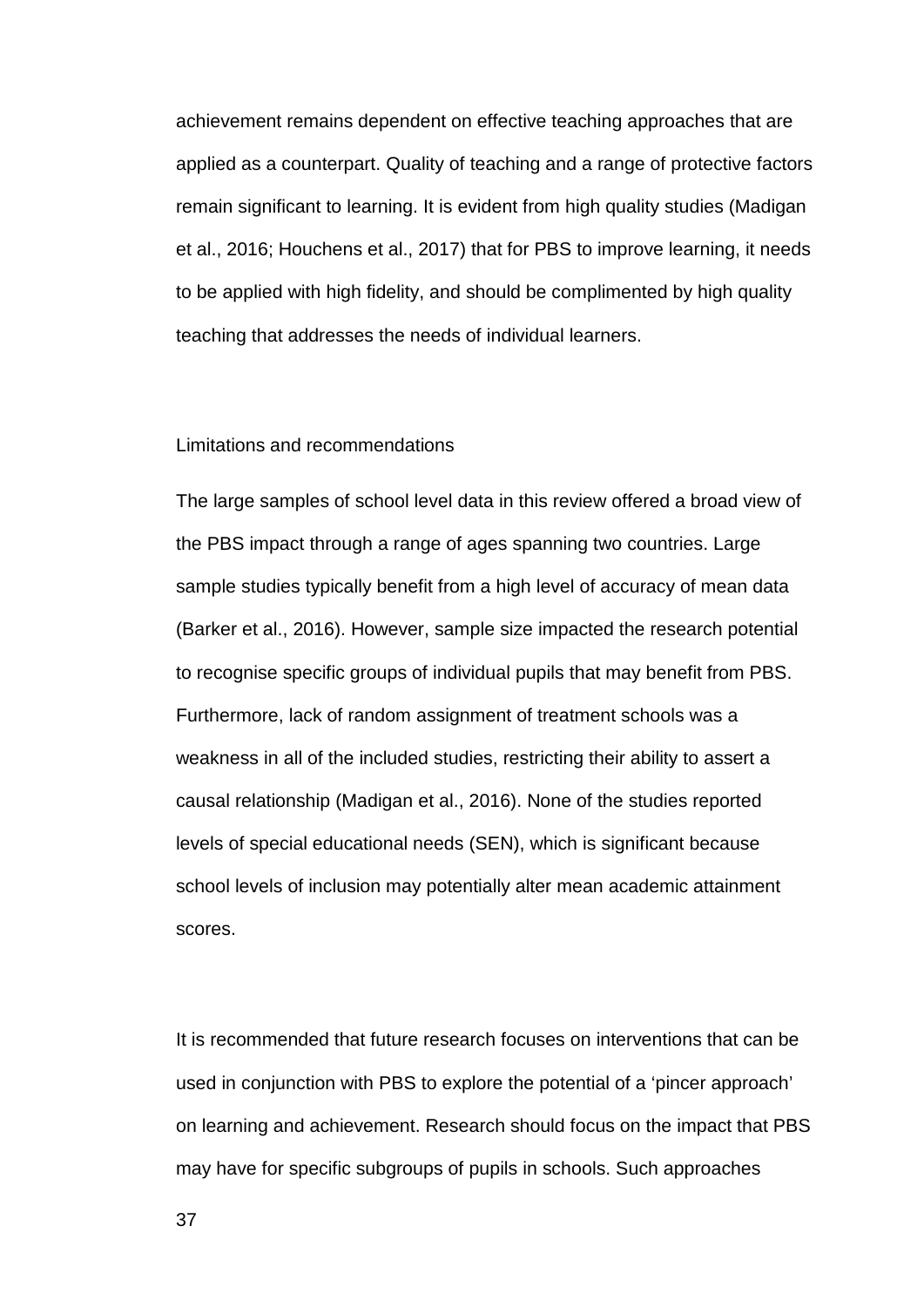should use randomized control trials to seek epidemiologic evidence (Barker et al, 2016) incorporating key principles of the Bradford Hill criteria (Schünemann et al., 2011) to determine causality.

The literature reviewed in this systematic study suggests a lack of pupil voice in relation to experiences with PBS. Mixed method designs should be considered in order to seek qualitative views from pupils involved with PBS and quantitative measures of subsequent progress. Research in this area, could offer a richer description of the changes that PBS offers to the learning experience.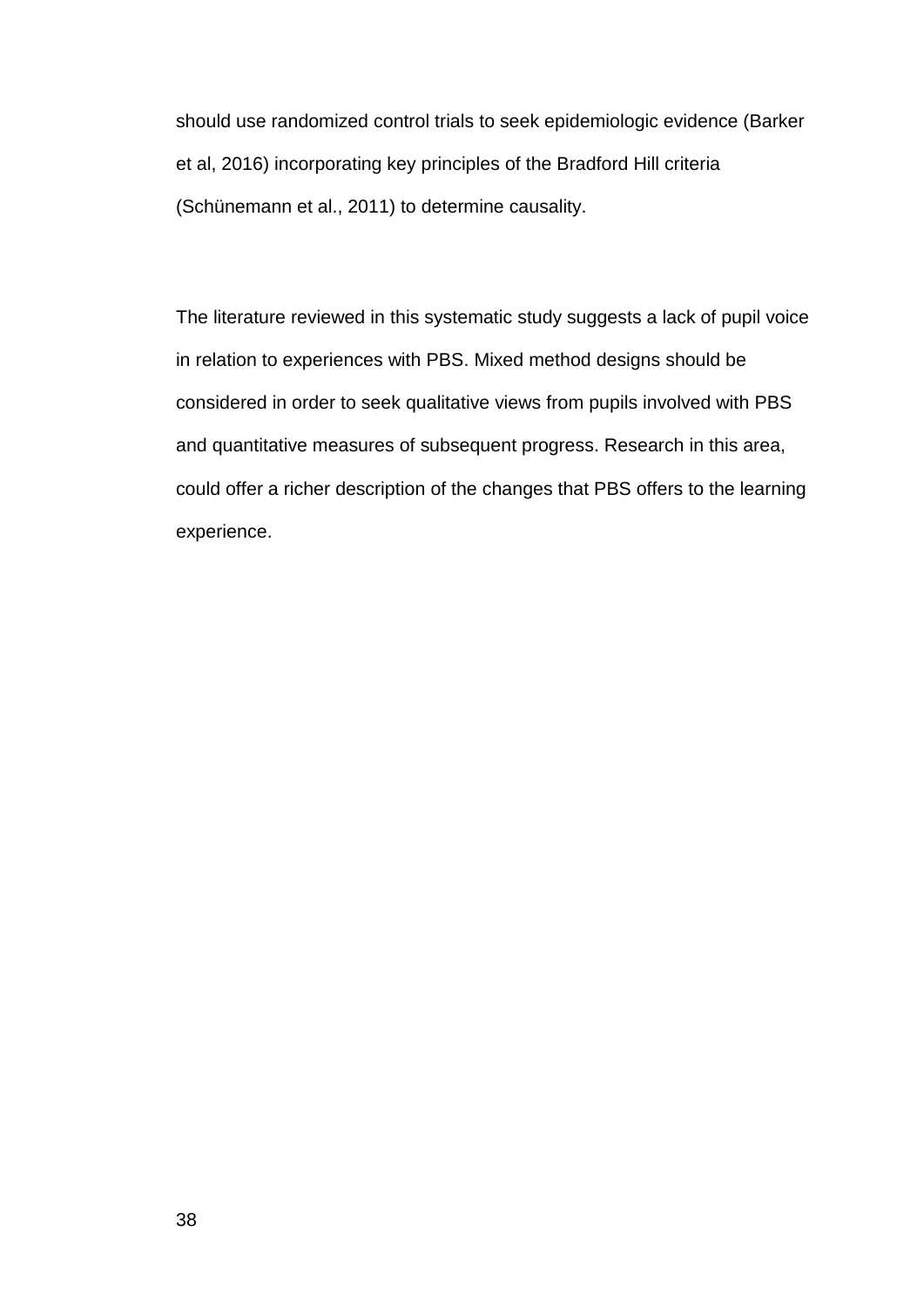## **References**

American Psychological Association. (2010). *Publication manual of the American Psychological Association (6th ed*.). Washington, D.C.: American Psychological Association.

Angus, G., & Nelson, R. B. (2019). School-Wide Positive Behavior Interventions and Supports and Student Academic Achievement. *Contemporary School Psychology*. [https://doi.org/10.1007/s40688-019-](https://doi.org/10.1007/s40688-019-00245-0) [00245-0](https://doi.org/10.1007/s40688-019-00245-0)

Barker, C., Pinstrang, N. & Elliott, R. (2016). *Research Methods in Clinical Psychology, An Introduction for Students and Practitioners* (3<sup>rd</sup> ed.). Oxford: Wiley Blackwell.

Bandura, A. (1971). *Social Learning Theory*. New York, NY: General Learning Press.

Beaman, R., & Wheldall, K. (2000). Teachers' Use of Approval and Disapproval in the Classroom. *Educational Psychology*, 20(4), 431–446. https://doi.org/10.1080/713663753

Borgen, N. T., Kirkeboen, L. J., Ogden, T., Raaum, O., & Sorlie, M.-A. (2019). Impacts of school-wide positive behaviour support: Results from national longitudinal register data. *International Journal of Psychology*, No-Specified. https://doi.org/http://dx.doi.org/10.1002/ijop.12575

Bradshaw, C. P., Mitchell, M. M., & Leaf, P. J. (2010). Examining the effects of schoolwide positive behavioral interventions and supports on student outcomes: Results from a randomized controlled effectiveness trial in elementary schools. *Journal of Positive Behavior Interventions*, *12*(3), 133– 148.

Bradshaw, C. P., Waasdorp, T. E., & Leaf, P. J. (2015). Examining variation in the impact of school-wide positive behavioral interventions and supports: Findings from a randomized controlled effectiveness trial. *Journal of Educational Psychology*, 107(2), 546–557. https://doi.org/10.1037/a0037630

Bronfenbrenner, U. (1979). *The ecology of human development*. Harvard university press.

Chitiyo, M., Makweche-Chitiyo, P., Park, M., Ametepee, L. K., & Chitiyo, J. (2011). Examining the effect of positive behaviour support on academic achievement of students with disabilities. *Journal of Research in Special Educational Needs*, 11(3), 171–177. https://doi.org/http://dx.doi.org/10.1111/j.1471-3802.2010.01156.x

Chu, S.-Y. (2015). An Investigation of the Effectiveness of Family-Centred Positive Behaviour Support of Young Children with Disabilities. *International Journal of Early Years Education*, 23(2), 172–191. Retrieved from: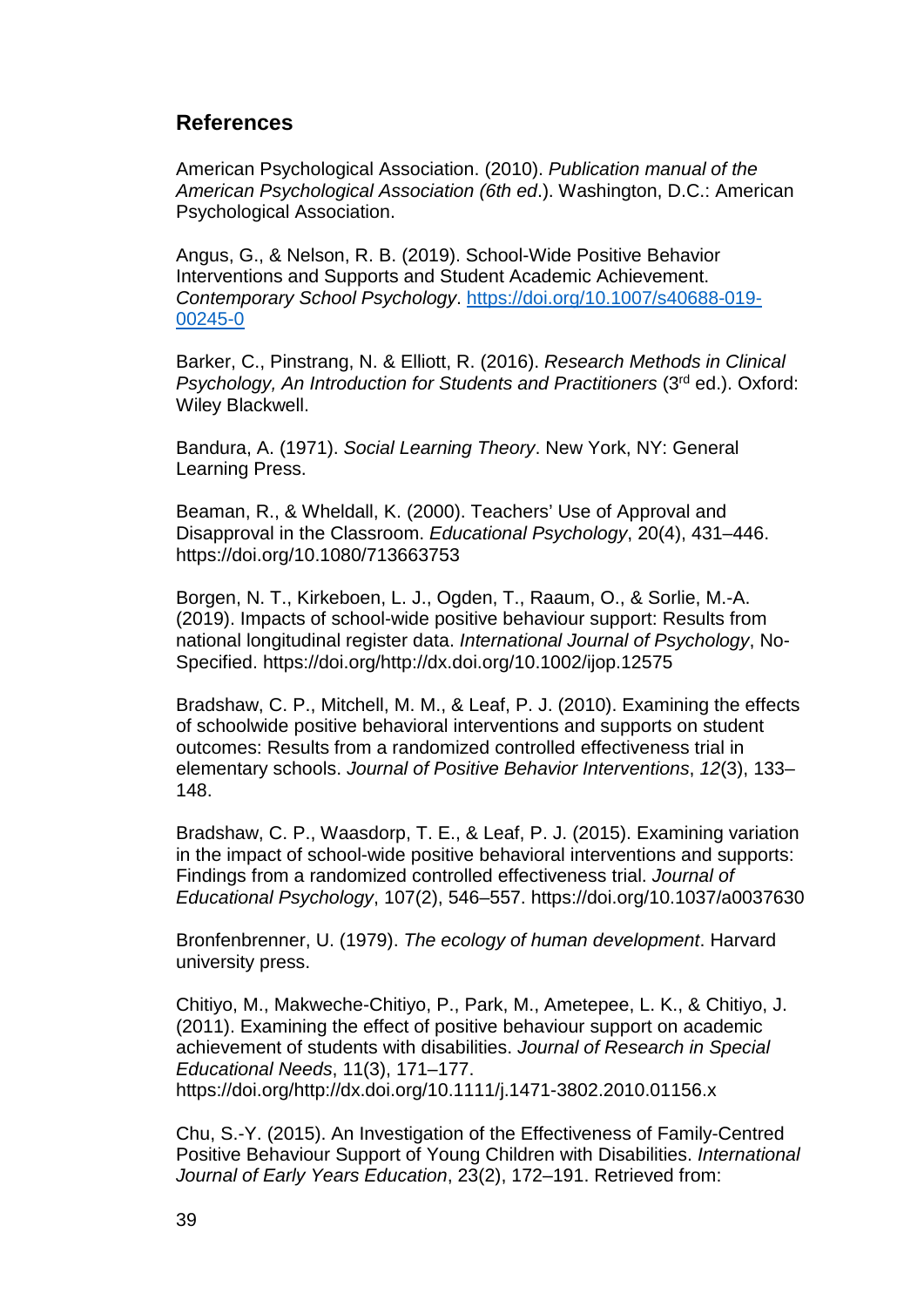http://search.ebscohost.com/login.aspx?direct=true&AuthType=ip,shib&db=e ric&AN=EJ1069168&site=ehost-live&scope=site

Cohen, J (1988) *Statistical power analysis for the behavioral sciences* (2nd ed.). Hillsdale, NJ: Erlbaum.

Cohen, R., Kincaid, D., & Childs, K. E. (2007). Measuring school-wide positive behavior support implementation: Development and validation of the benchmarks of quality. *Journal of Positive Behavior Interventions*, 9(4), 203– 213. https://doi.org/10.1177/10983007070090040301

Cook, T.D., & Campbell, D.T. (1979). *Quasi-experimentation: Design and analysis issues for field settings.* Chicago: Rand-McNally.

Cook, T. D., Campbell, D. T., & Shadish, W. (2002). *Experimental and quasiexperimental designs for generalized causal inference*. Boston, MA: Houghton Mifflin.

Department for Education. (2019). *Permanent and fixed period exclusions in England: 2017 to 2018*. (July). Retrieved from https://assets.publishing.service.gov.uk/government/uploads/system/uploads/ attachment\_data/file/820773/Permanent\_and\_fixed\_period\_exclusions\_2017 \_to\_2018\_-\_main\_text.pdf

Freeman, J., Simonsen, B., McCoach, D. B., Sugai, G., Lombardi, A., & Horner, R. (2016). Relationship Between School-Wide Positive Behavior Interventions and Supports and Academic, Attendance, and Behavior Outcomes in High Schools. *Journal of Positive Behavior Interventions*, 18(1), 41–51. https://doi.org/10.1177/1098300715580992

Gage, N. A., Sugai, G., Lewis, T. J., & Brzozowy, S. (2015). Academic Achievement and School-Wide Positive Behavior Supports. *JOURNAL OF DISABILITY POLICY STUDIES, 25(4), 199–209. https://doi.org/10.1177/1044207313505647*

Gagnon, J. C., Rockwell, S., Scott, T. M. (2008). Positive behavior supports in exclusionary schools: A practical approach based on what we know. *Focus on Exceptional Children*, 41(1), 1–20.

Gough, D. (2007). *Weight of evidence:* A framework for the appraisal of the quality and relevance of evidence*. Research Papers in Education*, 22(2), 213–228. https://doi.org/10.1080/02671520701296189

Grindle, C., Hastings, R., Saville, M., Hughes, J.C., Kovshoff, H., & Huxley, K. (2009). Integrating evidence-based behavioral teaching methods into education for children with autism. *Educational and Child Psychology*. 26(4). 65-81.

Guo, S., & Fraser, M.W. (2015). *Propensity score analysis: Statistical methods and applications*. (2nd ed.) ThousandOaks, CA: Sage.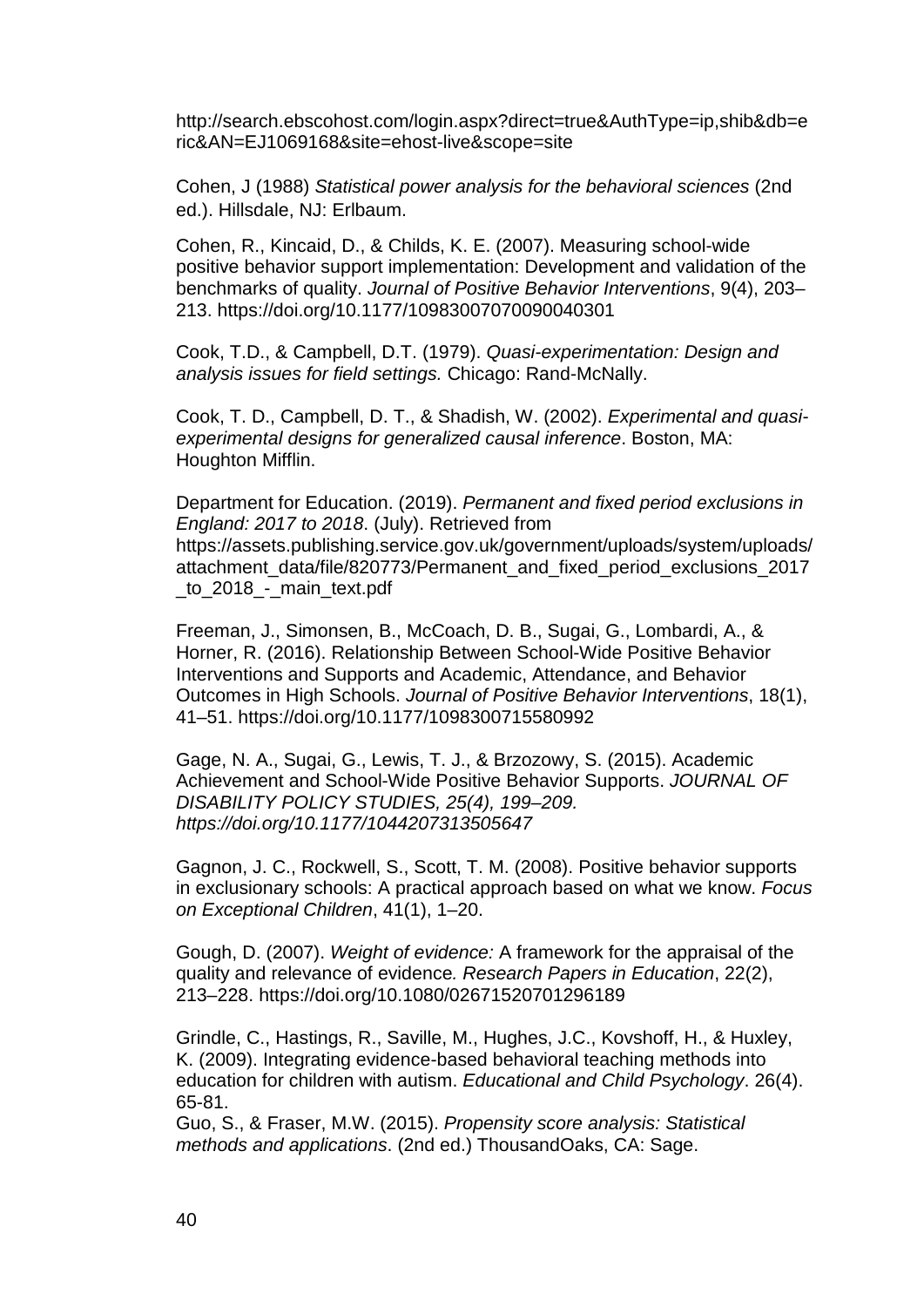Horner, R. H., Todd, A. W., Lewis-palmer, T., Irvin, L. K., & Boland, J. B. (2004). The School-Wide Evaluation Tool ( SET )*: 6*(1), 3–12.

Houchens, G. W., Zhang, J., Davis, K., Niu, C., Chon, K. H., & Miller, S. (2017). The impact of Positive Behavior Interventions and Supports on teachers' perceptions of teaching conditions and student achievement. *Journal of Positive Behavior Interventions*, 19(3), 168–179. https://doi.org/http://dx.doi.org/10.1177/1098300717696938

Iemmi, V., Knapp, M., & Brown, F. J. (2016). Positive behavioural support in schools for children and adolescents with intellectual disabilities whose behaviour challenges: An exploration of the economic case. *Journal of Intellectual Disabilities*, 20(3), 281–295. https://doi.org/http://dx.doi.org/10.1177/1744629516632402

Kartub, D. T., Taylor-Greene, S., March, R. E., & Horner, R. H. (2000). Reducing Hallway Noise: A Systems Approach. *Journal of Positive Behavior Interventions*, 2(3), 179–182. https://doi.org/10.1177/109830070000200307

Kelm, J. L., McIntosh, K., & Cooley, S. (2014). Effects of implementing school-wide positive behavioural interventions and supports on problem behaviour and academic achievement in a Canadian elementary school*. Canadian Journal of School Psychology*, 29(3), 195–212. https://doi.org/http://dx.doi.org/10.1177/0829573514540266

Kratochwill,T. R. (2003). Task Force on Evidence-Based Interventions in School Psychology. Retrieved 20 December, 2019, from http://www.indiana.edu/~ebi/documents/\_workingfiles/EBImanual1.pdf

Lewis, T., & Sugai, G. (1999). Effective Behavior Support: A Systems Approach to Proactive Schoolwide Management*. Focus on Exceptional Children*. 31. 10.17161/foec.v31i6.6767.

Madigan, K., Cross, R. W., Smolkowski, K., & Strycker, L. A. (2016). Association between schoolwide positive behavioural interventions and supports and academic achievement: a 9-year evaluation*. Educational Research and Evaluation*, 22(7–8), 402–421. https://doi.org/10.1080/13803611.2016.1256783

Morris, E. K., Altus, D. E., & Smith, N. G. (2013). A study in the founding of applied behavior analysis through its publications. *Behavior Analyst*, 36(1), 73–107. https://doi.org/10.1007/BF03392293

Nelson, J.R., Martella, R.M., & Marchand-Martella, N. (2002). Maximizing Student Learning: The Effects of a Comprehensive School-Based Program for Preventing Problem Behaviors. *Journal of Emotional and Behavioral Disorders*, 10(3), 136–148.<https://doi.org/10.1177/10634266020100030201>

PBIS.org Assessments. (2020). Retrieved 9 February 2020, from https://www.pbis.org/resource-type/assessments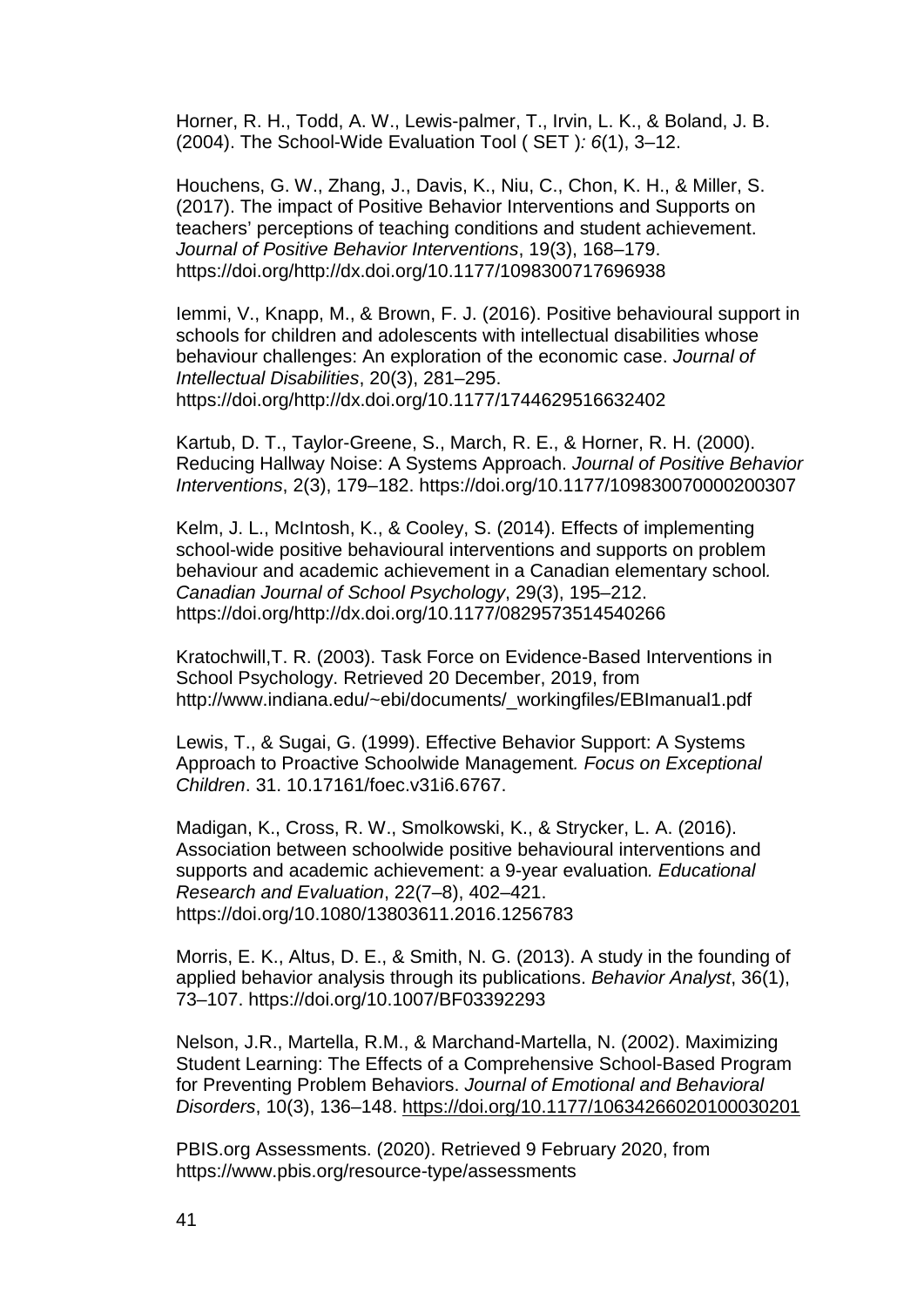Petticrew, M., & Roberts, H. (2008). *Systematic Reviews in the Social Sciences: A Practical Guide*. In M. Petticrew & H. Roberts (Eds.), Systematic Reviews in the Social Sciences: A Practical Guide. https://doi.org/10.1002/9780470754887

Reno, G. D., Friend, J., Caruthers, L., & Smith, D. (2017). Who's getting targeted for behavioral interventions? Exploring the connections between school culture, positive behavior support, and elementary student achievement. *Journal of Negro Education*, *86*(4), 423–438. https://doi.org/10.7709/jnegroeducation.86.4.0423

Rossi, P.H., Lipsey, M.W., & Freeman, H.E. (2004) *Evaluation: A Systemic*  Approach (7<sup>th</sup> ed.). Thousand Oaks, CA: Sage.

Ryoo, J. H., Hong, S., Bart, W. M., Shin, J., & Bradshaw, C. P. (2018). Investigating the effect of school-wide positive behavioral interventions and supports on student learning and behavioral problems in elementary and middle schools. *Psychology in the Schools*, 55(6), 629–643. https://doi.org/10.1002/pits.22134

Scottish Executive (2002). *Review of the Provision of Educational Psychology Services in Scotland.* Edinburgh: The Stationary Office.

Schünemann, H., Hill, S., Guyatt, G., Akl, E., & Ahmed, F. (2011). The GRADE approach and Bradford Hill's criteria for causation. *Journal of Epidemiology and Community Health (1979-), 65*(5), 392-395. Retrieved from [http://www.jstor.org/stable/41150991.](http://www.jstor.org/stable/41150991)

Simonsen, B., Sugai, G., & Negron, M. (2008). Schoolwide Positive Behavior Supports: Primary Systems and Practices. *TEACHING Exceptional Children*, 40(6), 32–40. https://doi.org/10.1177/004005990804000604

Skinner, B.F. (1938).T*he Behaviour of Organisms*. New York: Appleton-Century.

Spier, E., Britto, P., Pigott, T., Roehlkapartain, E., McCarthy, M., Kidron, Y., Glover, J. (2016). Parental, Community, and Familial Support Interventions to Improve Children's Literacy in Developing Countries: A Systematic Review. *Campbell Systematic Reviews*, 12(1), 1–98. https://doi.org/10.4073/csr.2016.4

Sugai, G. & Horner, R. (2002) The Evolution of Discipline Practices: School-Wide Positive Behavior Supports. *Child & Family Behavior Therapy*, 24:1-2, 23-50, DOI: [10.1300/J019v24n01\\_03](https://doi.org/10.1300/J019v24n01_03)

Sugai, G., & Horner, R. H. (2009). Defining and describing schoolwide positive behavior support. In W. Sailor, G. Dunlop, G. Sugai, & R. Horner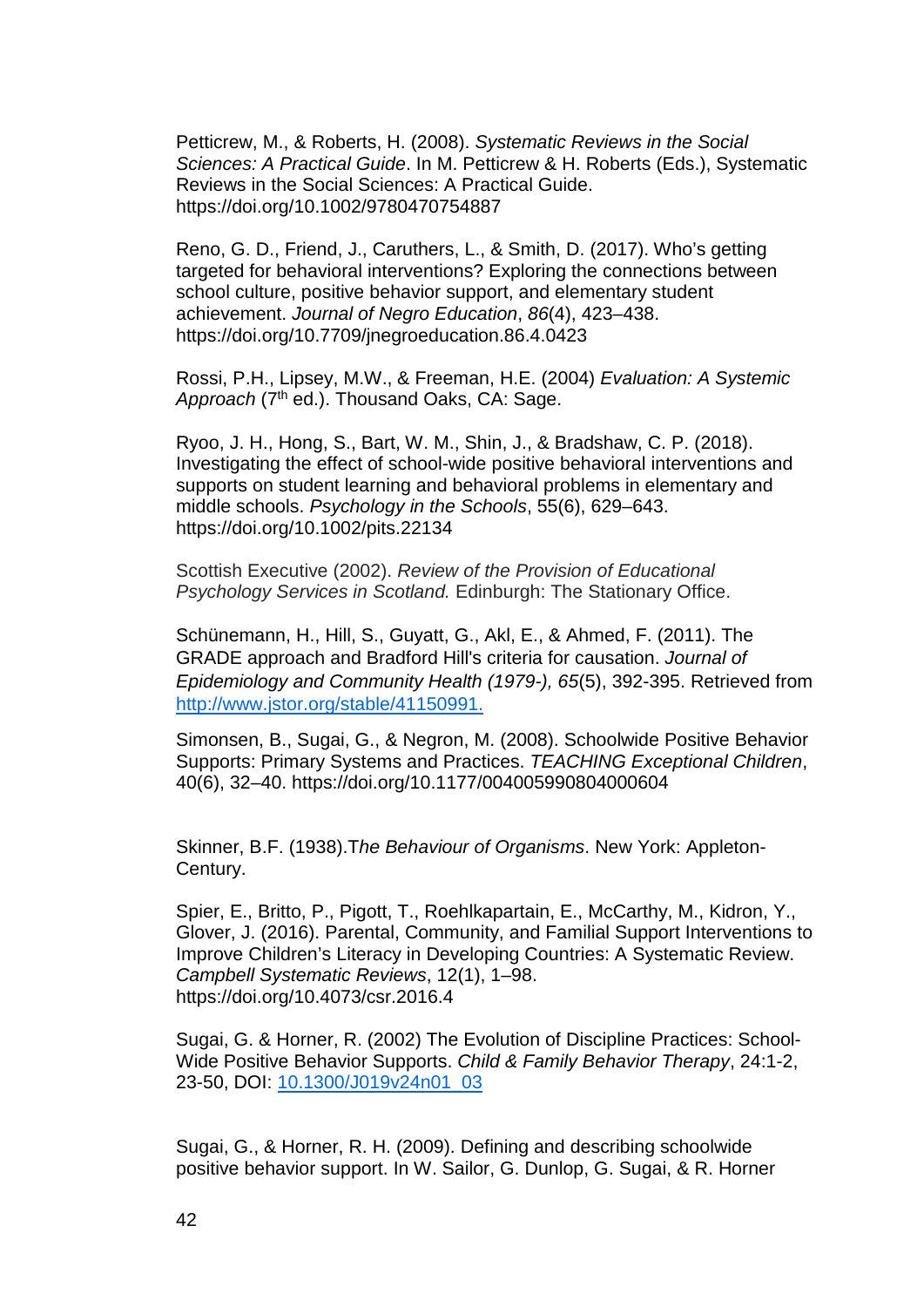(Eds.), *Issues in clinical child psychology. Handbook of positive behavior support* (p. 307–326). Springer Publishing Co. [https://doi.org/10.1007/978-0-](https://psycnet.apa.org/doi/10.1007/978-0-387-09632-2_13) [387-09632-2\\_13](https://psycnet.apa.org/doi/10.1007/978-0-387-09632-2_13)

Sugai, G., Horner, R. H., Dunlap, G., Hieneman, M., Lewis, T. J., Nelson, C. M., … Ruef, M. (2000). Applying Positive Behavior Support and Functional Behavioral Assessment in Schools. *Journal of Positive Behavior Interventions*, 2(3), 131–143. https://doi.org/10.1177/109830070000200302

Sugai, G., & Horner, R. R. (2006). A promising approach for expanding and sustaining School-wide positive behavior support. *School Psychology Review*, 35(2), 245–259.

Sugai, G., Horner, R., Sailor, W., Dunlap, G., Eber, L., & Lewis, T. (2004). School-wide positive behavior support: Implementers' blueprint and selfassessment. *University of Oregon, Center on Positive Behavioral Interventions and Supports, Eugene. Retrieved from Http://Pbis. Org/English/Handouts. Htm On*, *8*, 2004.

Sugai, G., Horner, R., & Todd, A. (2003). EBS Self-Assessment Survey, Version 2.0. Eugene, OR: Educational and Community Supports, University of Oregon.

Timpson, E. (2019). *Timpson Review of School Exclusion*. Retrieved from https://www.gov.uk/government/consultations/school-exclusions-review-callfor-evidence

Watson, P. (2019, October 30) Rules of thumb on magnitudes of effect sizes. Retrieved from: <https://www.mendeley.com/guides/apa-citation-guide>

Wilson, D. B., (2020). Practical Meta-Analysis Effect Size Calculator [Online calculator]. Retrieved: 09 February 2020, from: [https://campbellcollaboration.org/research-resources/effect-size](https://campbellcollaboration.org/research-resources/effect-size-calculator.html)[calculator.html](https://campbellcollaboration.org/research-resources/effect-size-calculator.html)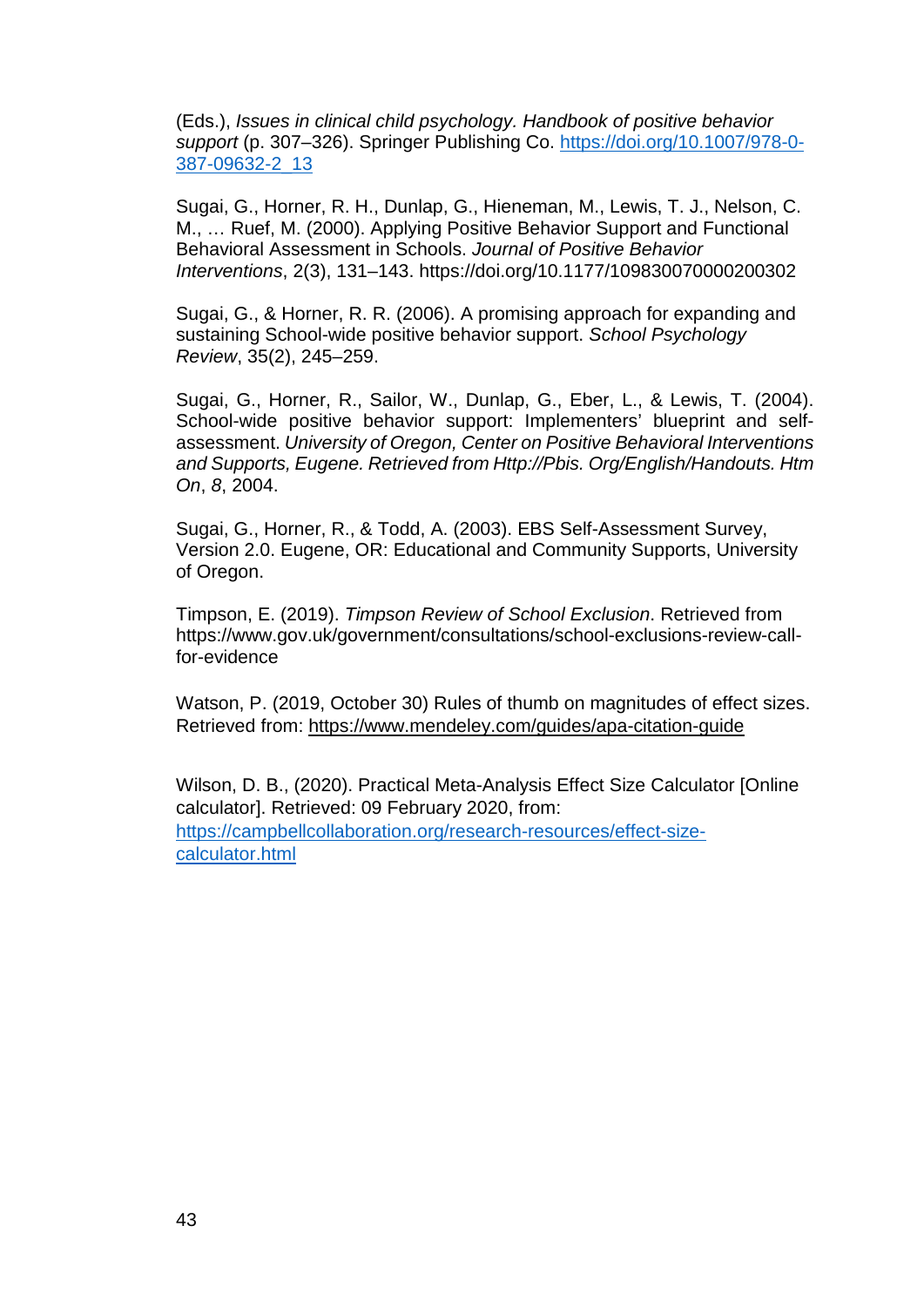# **Appendices**

# **Appendix A**

| <b>List of Excluded Studies</b> |
|---------------------------------|
| Table 1                         |

| <b>Study</b>                                                                                                                                                                                                                                                                                                            | <b>Reason for</b><br>exclusion |
|-------------------------------------------------------------------------------------------------------------------------------------------------------------------------------------------------------------------------------------------------------------------------------------------------------------------------|--------------------------------|
| Bradshaw, C. P., Debnam, K., Koth, C. W., & Leaf, P. (2009).<br>Preliminary validation of the implementation phases inventory for<br>assessing fidelity of schoolwide positive behavior supports. Journal<br>of Positive Behavior Interventions, 11(3), 145-160.                                                        | 1, 5                           |
| Bradshaw, C. P., Mitchell, M. M., & Leaf, P. J. (2010). Examining<br>the effects of schoolwide positive behavioral interventions and<br>supports on student outcomes: Results from a randomized<br>controlled effectiveness trial in elementary schools. Journal of<br>Positive Behavior Interventions, 12(3), 133-148. | 1, 5,                          |
| Chu, S.-Y. (2015). An Investigation of the Effectiveness of Family-<br>Centred Positive Behaviour Support of Young Children with<br>Disabilities. International Journal of Early Years Education, 23(2),<br>$172 - 191.$                                                                                                | 5, 6, 7                        |
| Gage, N. A., Sugai, G., Lewis, T. J., & Brzozowy, S. (2015).<br>Academic Achievement and School-Wide Positive Behavior<br>Supports. JOURNAL OF DISABILITY POLICY STUDIES, 25(4),<br>199-209.                                                                                                                            | 7                              |
| Hill, D., & Brown, D. (2013). Supporting Inclusion of At Risk<br>Students in Secondary School through Positive Behaviour Support.<br>International Journal of Inclusive Education, 17(8), 868-881.                                                                                                                      | 1, 7                           |
| Horner, R. H., Sugai, G., Smolkowski, K., Eber, L., Nakasato, J., &<br>Todd, A. W. (2009). Support in Elementary Schools. Journal of<br>Positive Behavior Interventions, 11, 133-144.                                                                                                                                   | $\mathbf{1}$                   |
| Iemmi, V., Knapp, M., & Brown, F. J. (2016). Positive behavioural<br>support in schools for children and adolescents with intellectual<br>disabilities whose behaviour challenges: An exploration of the<br>economic case. Journal of Intellectual Disabilities, 20(3), 281-295.                                        | 5                              |
| Lane, K.L., and Menzies, H.M., (2019). A School-Wide<br>Intervention with Primary and Secondary Levels of Support for<br>Elementary Students: Outcomes and Considerations. Education and<br><i>Treatment of Children, Vol. 26, No. 4 (NOV. 26(4), 431–451.</i>                                                          | 7                              |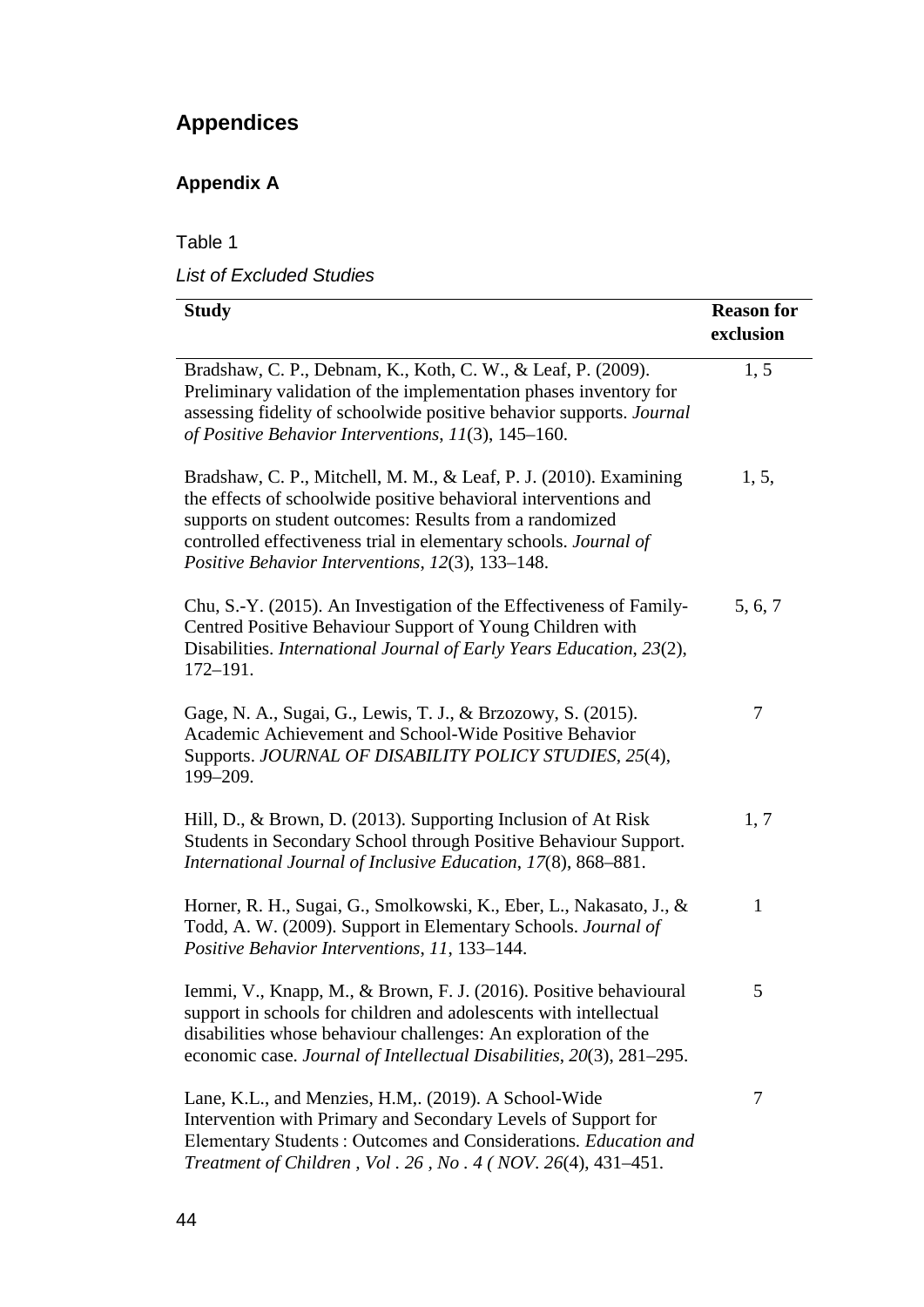| <b>Study</b>                                                                                                                                                                                                                                                                                                                   | <b>Reason for</b><br>exclusion |
|--------------------------------------------------------------------------------------------------------------------------------------------------------------------------------------------------------------------------------------------------------------------------------------------------------------------------------|--------------------------------|
| Kelm, J. L., McIntosh, K., & Cooley, S. (2014). Effects of<br>implementing school-wide positive behavioural interventions and<br>supports on problem behaviour and academic achievement in a<br>Canadian elementary school. Canadian Journal of School<br>Psychology, 29(3), 195-212.                                          | 1, 7                           |
| Lassen, S. R., Steele, M. M., & Sailor, W. (2006). The Relationship<br>of School-Wide Positive Behavior Support to Academic<br>Achievement in an Urban Middle School. Psychology in the<br>Schools, 43(6), 701–712.                                                                                                            | 1                              |
| Luiselli, J. K., Putnam, R. F., Handler, M. W., & Feinberg, A. B.<br>(2005). Whole-School Positive Behaviour Support: Effects on<br>student discipline problems and academic performance. Educational<br>Psychology, 25(2-3), 183-198.                                                                                         | $\mathbf{1}$                   |
| McIntosh, K., Bennett, J. L., & Price, K. (2011). Evaluation of<br>Social and Academic Effects of School-Wide Positive Behaviour<br>Support in a Canadian School District. Exceptionality Education<br>International, $21(1)$ , 46-60.                                                                                         | $\mathbf{1}$                   |
| Menendez, A. L., Payne, L. D., & Mayton, M. R. (2008). The<br>implementation of positive behavioral support in an elementary<br>school: Processes, procedures, and outcomes. Alberta Journal of<br>Educational Research, 54(4), 448-462.                                                                                       | $\mathbf{1}$                   |
| Muscott, H. S., Mann, E. L., & LeBrun, M. R. (2008). Positive<br>behavioral interventions and supports in New Hampshire: Effects of<br>large-scale implementation of schoolwide positive behavior support<br>on student discipline and academic achievement. Journal of Positive<br>Behavior Interventions, $10(3)$ , 190-205. | $\mathbf{1}$                   |
| Nelson, J. R., Martella, R. M., & Marchand-Martella, N. (2002).<br>Maximizing Student Learning: The Effects of a Comprehensive<br>School-Based Program for Preventing Problem Behaviors. Journal<br>of Emotional and Behavioral Disorders, 10(3), 136–148.                                                                     | 1                              |
| Sailor, W., Zuna, N., Choi, J. H., Thomas, J., McCart, A., & Roger,<br>B. (2006). Anchoring schoolwide positive behavior support in<br>structural school reform. Research and Practice for Persons with<br>Severe Disabilities, $31(1)$ , $18-30$ .                                                                            | 1                              |
| Schonfeld, D. J., Adams, R. E., Fredstrom, B. K., Weissberg, R. P.,<br>Gilman, R., Voyce, C., Speese-Linehan, D. (2015). Cluster-<br>randomized trial demonstrating impact on academic achievement of<br>elementary social-emotional learning. School Psychology Quarterly,<br>$30(3)$ , 406-420.                              | 3                              |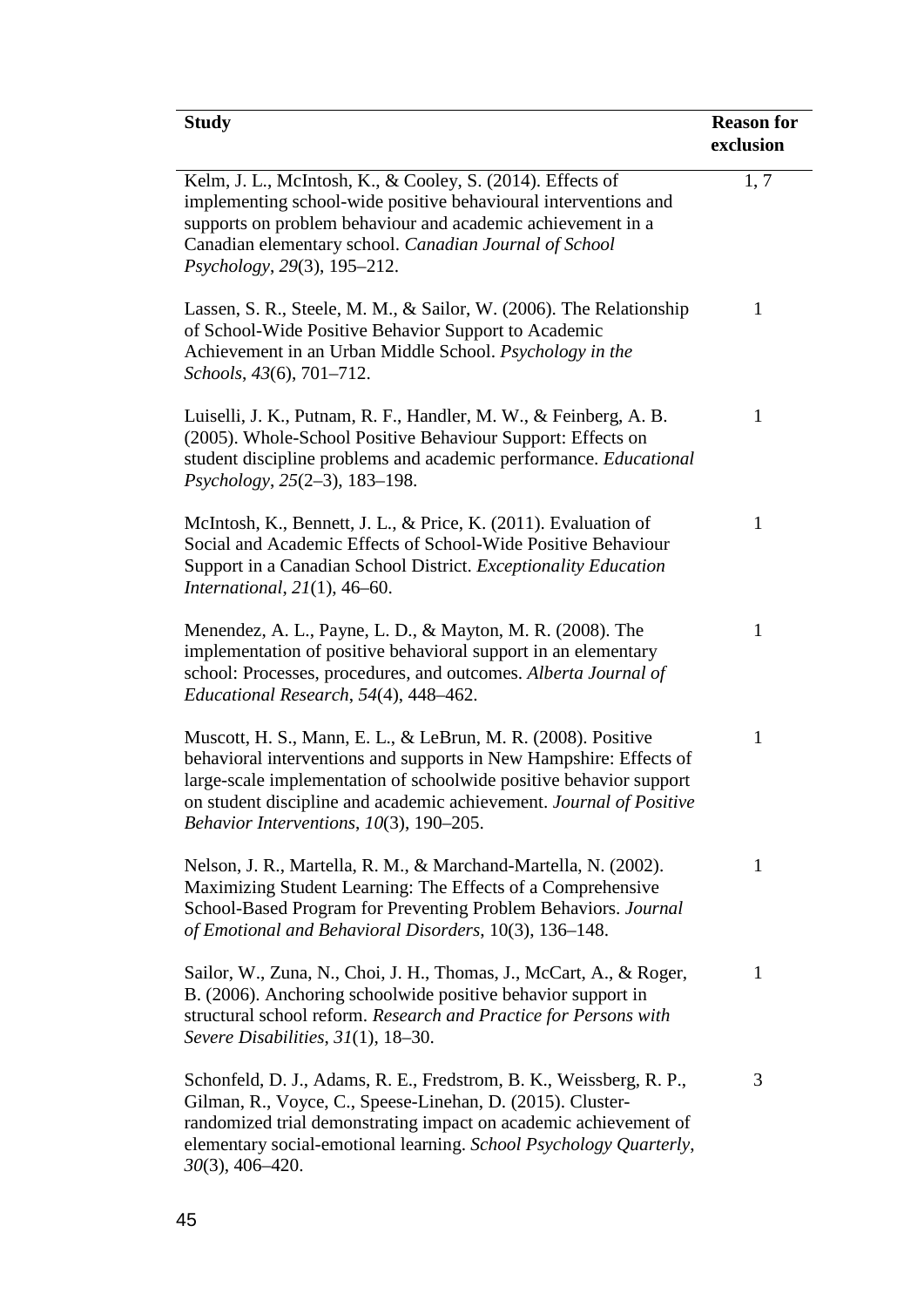| <b>Study</b>                                                                                                                                                                                                                                                                                      | <b>Reason for</b><br>exclusion |
|---------------------------------------------------------------------------------------------------------------------------------------------------------------------------------------------------------------------------------------------------------------------------------------------------|--------------------------------|
| Simonsen, B., Eber, L., Black, A. C., Sugai, G., Lewandowski, H.,<br>Sims, B., & Myers, D. (2012). Illinois statewide positive behavioral<br>interventions and supports: Evolution and impact on student<br>outcomes across years. Journal of Positive Behavior Interventions,<br>$14(1)$ , 5-16. |                                |

| Wills, H., Kamps, D., Abbott, M., Bannister, H., & Kaufman, J.      |  |
|---------------------------------------------------------------------|--|
| (2010). Classroom observations and effects of reading interventions |  |
| for students at risk for emotional and behavioral disorders.        |  |
| Behavioral Disorders, 35(2), 103–119.                               |  |
|                                                                     |  |
| Yeung, A. S., Mooney, M., Barker, K., & Dobia, B. (2009). Does      |  |

| Yeung, A. S., Mooney, M., Barker, K., & Dobia, B. (2009). Does |
|----------------------------------------------------------------|
| School-Wide Positive Behaviour System Improve Learning in      |
| Primary Schools? Some Preliminary Findings. New Horizons in    |
| <i>Education,</i> $57(1)$ <i>,</i> $17-32$ <i>.</i>            |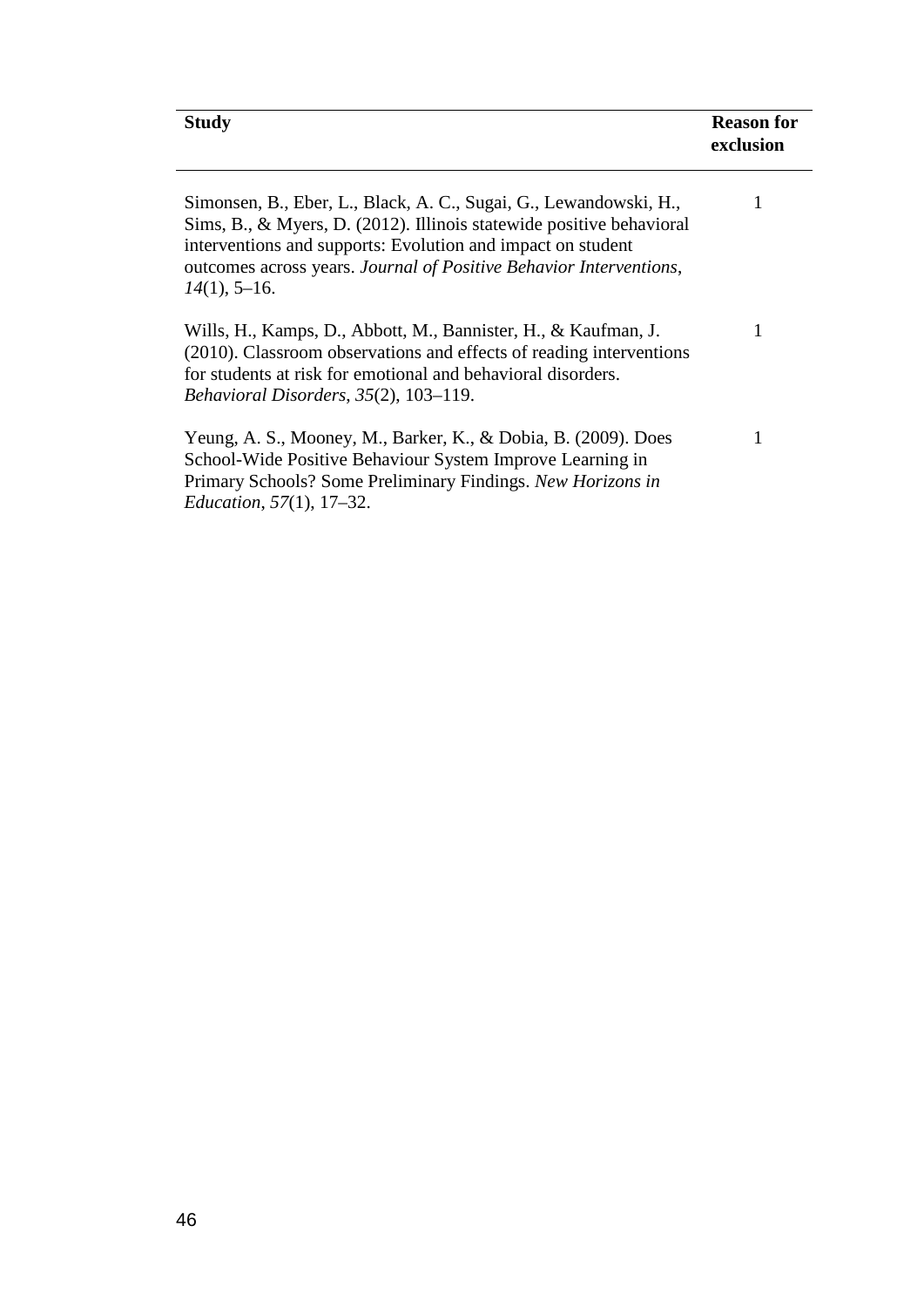#### **Appendix B**

Weight of Evidence A (WoE A)

Weight of Evidence A (WoE A) provides a judgement of the methodological quality and design employed in each study (Gough, 2007). In order to consistently assess WoE A for each study, an adapted version of the Group based-design coding protocol from Kratochwill's (2003) American Psychological Association Task Force on Evidence-Based Interventions in School Psychology was used. Adaptions were made to the protocol by removing specific components that were not relevant to this systematic literature review and to the studies included. Each study was critically reviewed regarding it's: measurement, comparison, statistical significance, external validity, identifiable intervention components and implementation fidelity. An average (mean) of the scores was calculated to achieve an overall WoE A score.

Table 1 below outlines the measurement criteria. Table 2 includes the Comparison Group Criteria. Table 3 outlines the primary outcome and significance criteria. Table 4 details the external validity criteria. Table 5 defines the implementation fidelity criteria. Table 6 defines the average score ranges. Table 7 summarises overall WoE A scores for each study, and Table 8 outlines the adaptations made to the Kratochwill (2003) coding protocol.

Table 1

#### *Measurement Criteria*

| Weighting           | <b>Criteria</b>                          |
|---------------------|------------------------------------------|
| Strong evidence (3) | • A reliability coefficient of $\geq 85$ |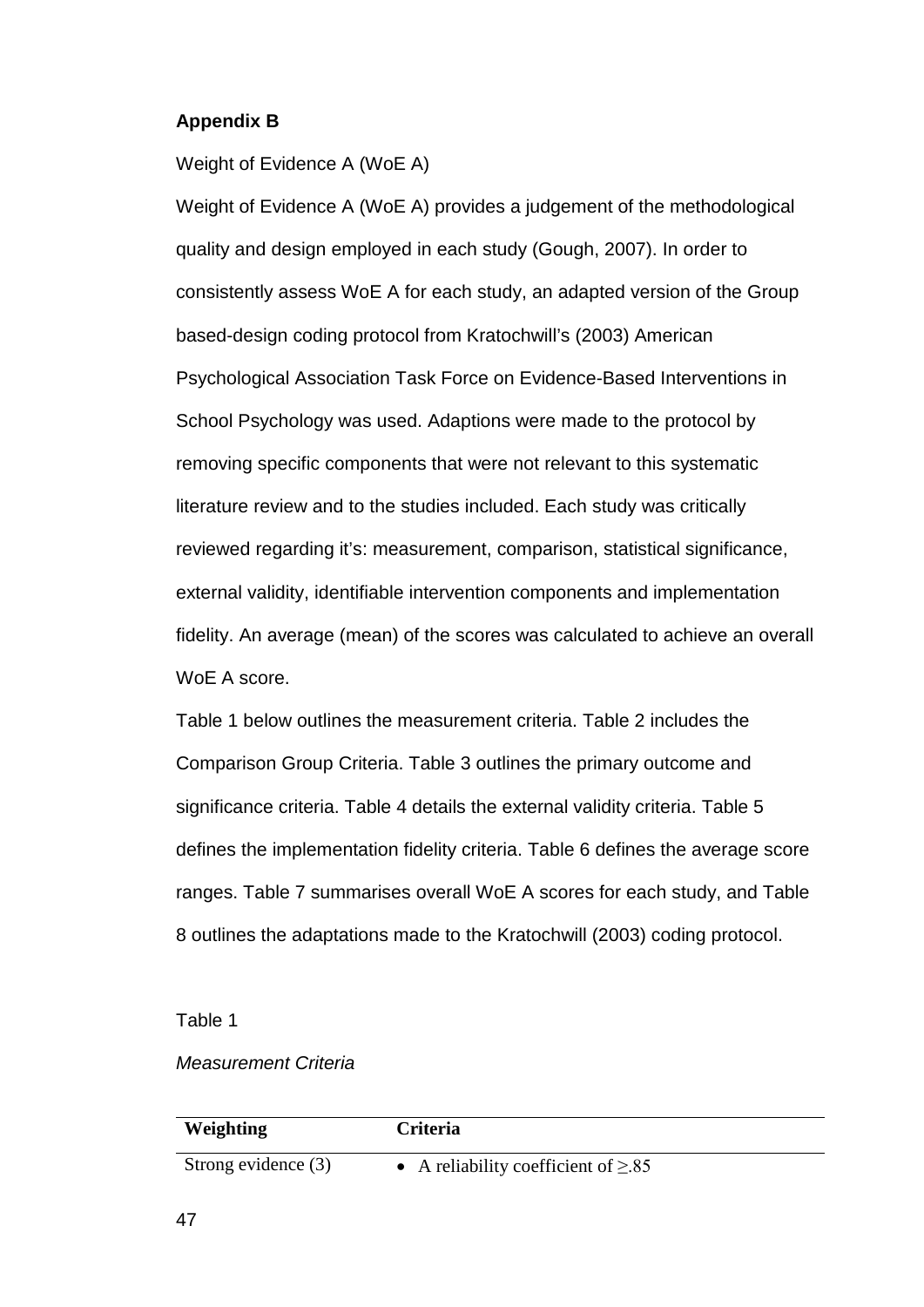| Weighting              | Criteria                                                                                                                                            |
|------------------------|-----------------------------------------------------------------------------------------------------------------------------------------------------|
|                        | • Collected data using multiple methods<br>Collected data from multiple sources                                                                     |
| Promising evidence (2) | A reliability coefficient $\geq$ .70 for at least 75% of<br>primary measures<br>• Collected data using multiple methods and/or<br>multiple sources  |
| Weak evidence (1)      | A reliability coefficient of $\geq$ 50 for at least 50% of<br>the primary outcome measures<br>Collected data uses single method and source          |
| No evidence $(0)$      | A reliability coefficient of $\leq 50$<br>$\bullet$<br>Collected date from single source and/or data<br>$\bullet$<br>collected using single method. |

# *Comparison Group Criteria*

| Weighting              | Criteria                                                                                                                                                                                                                                                         |
|------------------------|------------------------------------------------------------------------------------------------------------------------------------------------------------------------------------------------------------------------------------------------------------------|
| Strong evidence (3)    | At least one type of "active" comparison group<br>must be used<br>• Initial group equivalency must be established<br>(preferably through random assignment of<br>participants)<br>• Evidence that change agents were counterbalanced<br>Less than 20% attrition. |
| Promising evidence (2) | • Presence of at least a "no intervention group"<br>Evidence of at least two:<br>counterbalancing of change agents<br>group equivalence established<br>equivalent mortality with low attrition                                                                   |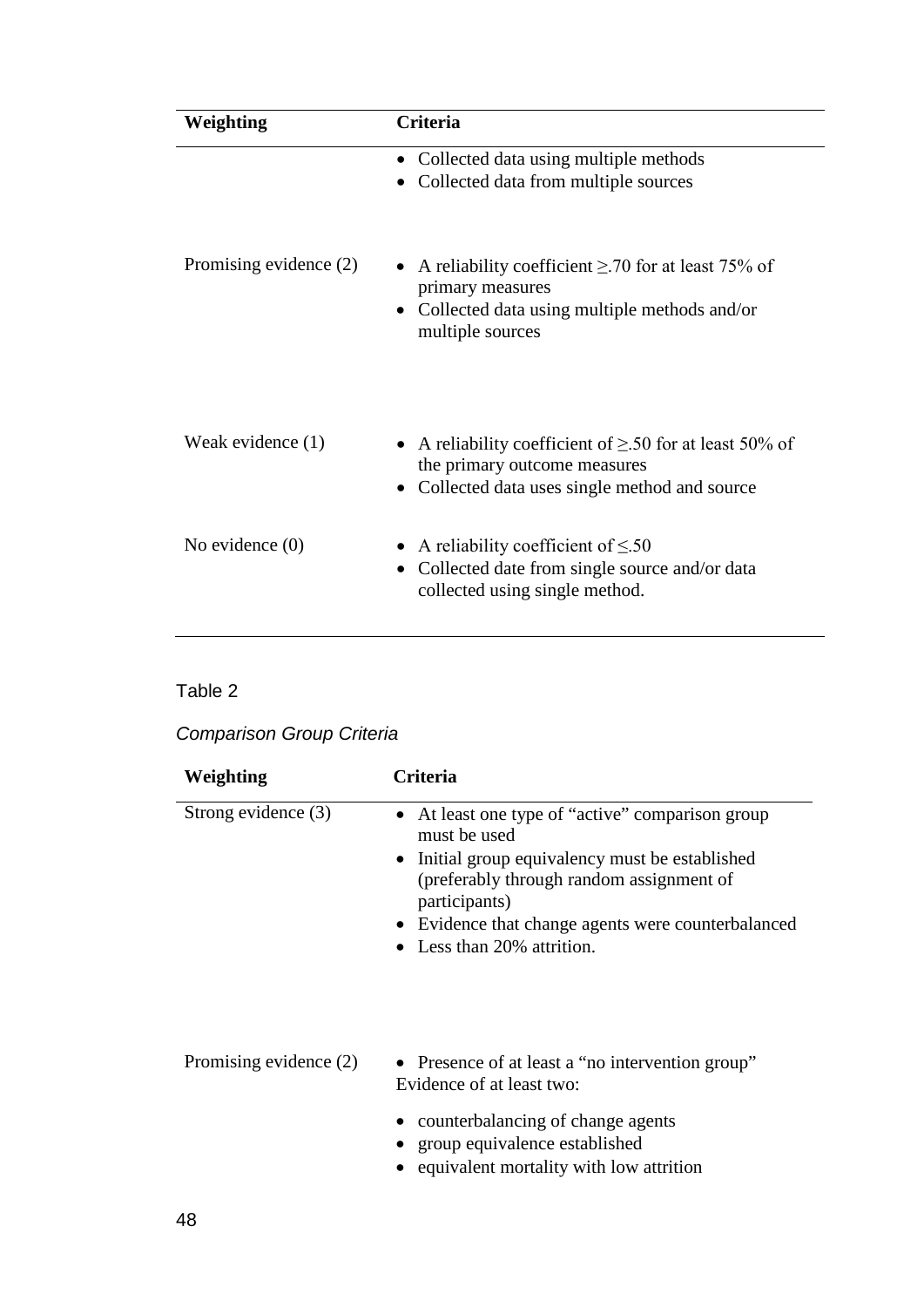| Weighting           | Criteria                                                                                                                                                                     |
|---------------------|------------------------------------------------------------------------------------------------------------------------------------------------------------------------------|
| Weak evidence $(1)$ | • Presence of a comparison group<br>and at least one:<br>• counterbalancing of change agents<br>• group equivalence established<br>• equivalent mortality with low attrition |
| No evidence $(0)$   | • No efforts made to ensure group equivalence.                                                                                                                               |

| Weighting              | Criteria                                                                                                                                                                                                                                                                                                              |
|------------------------|-----------------------------------------------------------------------------------------------------------------------------------------------------------------------------------------------------------------------------------------------------------------------------------------------------------------------|
| Strong evidence (3)    | Appropriate statistical analysis must have been<br>conducted, including appropriate units of analysis<br>familywise/experimentwise error rate controlled<br>• A sufficiently large $N$<br>Must show significant primary outcomes for at<br>least 75% of the total primary outcome measures<br>for each key construct. |
| Promising evidence (2) | Appropriate statistical analysis must have been<br>conducted, including appropriate units of analysis<br>familywise/experimentwise error rate controlled<br>• Must show significant primary outcomes for at<br>least 50% to 74% of the total primary outcome<br>measures for each key construct.                      |
| Weak evidence (1)      | Appropriate statistical analysis must have been<br>conducted, including appropriate units of analysis<br>familywise/experimentwise error rate controlled<br>Must show significant primary outcomes for at<br>$\bullet$<br>least 25% to 49% of the total primary outcome<br>measures for each key construct.           |
| No evidence $(0)$      | None of the above criteria met.                                                                                                                                                                                                                                                                                       |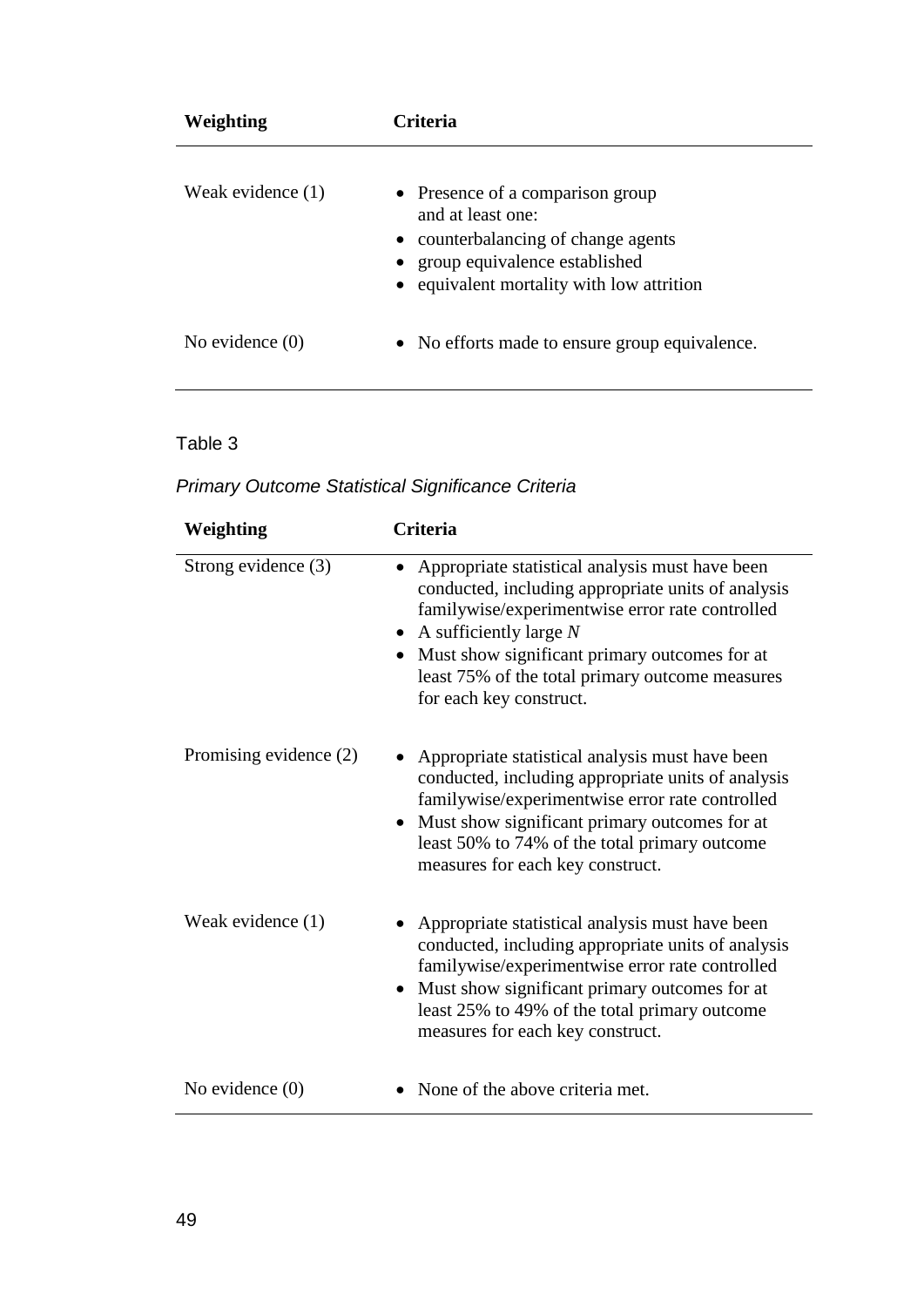# *External Validity Criteria*

| Weighting              | Criteria                                                                                                                                                                                 |
|------------------------|------------------------------------------------------------------------------------------------------------------------------------------------------------------------------------------|
| Strong evidence (3)    | Complete and detailed description of the context<br>within which the intervention occurs<br>Provided evidence of perceived benefits from the<br>intervention for all participant groups. |
| Promising evidence (2) | Detailed description of some but not all contextual<br>components<br>Provided evidence of perceived benefits from the<br>intervention for some participant groups.                       |
| Weak evidence (1)      | Provides overview of contextual components but<br>lack details<br>Provided evidence that participants did not<br>perceive benefits from the intervention.                                |
| No evidence $(0)$      | • No description of context<br>Did not investigate participants' perceptions of<br>benefits.                                                                                             |

## Table 5

# *Implementation Fidelity Criteria*

| Weighting           | Criteria                                                                                                                                                                                                                                                                                                                                                                                                                   |
|---------------------|----------------------------------------------------------------------------------------------------------------------------------------------------------------------------------------------------------------------------------------------------------------------------------------------------------------------------------------------------------------------------------------------------------------------------|
| Strong evidence (3) | Study demonstrates strong evidence of acceptable<br>adherence                                                                                                                                                                                                                                                                                                                                                              |
|                     | • Evidence should be measured through at least two                                                                                                                                                                                                                                                                                                                                                                         |
|                     | of the following: ongoing supervision/consultation,<br>coding sessions, or audio/video tapes, and use of a<br>manual. To be considered a —manual for a rating<br>of 3, information must have been provided to the<br>implementers using either: written materials<br>involving a detailed account of the exact<br>procedures and the sequence in which they are to<br>be used or a formal training session that includes a |
|                     | detailed account of the exact procedures and the<br>sequence in which they are to be used.                                                                                                                                                                                                                                                                                                                                 |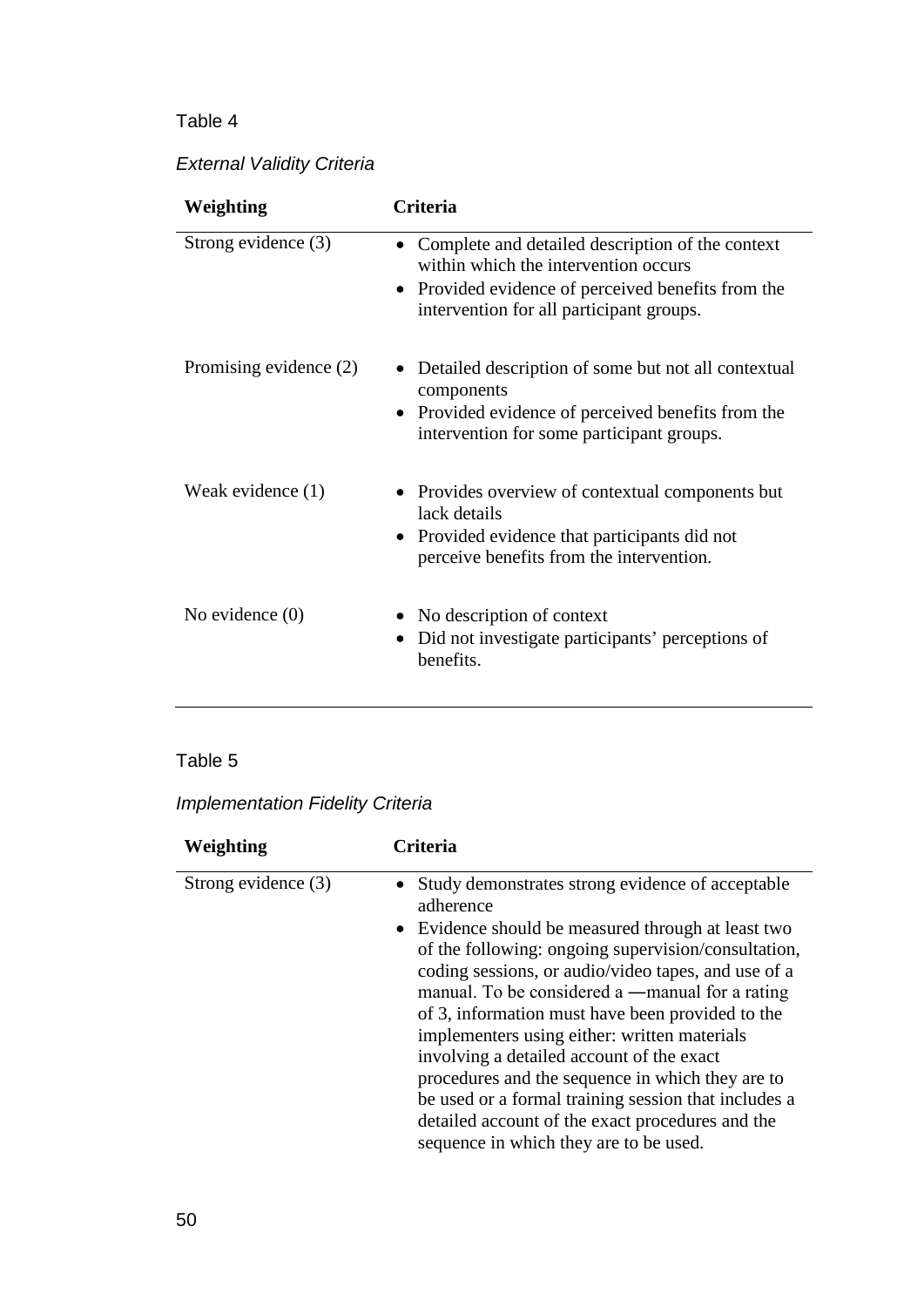| Weighting              | Criteria                                                                                                                                                                                                                                                                                                                                                                                                                                                                                                                                                            |
|------------------------|---------------------------------------------------------------------------------------------------------------------------------------------------------------------------------------------------------------------------------------------------------------------------------------------------------------------------------------------------------------------------------------------------------------------------------------------------------------------------------------------------------------------------------------------------------------------|
| Promising evidence (2) | Study must demonstrate evidence of acceptable<br>adherence<br>Evidence should be measured through at least one<br>$\bullet$<br>of the above criteria and use of a manual. To be<br>considered a $-$ manual for a rating of 2,<br>information must have been provided to the<br>implementers using either: written materials<br>involving an overview of broad principles and a<br>description of the intervention phases, or a formal<br>or informal training session involving an overview<br>of broad principles and a description of the<br>intervention phases. |
| Weak evidence (1)      | Study must demonstrate evidence of acceptable<br>adherence measured through at least one of the<br>above criteria or use of a manual.                                                                                                                                                                                                                                                                                                                                                                                                                               |
| No evidence $(0)$      | • Nothing done to ensure implementation fidelity or<br>evidence indicates unacceptable adherence.                                                                                                                                                                                                                                                                                                                                                                                                                                                                   |

*Average (Mean) Score Range for WoE A*

| <b>Overall Quality</b> | <b>Average Score</b> |
|------------------------|----------------------|
| High                   | $\geq$ 2.5           |
| Medium                 | $1.5 - 2.4$          |
| Low                    | $\leq$ 1.4           |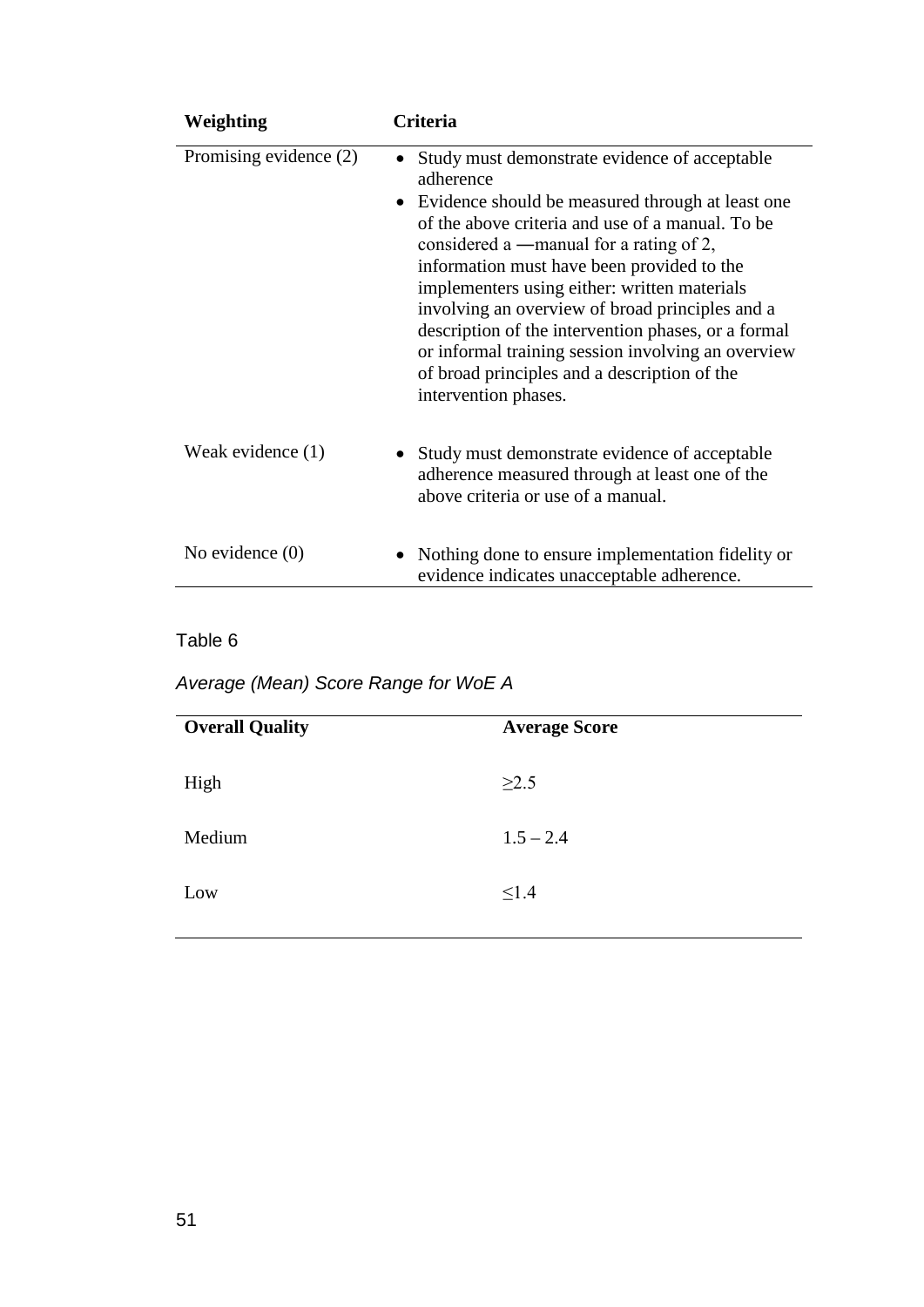## **Doctorate in Educational and Child Psychology Manual Adam Henderson**

Table 7 *Overall WoE A Scores for Each Study*

| <b>Study</b>                   | <b>Measure</b>   | Comparison<br>Group | <b>Statistical</b><br>significance | <b>External</b><br>validity<br><b>Indicators</b> | Identifiable<br>Intervention<br>components | <b>Implementation</b> Overall WoE<br><b>Fidelity</b> | $\mathbf{A}$ |
|--------------------------------|------------------|---------------------|------------------------------------|--------------------------------------------------|--------------------------------------------|------------------------------------------------------|--------------|
| Angus $\&$<br>Nelson<br>(2019) | $\overline{2}$   | $\boldsymbol{0}$    | $\mathfrak{Z}$                     | $\mathbf{1}$                                     | $\mathbf{1}$                               | $\overline{2}$                                       | 1.5          |
| Borgen et<br>al. (2019)        | $\boldsymbol{0}$ | $\boldsymbol{0}$    | $\mathbf{1}$                       | $\mathbf{1}$                                     | $\mathbf{1}$                               | $\mathbf{1}$                                         | 0.66         |
| Freeman et<br>al. (2016)       | $\mathbf{1}$     | $\mathbf{1}$        | $\mathbf{1}$                       | $\mathbf{1}$                                     | $\mathbf{1}$                               | $\mathbf{1}$                                         | 1.3          |
| Houchens<br>et al.<br>(2017)   | 3                | 3                   | 3                                  | $\overline{2}$                                   | $\overline{2}$                             | $\overline{2}$                                       | 2.5          |
| Madigan<br>et al.<br>(2016)    | $\overline{2}$   | 3                   | 3                                  | $\overline{2}$                                   | $\mathbf{1}$                               | $\overline{2}$                                       | 2.16         |
| Reno et al.<br>(2017)          | $\mathfrak{Z}$   | $\mathbf{1}$        | 3                                  |                                                  | $\mathbf{1}$                               |                                                      | 1.66         |
| Ryoo et al.<br>(2018)          | $\mathfrak{Z}$   | $\overline{2}$      | 3                                  | $\overline{2}$                                   | $\mathbf{1}$                               | $\overline{2}$                                       | 2.0          |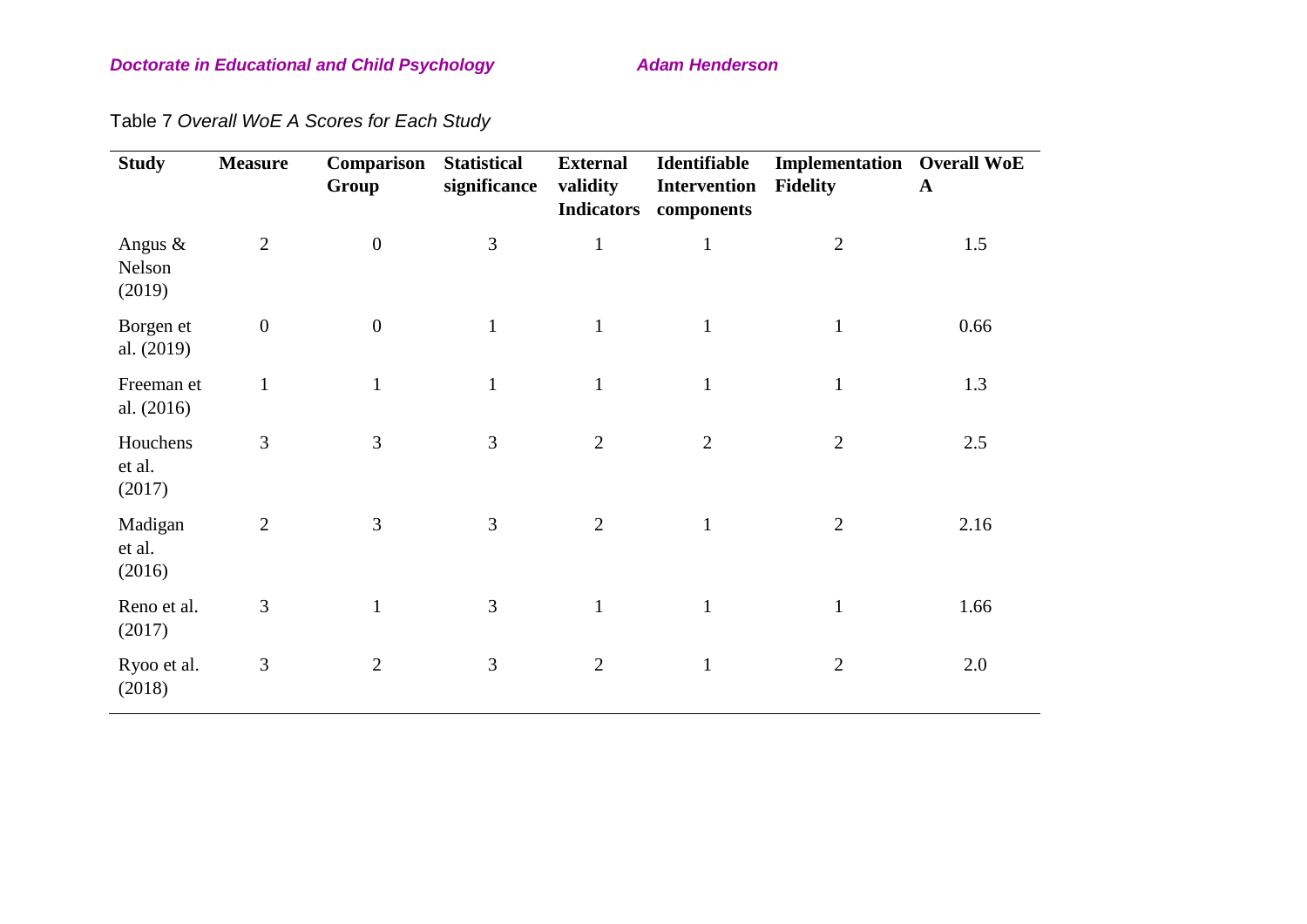| <b>Elimination</b>                                                                 | <b>Rationale</b>                                                                                                                                                                                             |
|------------------------------------------------------------------------------------|--------------------------------------------------------------------------------------------------------------------------------------------------------------------------------------------------------------|
| General study characteristics A1 -<br>A5.4                                         | The review has only included quantitative<br>studies. Theoretical basis, validity, nature of<br>research, target group, implementation and<br>interpretation of findings are all discussed in<br>the review. |
| C7: Coding                                                                         | Only necessary for qualitative research                                                                                                                                                                      |
| C8: Interactive process followed                                                   |                                                                                                                                                                                                              |
| C9: Rival interpretations                                                          | This research is only exploring the<br>effectiveness of one intervention on one<br>dependent variable                                                                                                        |
| <b>Key Features for Coding Studies</b><br>and Rating Level of Evidence/<br>Support | These are not relevant as the participants are<br>whole school settings and their pupils and<br>staff. In this study, data is only generated by                                                              |
| A1: Characteristics of the data<br>collector                                       | the school settings.                                                                                                                                                                                         |
| A2: Characteristics of Participants                                                |                                                                                                                                                                                                              |
| A3: Sample appropriate to<br>research methods                                      |                                                                                                                                                                                                              |
| A4: Operationalization.                                                            |                                                                                                                                                                                                              |
| A5: Integration of data from<br>multiple sources                                   |                                                                                                                                                                                                              |
| B4: Extent of Engagement                                                           | As a whole school intervention lead by staff<br>and modelled by senior leaders, this measure<br>if not required. Staff fidelity is measured and<br>included.                                                 |
| <b>B6:</b> Cultural Appropriateness of<br>the Measures                             | The intervention is universal and considered<br>appropriate for all children and young people.                                                                                                               |

*Amendments Made to the Kratochwill (2003) Coding Protocol*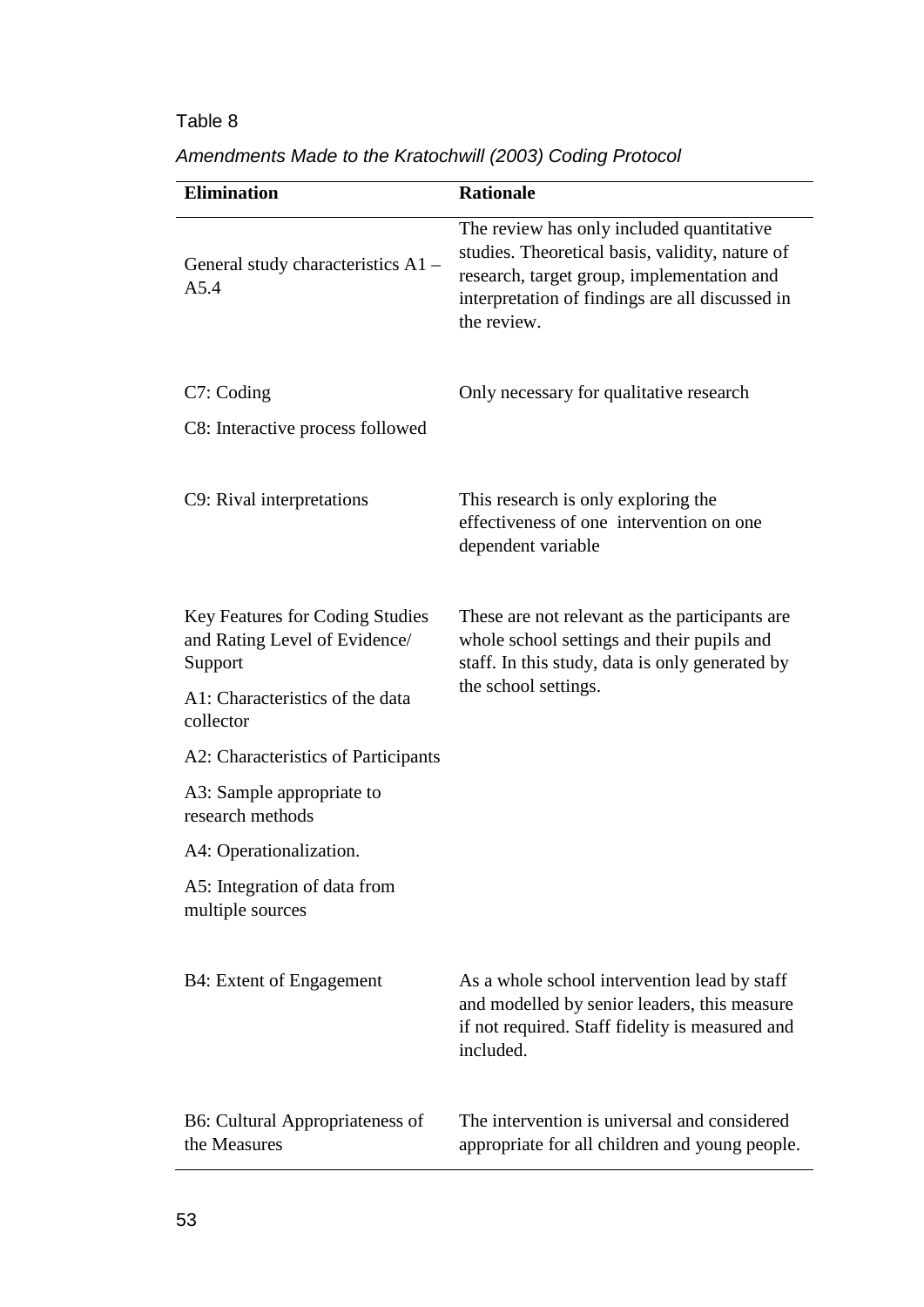| <b>Elimination</b>                                                                                                                                                                                                                               | <b>Rationale</b>                                                                                                                                                                                        |
|--------------------------------------------------------------------------------------------------------------------------------------------------------------------------------------------------------------------------------------------------|---------------------------------------------------------------------------------------------------------------------------------------------------------------------------------------------------------|
| <b>Rating for Primary Outcomes</b><br><b>Statistically Significant</b><br>D <sub>3</sub> , D <sub>4</sub> , D <sub>5</sub> , D <sub>6</sub>                                                                                                      | Secondary outcomes are not being measured<br>in this review.                                                                                                                                            |
| E. Cultural Significance                                                                                                                                                                                                                         | Not necessary to record for universal school<br>intervention.                                                                                                                                           |
| F. Educational/Clinical<br>Significance                                                                                                                                                                                                          | This is discussed at length during the report                                                                                                                                                           |
| Durability/Generalization of<br><b>Intervention and Outcomes</b><br>H <sub>1</sub> . Follow-up assessment<br>H2. Durability/Generalization<br>over time<br>H3. Durability/Generalization<br>across settings<br>H4. Generalization across persons | Not applicable for longitudinal studies /<br>ongoing whole school approach. Fidelity<br>score is measured over time intervals. Studies<br>are based on implementation in mainstream<br>school settings. |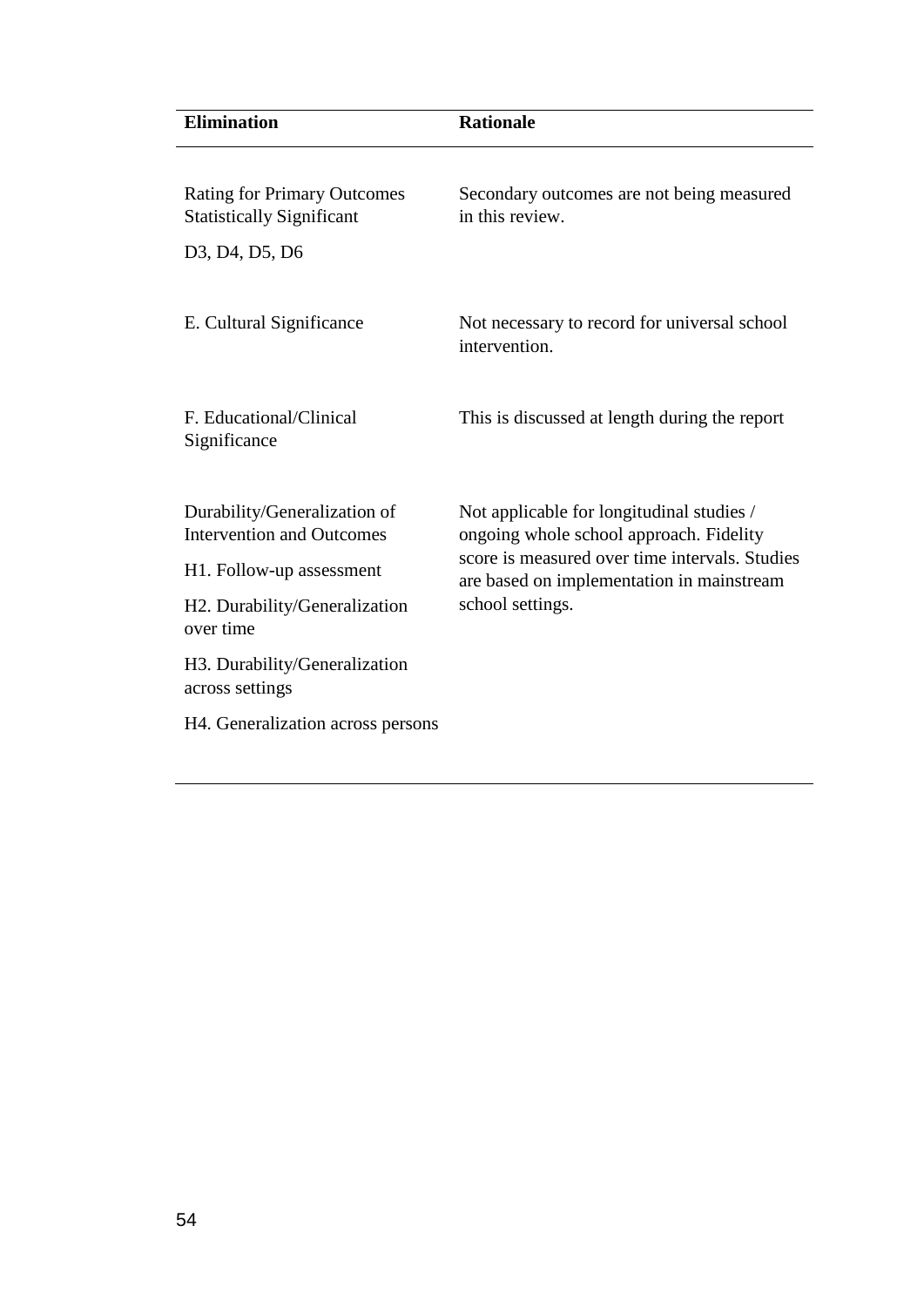### **Appendix C**

Adapted from the Procedural Manual of the Task Force on Evidence-Based Interventions in School Psychology, American Psychology Association, Kratochwill, T.R. (2003).

#### **Coding Protocol**

**Date**: 29 December 2019

#### **Full Study Reference**:

Madigan, K., Cross, R. W., Smolkowski, K., & Strycker, L. A. (2016). Association between schoolwide positive behavioural interventions and supports and academic achievement: a 9-year evaluation. *Educational Research and Evaluation*, *22*(7–8), 402–421.

**Intervention Name**: Foundations, school wide positive behavioural interventions and supports (PBIS)

#### **Study ID Number**: #5

- $\Box$  Type of Publication:
- Book/Monograph

Journal Article

- □ Book Chapter
- $\Box$  Other (specify):

#### **1. General Characteristics**

#### **A. General Design Characteristics**

A1. Random assignment designs (if random assignment design, select one of the following)

- $\Box$  Completely randomized design
- $\Box$  Randomized block design (between participants, e.g., matched classrooms)
- $\Box$  Randomized block design (within participants)
- $\Box$  Randomized hierarchical design (nested treatments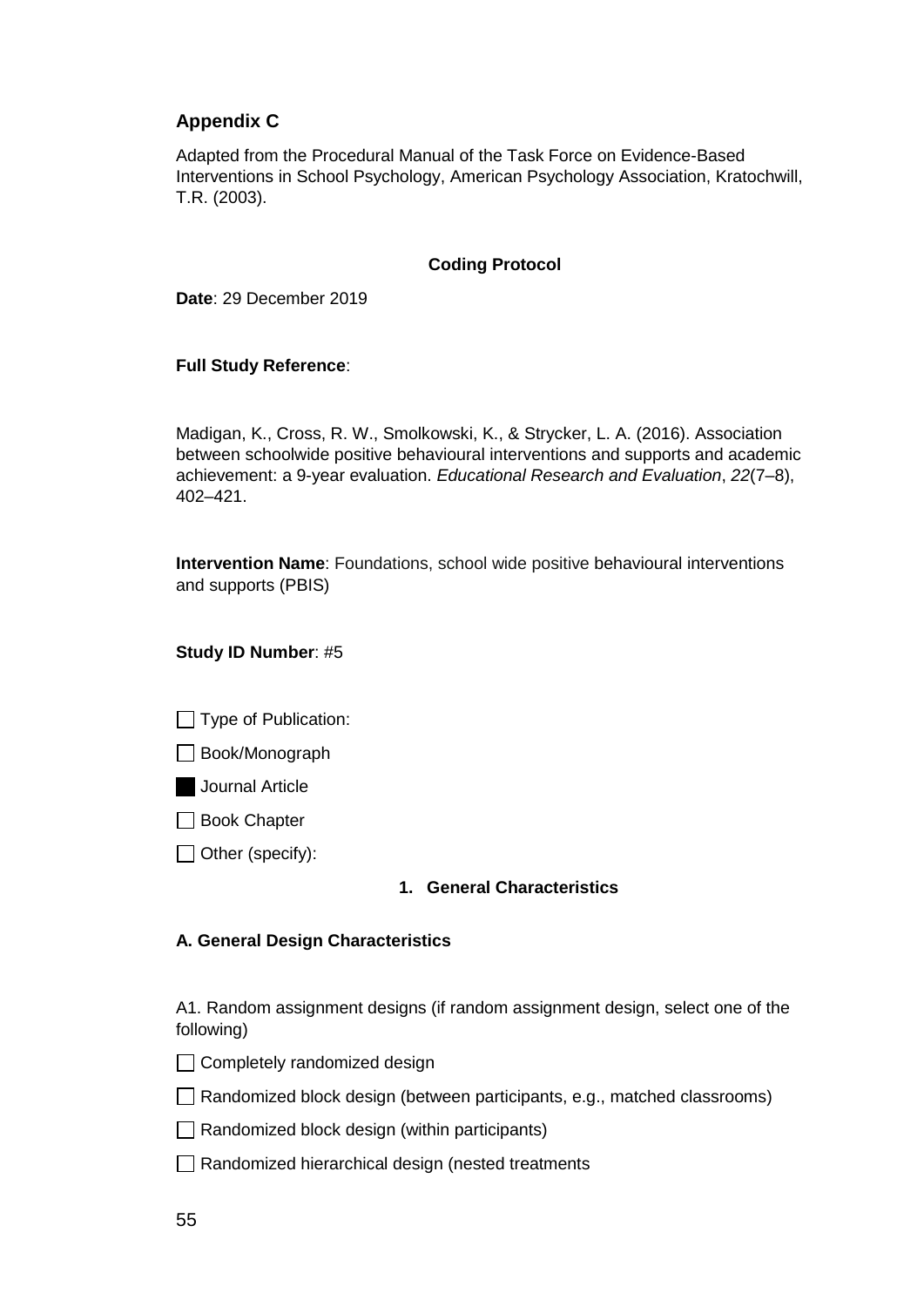A2. Nonrandomized designs (if non-random assignment design, select one of the following)

□ Nonrandomized design

- $\Box$  Nonrandomized block design (between participants)
- $\Box$  Nonrandomized block design (within participants)
- Nonrandomized hierarchical design
- Optional coding for **Quasi-experimental designs**:

#### **The Repeated-Treatment Design** (using longitudinal data)

A3. Overall confidence of judgment on how participants were assigned (select one of the following)

- $\Box$  Very low (little basis)
- $\Box$  Low (guess)
- □ Moderate (weak inference)
- $\Box$  High (strong inference)
- Very high (explicitly stated)
- $\Box$  N/A
- Unknown/unable to code

#### **B. Data Analysis**

Appropriate unit of analysis Familywise error rate controlled Sufficiently large *N* 

| es | Nο |
|----|----|
|    |    |
|    |    |
|    |    |

Total size of sample (start of study): 49 schools.

| Intervention group sample size:<br>high). | 21 schools (15 elementary, 5 middle, and 1<br>A total of 11,202 pupils. |  |  |
|-------------------------------------------|-------------------------------------------------------------------------|--|--|
| Control group sample size:                | 28 comparable schools (21 elementary, 5<br>middle, and 2 high)          |  |  |
|                                           | A total of 14,857 pupils                                                |  |  |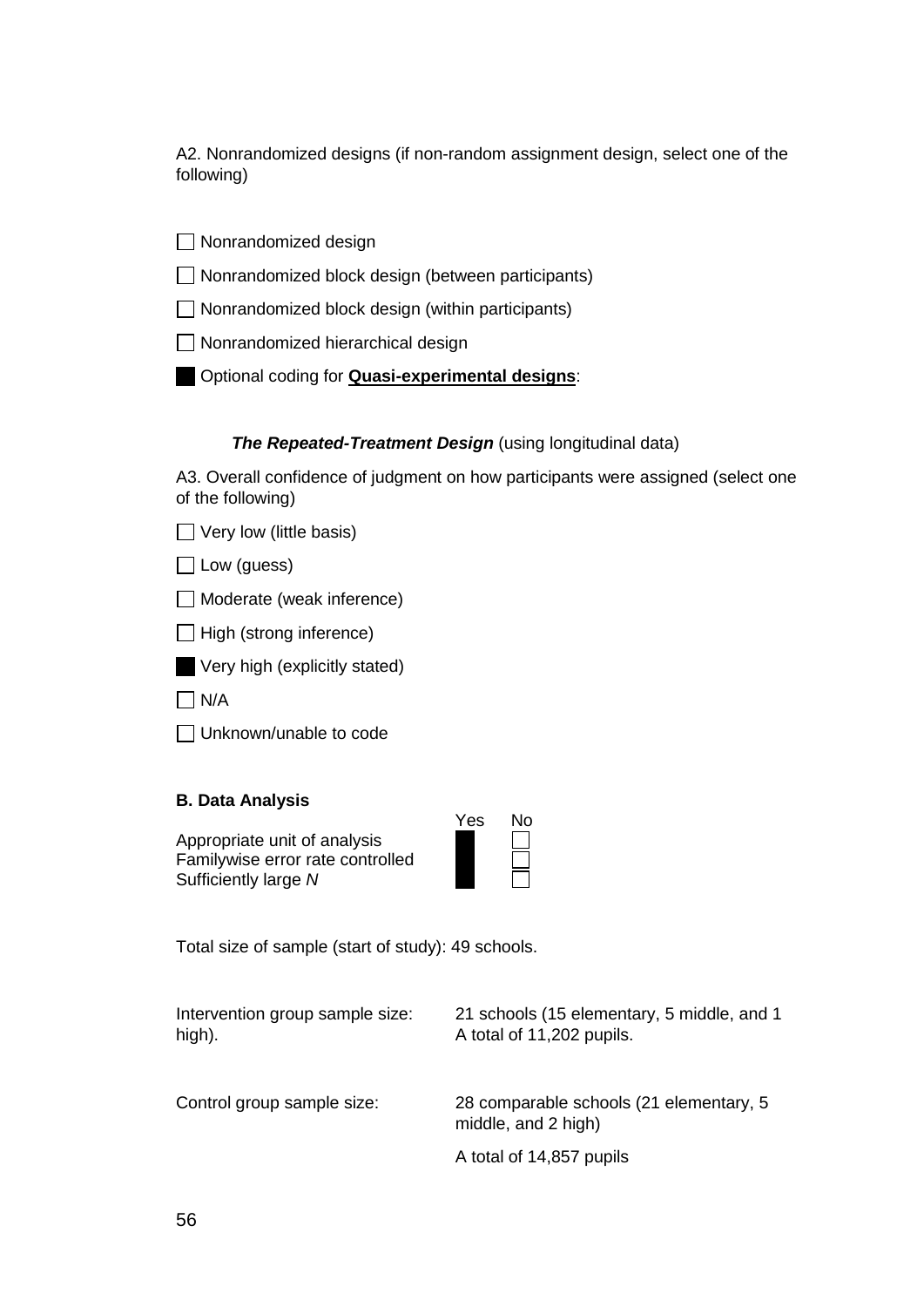#### **C. Type of Program**

- □ Universal prevention program
- $\Box$  Selective prevention program
- $\Box$  Targeted prevention program
- Intervention/Treatment
- Unknown

#### **D. Stage of Program**

- Model/demonstration programs
- $\Box$  Early stage programs
- Established/institutionalized programs
- Unknown

#### **E. Concurrent or Historical Intervention Exposure**

- Current exposure
- $\Box$  Prior exposure
- Unknown

#### **2. Key Features for Coding Studies and Rating Level of Evidence/Support**

#### **(Rating Scale**: **3= Strong Evidence, 2=Promising Evidence, 1=Weak Evidence, 0=No Evidence)**

#### **A. Measurement**

The use of the outcome measures produce reliable scores for the majority of the primary outcomes

|  | ۰.<br>× |
|--|---------|
|--|---------|

No

Unknown/unable to code

Multi-method (at least two assessment methods used)

|--|--|

 $\Box$  No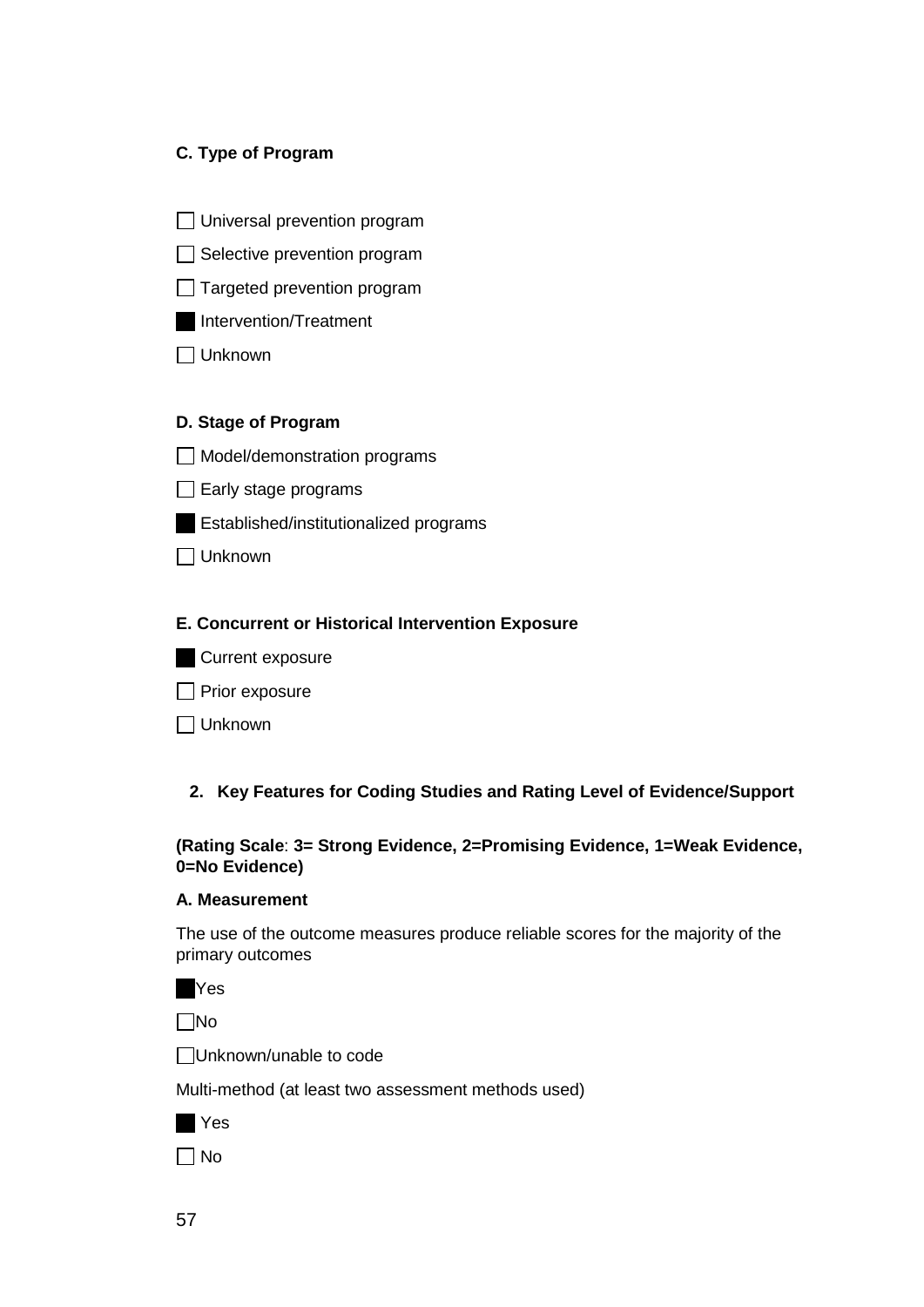$\Box$  N/A

Unknown/unable to code

**Specify:** student test scores and school's academic index score.

Multi-source (at least two sources used self-reports, teachers etc.)

**N**Yes

 $\Box$  No

 $\Box$  N/A

Unknown/unable to code

Validity of measures reported (well-known or standardized or norm-referenced are considered good, consider any cultural considerations)

 $\Box$  Yes validated with specific target group

In part, validated for general population only

 $\Box$  No

□ Unknown/unable to code

Measures of key outcomes are linked to the conceptual model.

3 Clear links established between the conceptual model and key outcome indicators

 $\Box$  2 Some, but not all, key outcomes are clearly linked to conceptual model.

 $\Box$  1 Vague reference to links between key outcomes and conceptual model

 $\Box$  0 No evidence that key outcomes are linked to conceptual model.

| <b>Overall Rating for measurement</b> (select: $0.1$ , $2$ or $3$ $3$ $3$ $2$ $1$ $0$ |  |                                                                                                                           |  |
|---------------------------------------------------------------------------------------|--|---------------------------------------------------------------------------------------------------------------------------|--|
|                                                                                       |  | $\begin{array}{ccccccccccccccccc} \Box & \blacksquare & \blacksquare & \square & \square & \square & \square \end{array}$ |  |

#### **B. Comparison Group**

B1 Type of Comparison Group (Select one of the following)

 $\Box$  Typical intervention (typical intervention for that setting, without additions that make up the intervention being evaluated)

Attention placebo

 $\Box$  Intervention element placebo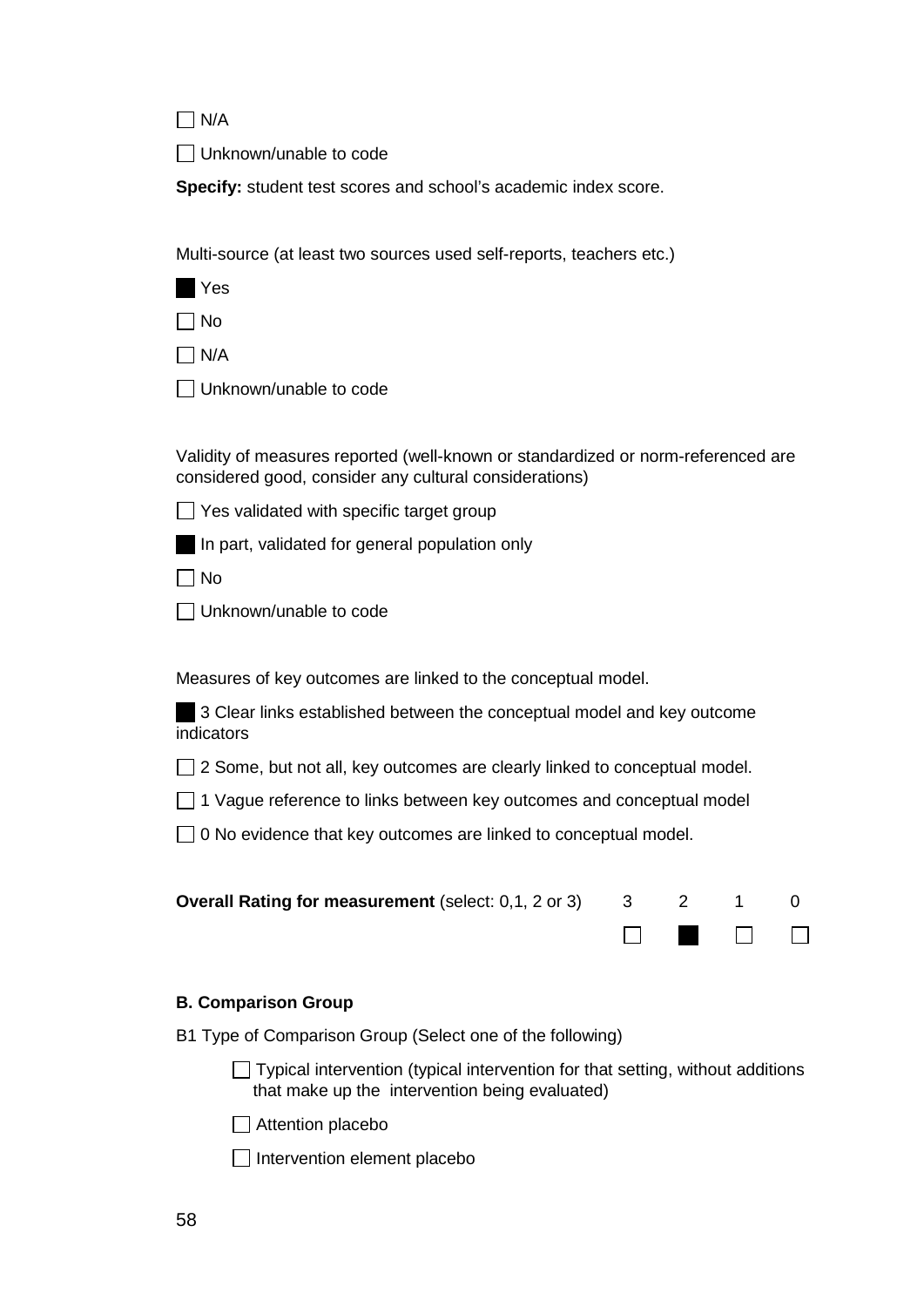Alternative intervention

 $\Box$  Pharmacotherapy

 $\Box$  No intervention

 $\Box$  Wait list/delayed intervention

Minimal contact

 $\Box$  Unable to identify type of comparison

**Specify**: traditional approaches to behaviour management and discipline.

B2 Overall confidence of judgment on type of comparison group

| $\Box$ Very low (little basis) |  |  |
|--------------------------------|--|--|
|--------------------------------|--|--|

 $\Box$  Low (guess)

□ Moderate (weak inference)

High (strong inference)

 $\Box$  Very high (explicitly stated)

 $\Box$  Unable to identify comparison group

B3 Counterbalancing of change agent (participants who receive intervention from a single therapist/teacher etc were counter-balanced across intervention)

 $\Box$  By change agent

Statistical (analyse includes a test for intervention)

 $\Box$  Other

□ Not reported/None

B4 Group equivalence established (select one of the following)

| $\Box$ Random assignment |  |
|--------------------------|--|
|--------------------------|--|

 $\Box$  Posthoc matched set

Statistical matching

**Post hoc test for group equivalence** 

B5 Equivalent mortality

Low attrition (less than 20 % for post)

 $\Box$  Low attrition (less than 30% for follow-up)

 $\Box$  Intent to intervene analysis carried out?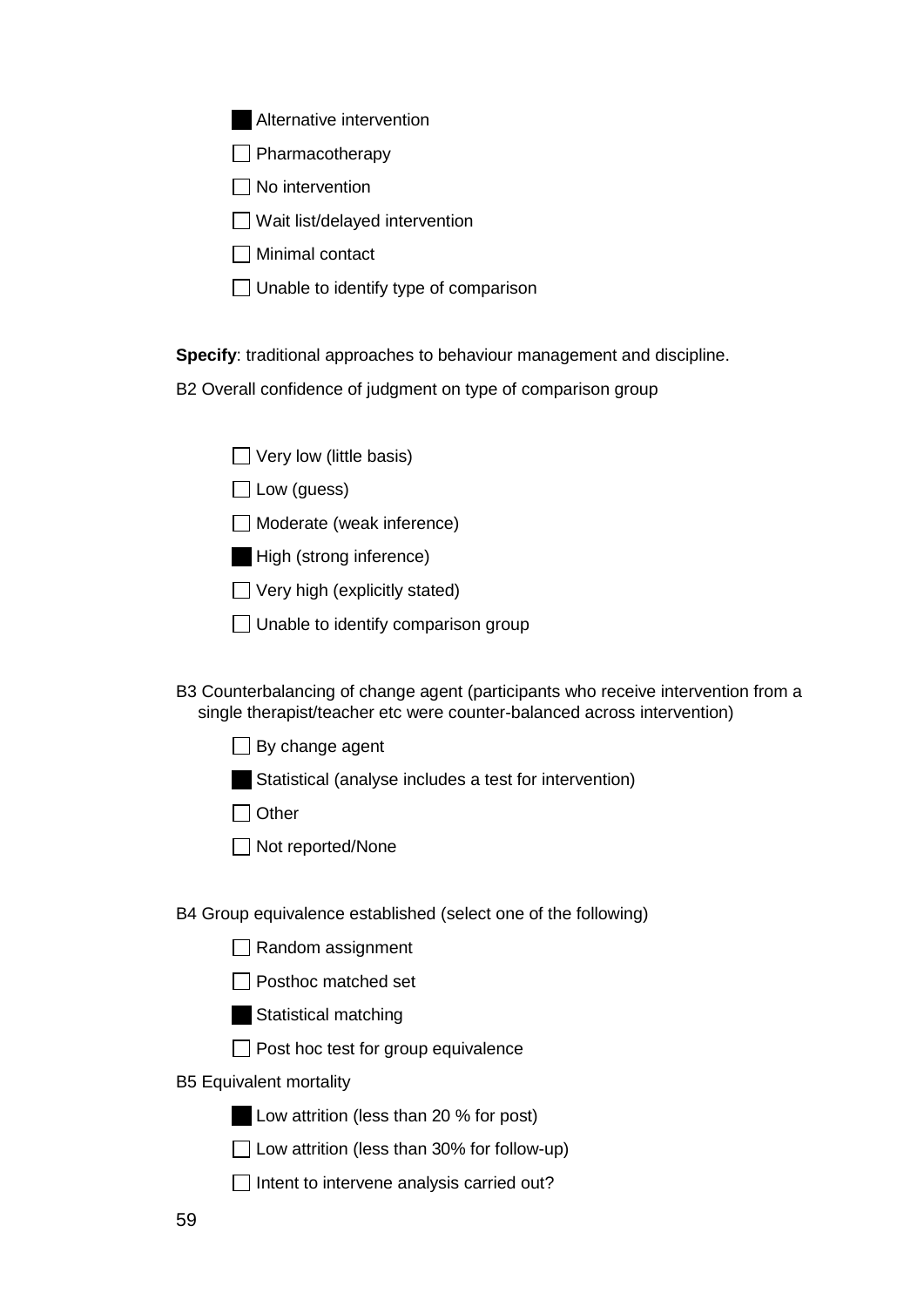|                                                                                                                      | Overall Rating for comparison group (select: 0,1, 2 or 3) 3                                                   |             | 2              | 1. | 0 |
|----------------------------------------------------------------------------------------------------------------------|---------------------------------------------------------------------------------------------------------------|-------------|----------------|----|---|
|                                                                                                                      | C. Primary/Secondary Outcomes Are Statistically Significant                                                   |             |                |    |   |
|                                                                                                                      | C1. Evidence of appropriate statistical analysis for <b>primary outcomes</b>                                  |             |                |    |   |
|                                                                                                                      | Appropriate unit of analysis (rate from previous code)                                                        |             |                |    |   |
|                                                                                                                      | Familywise/experiment wise error rate controlled when applicable (rate from<br>previous code)                 |             |                |    |   |
|                                                                                                                      | Sufficiently large N (rate from previous code)                                                                |             |                |    |   |
| following)                                                                                                           | C2. Percentage of primary outcomes that are significant (select one of the                                    |             |                |    |   |
|                                                                                                                      | Significant primary outcomes for at least 75% of the total primary outcome<br>measures for each key construct |             |                |    |   |
| Significant primary outcomes for between 50% and 74% of the total primary<br>outcome measures for each key construct |                                                                                                               |             |                |    |   |
| Significant primary outcomes for between 25% and 49% of the total primary<br>outcome measures for any key construct. |                                                                                                               |             |                |    |   |
|                                                                                                                      | <b>Rating for Primary Outcomes Statistically Significant</b>                                                  | 3           | $\overline{2}$ | 1  | 0 |
|                                                                                                                      | <b>OVERALL Rating for Primary/Secondary Outcomes</b>                                                          | $3^{\circ}$ | $2^{\circ}$    | 1  | 0 |
|                                                                                                                      | <b>External Validity Indicators</b>                                                                           |             |                |    |   |
|                                                                                                                      | <b>Sampling Procedures</b>                                                                                    |             |                |    |   |
|                                                                                                                      | Sampling procedures described in detail                                                                       |             |                |    |   |
| Yes                                                                                                                  |                                                                                                               |             |                |    |   |
| No                                                                                                                   |                                                                                                               |             |                |    |   |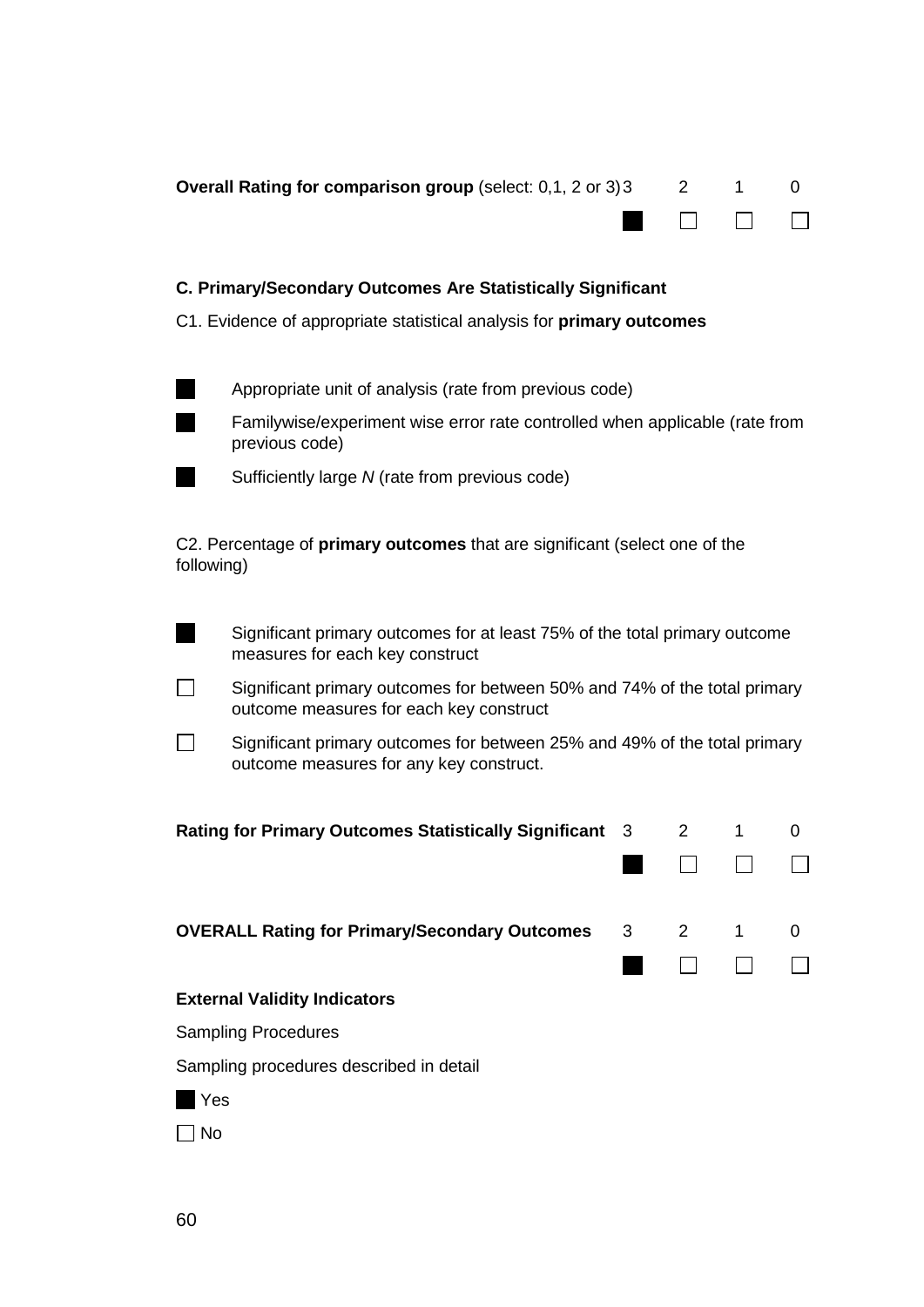Rationale for sample selection specified

**N**Yes

**Specify**: County Superintendent's Office identified 26 schools (16 elementary, 8 middle, and 2 high) to participate in either Treatment Cohort I or Treatment Cohort II, based on involvement with the intervention initiative. Only schools with moderate to high fidelity of implementation were included in the present study.



Rationale for sample size specified



Specify: As above, schools from the state county were only eliminated from intervention group for non-involvement with the programme or for low fidelity scores in program implementation.

 $\Box$  No

Evidence provided that sample represents target population

|   | Yes |
|---|-----|
| L | No  |

#### **Rating for Sampling**



Adequately reported characteristics of participants/sample. Adequate level of detail in description of participants

| ٠<br>۰. |
|---------|
|---------|

 $\Box$  No

Details are provided regarding variables that:

Have differential relevance for intended outcomes  $\Box$  Yes No

#### **Specify:** N/A.

Have relevance to the inclusion criteria

**Specify:** variables relate directly to aim of study: intervention impact school academic index score, which is based on student test scores. However, the variable thought to result in improved academic achievement were not measured.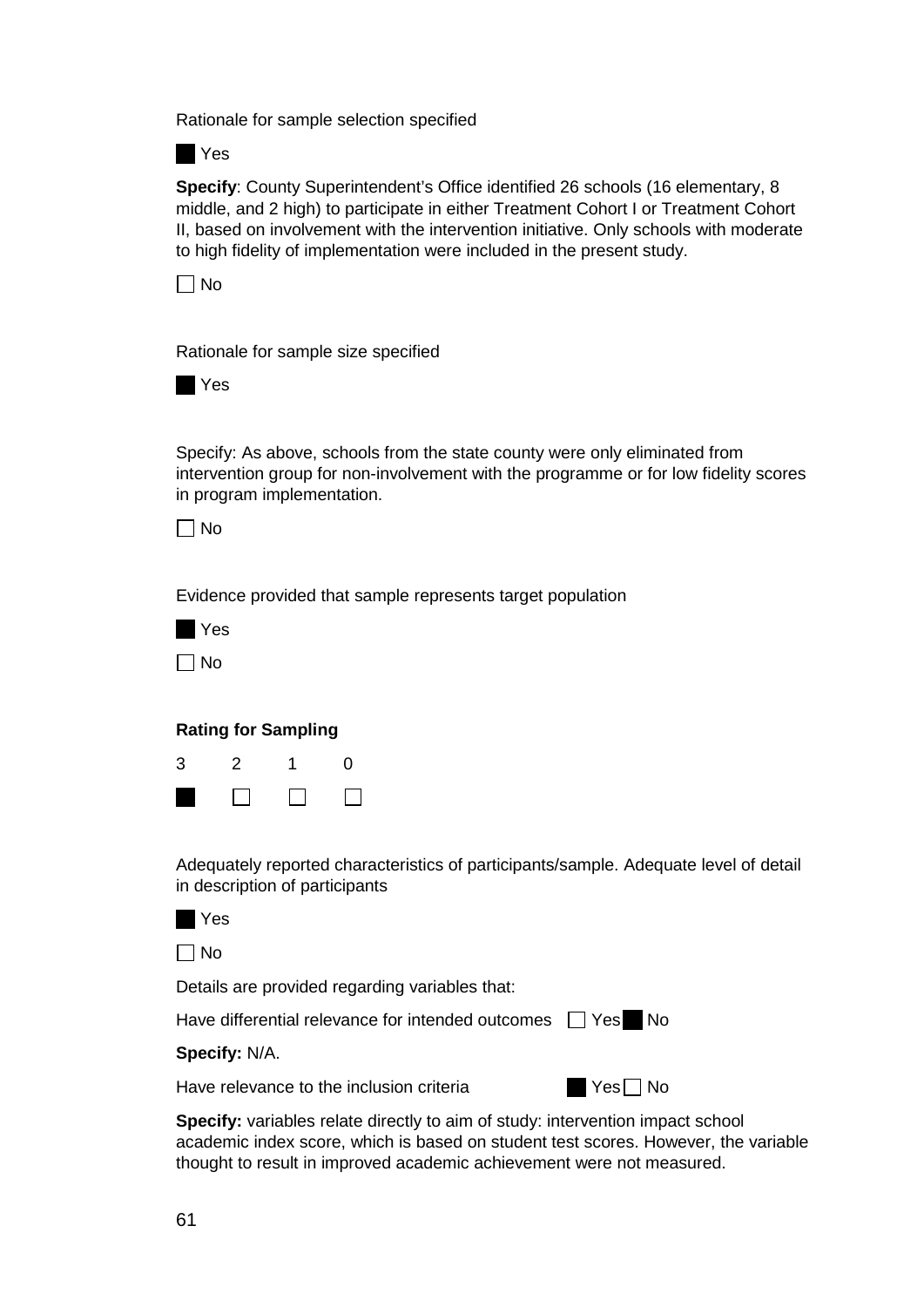Transferability of the intervention

| $\Box$ 3 Complete and detailed description of the context within which the |
|----------------------------------------------------------------------------|
| intervention occurs                                                        |

- $\Box$  2 Detailed description of some but not all contextual components
- **1** Provides overview of contextual components but lack details
- □ 0 No description of context

Participant perceptions of benefits of intervention (treatment group)

- $\Box$  3 Provided evidence of perceived benefits from the intervention for all participant groups
- $\Box$  2 Provided evidence of perceived benefits from the intervention for some participant groups
- $\Box$  1 Provided evidence that participants did not perceive benefits from the intervention.
	- 0 Did not investigate participants' perceptions of benefits.

#### **OVERALL Rating for External Validity**



#### **Identifiable Intervention Components**

| Overall Rating for Identifiable Components:           |     | 2         |  |  |
|-------------------------------------------------------|-----|-----------|--|--|
|                                                       |     |           |  |  |
| Design allows for analysis of identifiable components | Yes | <b>No</b> |  |  |
| Total number of components:<br>N                      |     |           |  |  |
| Number of components linked to primary outcomes:<br>N |     |           |  |  |
| Clear documentation of essential components<br>Yesl   | No. |           |  |  |

**Specify:** The study discusses the theoretical underpinnings of the intervention. It explains that schools must engage with specific training and remain actively involved with the programme to contribute data and ongoing trainings. The paper signposts the reader to a website for technical assistance. However, detailed components of the training are not listed in the paper.

Procedures for adapting the intervention are described in detail  $\Box$  Yes  $\Box$  No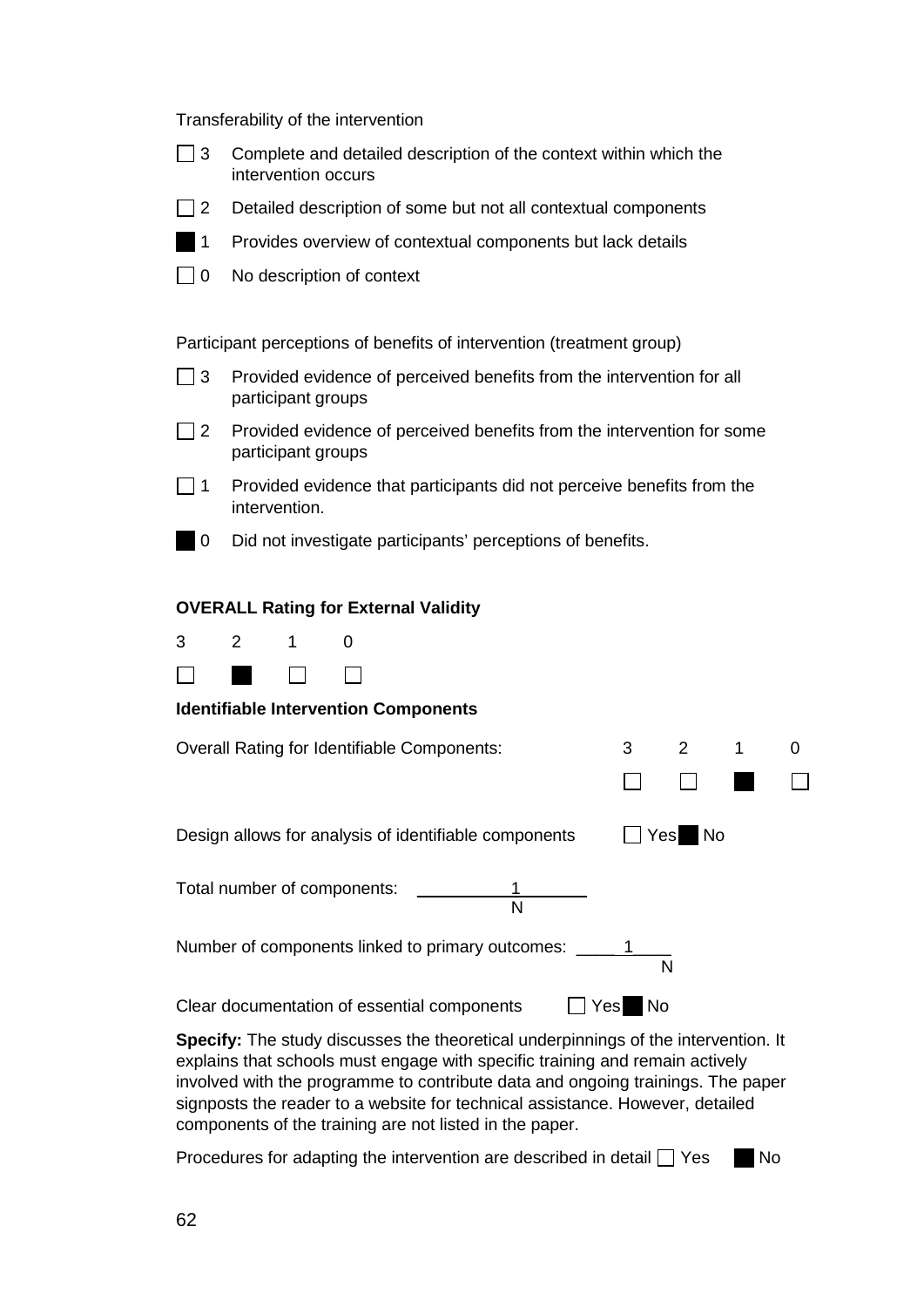Specify:

Contextual features of the intervention are documented  $\blacksquare$  Yes  $\blacksquare$  No

**Specify**: Introduction of the paper gives a clear description of the intervention. The paper specifies that in order to deliver the intervention: 'the school's leadership team attends the 15 to 20 days of training spread over multiple years; the leadership team then trains the remaining school personnel', and fidelity to the intervention in monitored.

#### **OVERALL Rating of Identifiable Intervention Components**

| 3 | 2 | 0 |
|---|---|---|
|   |   |   |

#### **D. Implementation Fidelity**

Evidence of Acceptable Adherence

- **Ongoing supervision/consultation**
- Coding intervention sessions/lessons or procedures
- $\Box$  Audio/video tape implementation
	- $\Box$  Entire intervention
	- $\Box$  Part of intervention

Manualization (select all that apply)

- П Written material involving a detailed account of the exact procedure and the sequence they are to be used.
	- Formal training session that includes a detailed account of the exact procedures and the sequence in which they are to be used.
		- Written material involving an overview of broad principles and a description of the intervention phases.
	- Formal or informal training session involving an overview of broad principles and a description of the intervention phases.

Adaptation procedures are specified (select one)

 $\Box$  Yes  $\Box$  No  $\Box$  unknown

| <b>Rating for Implementation Fidelity</b> |  |  |  |  |
|-------------------------------------------|--|--|--|--|
|-------------------------------------------|--|--|--|--|

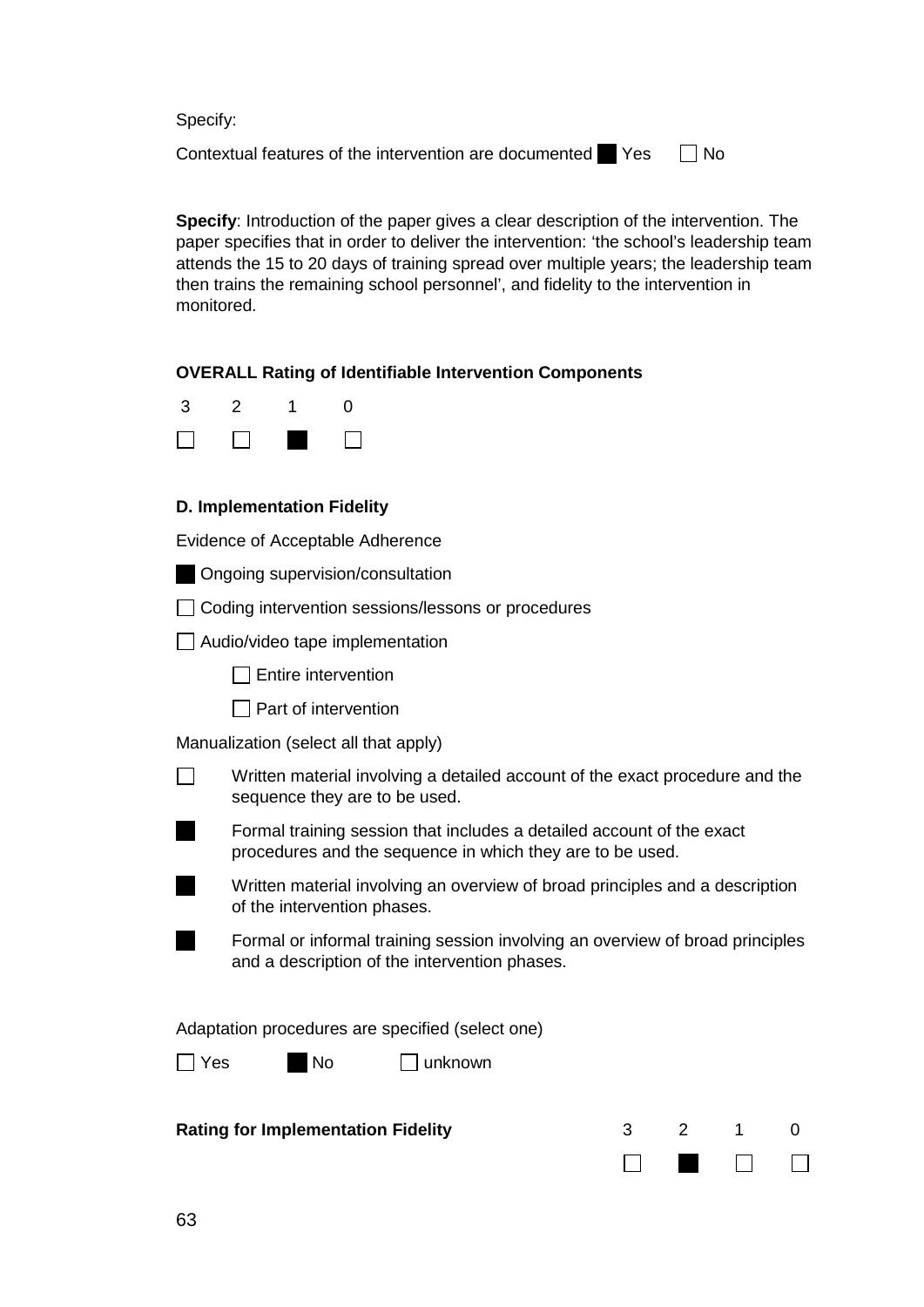# **Summary of Evidence**

| <b>Indicator</b>                                      | <b>Overall</b><br>evidence<br>rating<br>$0 - 3$ | <b>Description of evidence</b><br><b>Strong</b><br><b>Promising</b><br>Weak<br>No/limited evidence<br>Or Descriptive ratings                                            |
|-------------------------------------------------------|-------------------------------------------------|-------------------------------------------------------------------------------------------------------------------------------------------------------------------------|
| <b>General Characteristics</b>                        |                                                 |                                                                                                                                                                         |
| General design characteristics                        |                                                 | Promising: Quasi-experimental<br>study using Longitudinal data<br>and large N, with good control<br>group. However, the design did<br>not allow for causal attribution. |
| Data analysis                                         |                                                 | Strong: Multivariate analysis of<br>covariance (MANCOVA), with<br>two school years of baseline<br>measurements prior to<br>intervention measurement.                    |
| Type of program                                       |                                                 | Whole school intervention                                                                                                                                               |
| Stage of program                                      |                                                 | Established                                                                                                                                                             |
| Concurrent/historical<br><b>Intervention Exposure</b> |                                                 | Current exposure                                                                                                                                                        |
| <b>Key Features</b>                                   |                                                 |                                                                                                                                                                         |
| Measurement                                           | $\overline{2}$                                  | Promising evidence. Thorough<br>baseline measurements and<br>comparison with a control group.<br>Limitation was lack of<br>measurement for causality                    |
| Comparison                                            | 3                                               | Strong evidence: good use of a<br>three tiered matching procedure                                                                                                       |
| Primary outcomes are<br>statistically significant     | 3                                               | Strong evidence: P < .001 with<br>large effect size                                                                                                                     |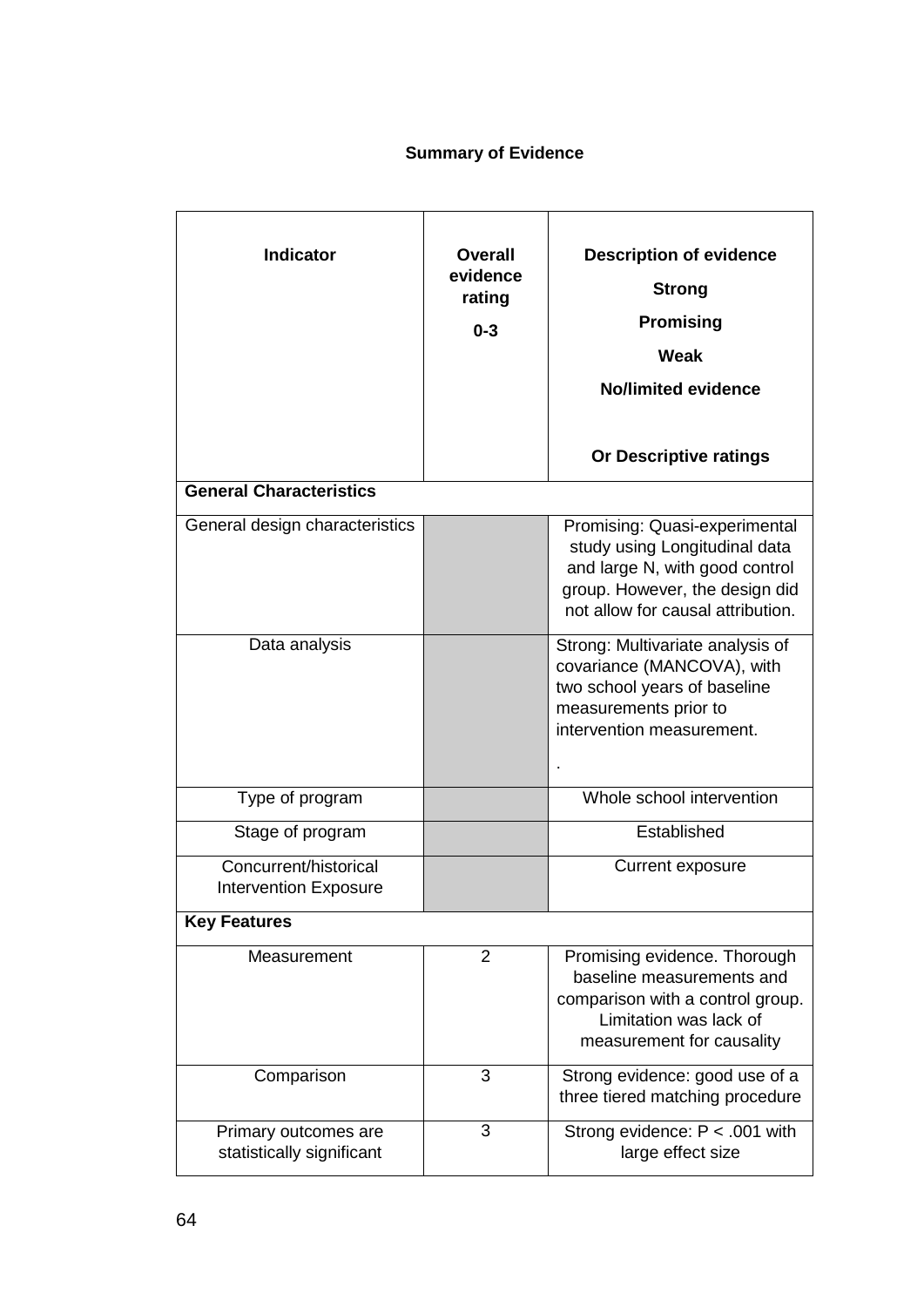| <b>External validity indicators</b>     | 2 | Promising evidence: based on<br>sampling, ecological validity and<br>experimental design using<br>longitudinal data. Lack of detail<br>regarding contextual<br>components                                   |
|-----------------------------------------|---|-------------------------------------------------------------------------------------------------------------------------------------------------------------------------------------------------------------|
| Identifiable Intervention<br>components |   | Description and signposting<br>only. Not possible to measure<br>specific components of the<br>intervention but intervention<br>components could have been<br>more identifiable by exploring<br>self-report. |
| <b>Implementation Fidelity</b>          | 2 | Only schools that are able to<br>demonstrate fidelity consistently<br>were included.                                                                                                                        |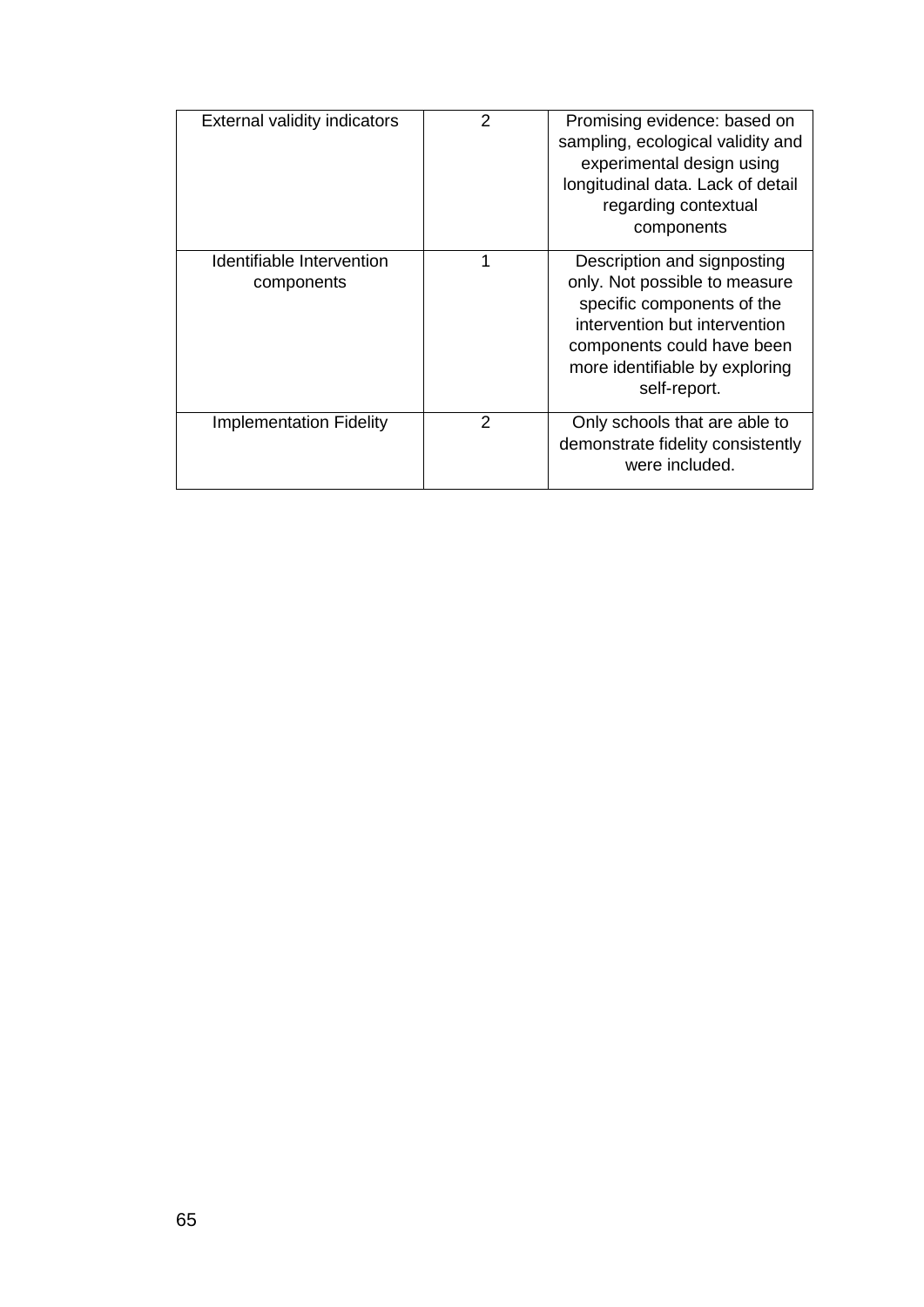#### **Appendix D**

Weight of Evidence B (WoE B): provides a review specific judgement of the relevance of the methodology in relation to the review question (Gough, 2007). Typologies, are considered to be helpful in organising and appraising evidence and may be considered as more helpful than hierarchies (Petticrew and Roberts, 2003). Petticrew and Roberts (2003) typology highlights that Randomised Control Trials are best suited to address research questions based on 'effectiveness, followed by quasi-experimental studies and cohort studies. All of the studies in this review fall under the category of quasiexperimental studies and the WOE B criteria has been selected to reflect this. Table 1 below details the criteria that each of the included studies must meet in order to receive the specified rating. To achieve a specified rating, four of the five criteria must be met by a study.

Table 1

| Weighting                  | Criteria                                                                                                                                                                                                                                                                                                                                                                                                                                       |  |  |  |  |
|----------------------------|------------------------------------------------------------------------------------------------------------------------------------------------------------------------------------------------------------------------------------------------------------------------------------------------------------------------------------------------------------------------------------------------------------------------------------------------|--|--|--|--|
|                            |                                                                                                                                                                                                                                                                                                                                                                                                                                                |  |  |  |  |
| Strong/High(3)             | Equivalent group design is used<br>Three or more pupil cohorts or whole schools are<br>$\bullet$<br>included for treatment and control<br>Pretest-Postest measures include three or more<br>$\bullet$<br>academic subjects / learning areas for three or more<br>pupil cohorts<br>Time series measurements used<br>Measures used to test effectiveness are very clearly<br>$\bullet$<br>outlined and include reliability and validity details. |  |  |  |  |
| Promising/<br>Medium $(2)$ | Non-equivalent group design with steps taken to ensure<br>multiple similarities between treatment and control<br>group<br>Two pupil cohorts or whole schools are included for<br>$\bullet$<br>treatment and control<br>Pretest-Postest measures include two academic subjects                                                                                                                                                                  |  |  |  |  |

*WoE B Weighting Criteria*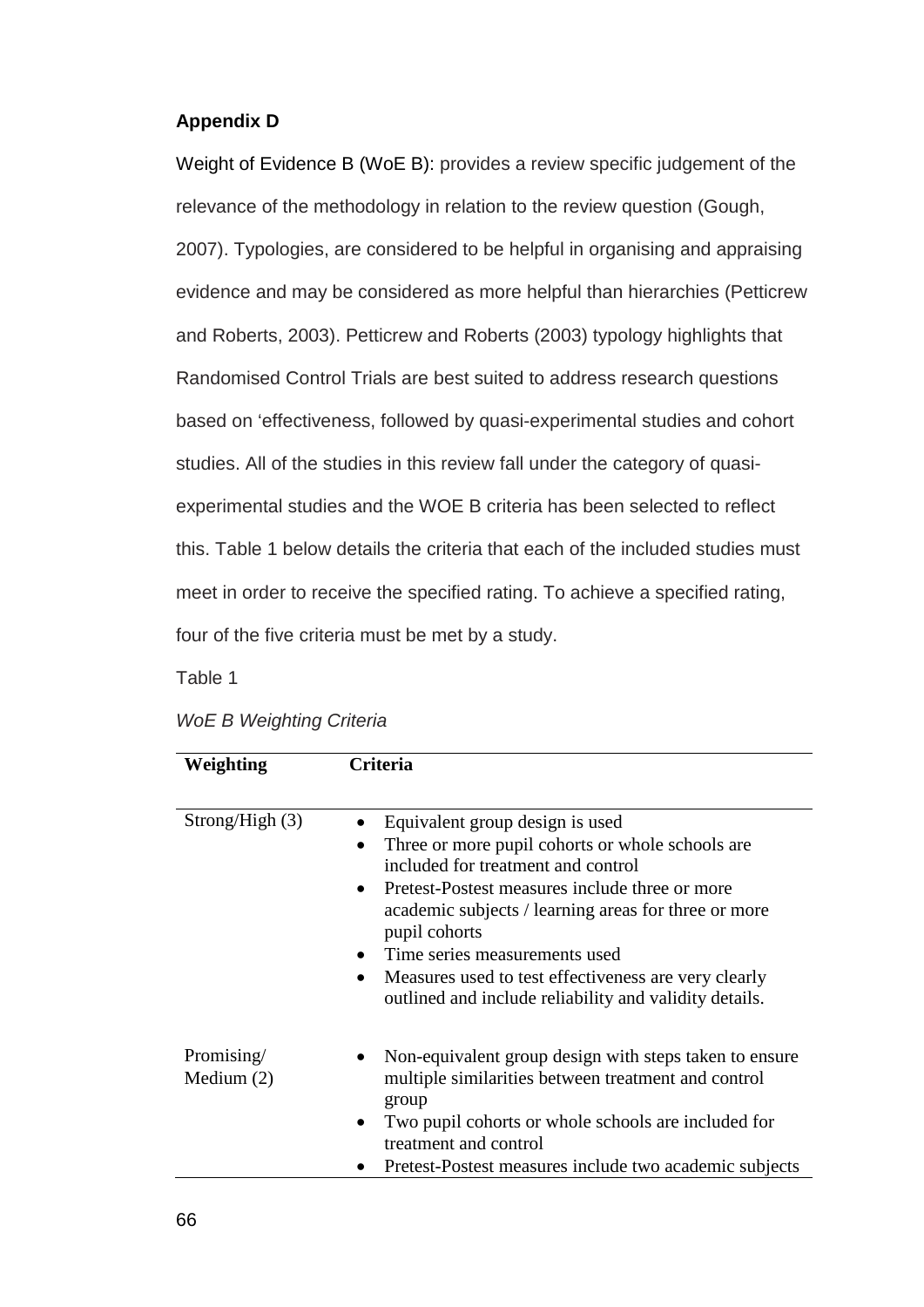| Weighting      | Criteria                                                                                                                                                                                                                                                                                                                                                                                                 |  |  |  |
|----------------|----------------------------------------------------------------------------------------------------------------------------------------------------------------------------------------------------------------------------------------------------------------------------------------------------------------------------------------------------------------------------------------------------------|--|--|--|
|                | Time series measurements used<br>Measures used to test effectiveness are reported and<br>$\bullet$<br>include reliability or validity details.                                                                                                                                                                                                                                                           |  |  |  |
| Weak $/Low(1)$ | No control group or non-equivalent group and no<br>$\bullet$<br>efforts made to ensure similarities between treatment<br>and control group<br>One pupil cohort or school is included for treatment and<br>$\bullet$<br>control<br>Pretest-Postest measures for one academic subject<br>$\bullet$<br>No use of time series measurements<br>Measures used to test effectiveness are reported.<br>$\bullet$ |  |  |  |

*Weight of Evidence B*

| <b>Study</b>            | <b>Overall WoE B</b> |  |  |
|-------------------------|----------------------|--|--|
|                         |                      |  |  |
| Angus & Nelson $(2019)$ | 1                    |  |  |
| Borgen et al. (2019)    | $\overline{2}$       |  |  |
| Freeman et al. (2016)   | $\overline{2}$       |  |  |
| Houchens et al. (2017)  | 3                    |  |  |
| Madigan et al. (2016)   | 3                    |  |  |
| Reno et al. (2017)      | $\overline{2}$       |  |  |
| Ryoo et al. (2018)      | $\overline{2}$       |  |  |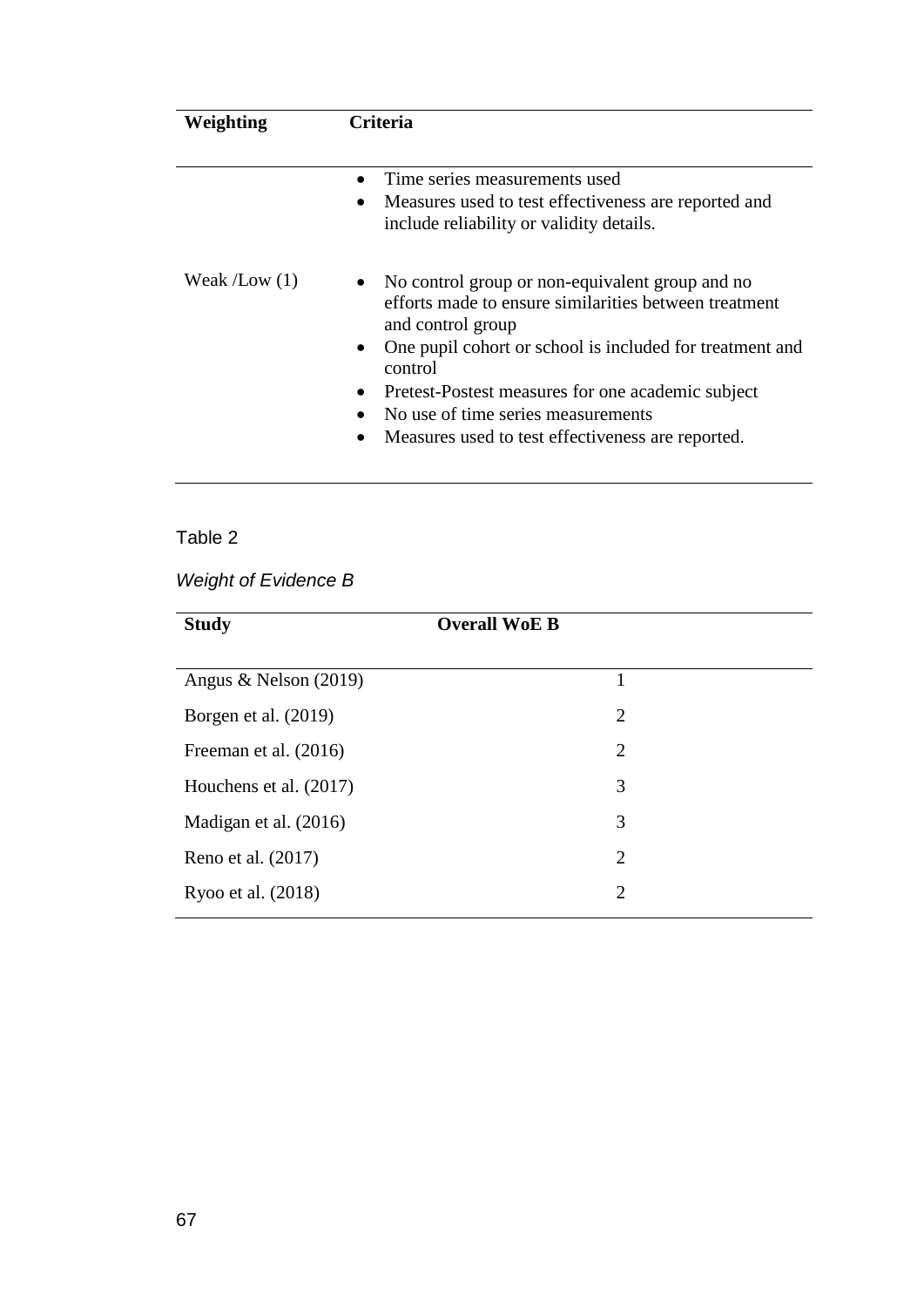## **Appendix E**

Weight of Evidence C (WoE C): provides a judgement of the topic relevance in relation to the review question (Gough, 2007). The criteria for WoE C is listed in table 1, below. To achieve a specified rating, five of the six criteria must be met by a study.

*Table 1*

| <b>Criteria and Weighting Table</b> |  |  |
|-------------------------------------|--|--|
|-------------------------------------|--|--|

| Weighting                  | <b>Criteria</b>                                                                                                                                                                                                                                                                                                                                                                                                                                                                                                                                                                                                                                                                                                                                                                                                                                                                                                                                                                                                                                                                                                                                                                                                                           |  |  |  |
|----------------------------|-------------------------------------------------------------------------------------------------------------------------------------------------------------------------------------------------------------------------------------------------------------------------------------------------------------------------------------------------------------------------------------------------------------------------------------------------------------------------------------------------------------------------------------------------------------------------------------------------------------------------------------------------------------------------------------------------------------------------------------------------------------------------------------------------------------------------------------------------------------------------------------------------------------------------------------------------------------------------------------------------------------------------------------------------------------------------------------------------------------------------------------------------------------------------------------------------------------------------------------------|--|--|--|
| Strong/High (3)            | The study specifically measures the intervention<br>$\bullet$<br>effectiveness at improving academic performance<br>Intervention fidelity is measured by an external PBS<br>$\bullet$<br>professional using an assessment measure published<br>specifically for PBS, i.e. the Tiered Fidelity Inventory<br>(TFI), Facility-Wide Tiered Fidelity Inventory (FW-<br>TFI), Benchmarks of Quality (BoQ), School-wide<br>Evaluation Tool (SET), Commitment and<br>Implementation sections of the PBS Framework.<br>The measurement school has ongoing PBS training<br>and access to a coach, guide or mentor. Either training<br>or coaching sessions take place a minimum of once<br>every school term or semester.<br>Academic achievement measure is based on a<br>criterion-reference test, such as SATs, GCSE, or state<br>equivalent in the US, such as high school diploma.<br>The measure includes a minimum of three subjects<br>(English, maths and science).<br>Children/Young People of whom academic<br>$\bullet$<br>achievement is measured are from a minimum of three<br>year groups, cohorts or schools.<br>The study includes data regarding the school<br>demographic (cultural backgrounds and Social<br>Economic Status). |  |  |  |
| Promising/<br>Medium $(2)$ | The study specifically measures the intervention<br>effectiveness at improving academic performance<br>Intervention fidelity is measured by a member of<br>$\bullet$<br>school staff using an assessment measure published<br>specifically for PBS, i.e. the Tiered Fidelity Inventory<br>(TFI), Facility-Wide Tiered Fidelity Inventory (FW-                                                                                                                                                                                                                                                                                                                                                                                                                                                                                                                                                                                                                                                                                                                                                                                                                                                                                             |  |  |  |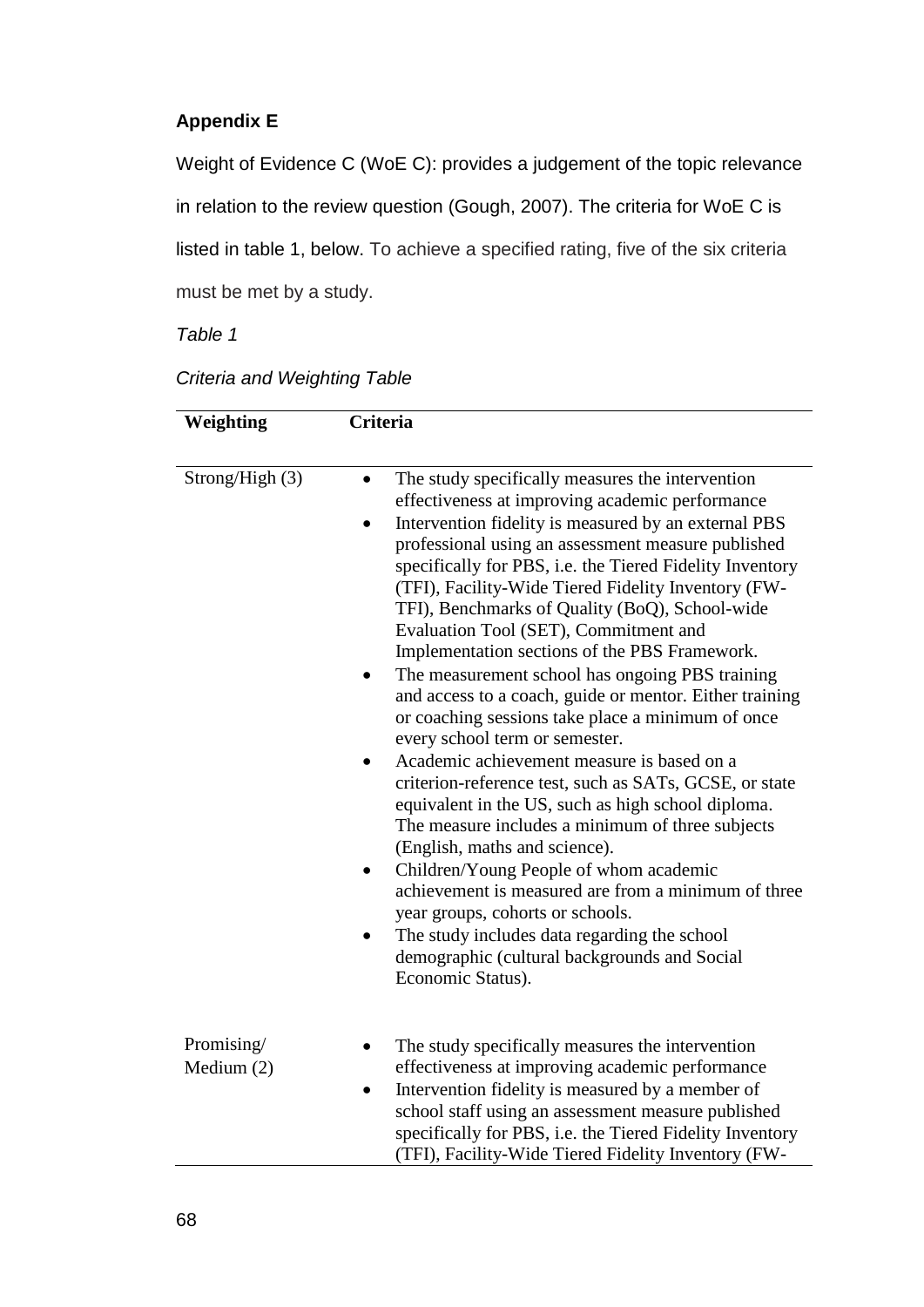| Weighting         | Criteria<br>TFI), Benchmarks of Quality (BoQ), School-wide<br><b>Evaluation Tool (SET)</b><br>The measurement school has ongoing PBS training<br>and access to a coach, guide or mentor. Either training<br>or coaching sessions take place a minimum of once<br>every school term or semester.<br>Academic achievement measure is based on a<br>criterion-reference test, such as SATs, GCSE, or state<br>equivalent in the US, such as high school diploma.<br>The measure includes a minimum of two subjects<br>(English and maths).<br>Children/Young People of whom academic<br>achievement is measured are from a minimum of two<br>year groups, cohorts or schools.<br>The study includes data regarding the school<br>demographic (cultural backgrounds and Social<br>Economic Status).                                                                                                                                                      |  |  |  |
|-------------------|------------------------------------------------------------------------------------------------------------------------------------------------------------------------------------------------------------------------------------------------------------------------------------------------------------------------------------------------------------------------------------------------------------------------------------------------------------------------------------------------------------------------------------------------------------------------------------------------------------------------------------------------------------------------------------------------------------------------------------------------------------------------------------------------------------------------------------------------------------------------------------------------------------------------------------------------------|--|--|--|
|                   |                                                                                                                                                                                                                                                                                                                                                                                                                                                                                                                                                                                                                                                                                                                                                                                                                                                                                                                                                      |  |  |  |
| Weak $/Low(1)$    | The study specifically measures the intervention<br>effectiveness at improving academic performance<br>Intervention fidelity measure is reported but it is<br>$\bullet$<br>unclear what tool has been used, or a generalised<br>checklist has been used. The measure is based on<br>school self-assessment/report.<br>The measurement school has a trained/qualified<br>member of staff working within the school as an<br>additional employment duty and provides coaching,<br>mentoring or guidance to other staff.<br>Academic achievement measure is based on a<br>curriculum based measure or a specific assessment<br>e.g. a literacy or numeracy assessment.<br>Children/Young People of whom academic<br>$\bullet$<br>achievement is measured are from a minimum of two<br>year group, cohorts or schools.<br>The study includes data regarding the school<br>$\bullet$<br>demographic (cultural backgrounds and Social<br>Economic Status). |  |  |  |
| No evidence $(0)$ | There is insufficient evidence that the study meets any<br>of the criteria above.                                                                                                                                                                                                                                                                                                                                                                                                                                                                                                                                                                                                                                                                                                                                                                                                                                                                    |  |  |  |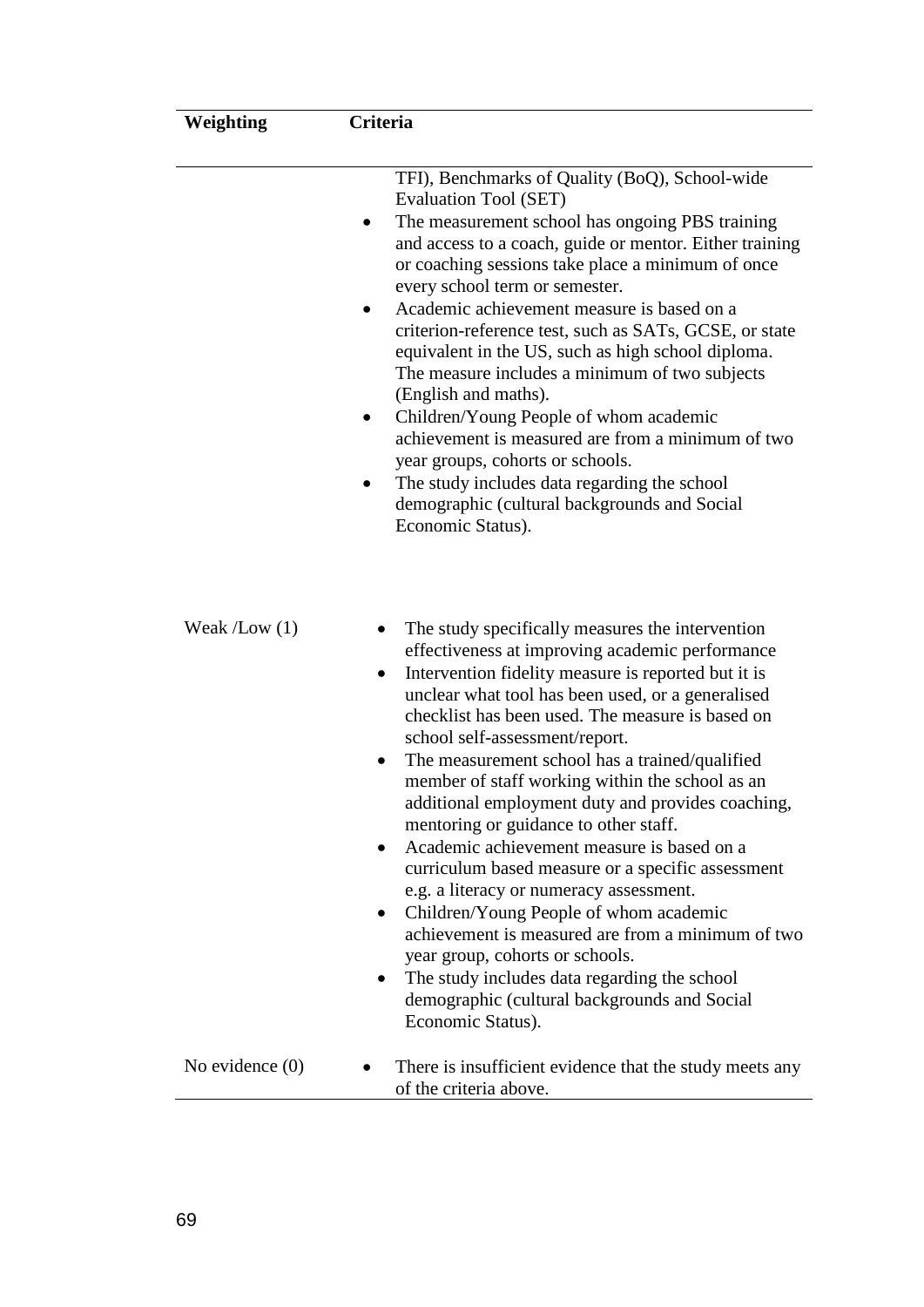|  | Rationale for WoE C Criteria |
|--|------------------------------|
|--|------------------------------|

| <b>Criteria</b>                                      | <b>Rationale</b>                                                                                                                                                                                                                                                                                                                                                                                                                                                                      |  |  |  |
|------------------------------------------------------|---------------------------------------------------------------------------------------------------------------------------------------------------------------------------------------------------------------------------------------------------------------------------------------------------------------------------------------------------------------------------------------------------------------------------------------------------------------------------------------|--|--|--|
| <b>Intervention effectiveness</b>                    | The study must focus on academic<br>achievement / attainment in order to be aligned<br>with the review question.                                                                                                                                                                                                                                                                                                                                                                      |  |  |  |
| <b>Fidelity measure</b>                              | Intervention fidelity must be measured to<br>ensure construct validity of the study. The<br>Tiered Fidelity Inventory (TFI), Facility-Wide<br>Tiered Fidelity Inventory (FW-TFI),<br>Benchmarks of Quality (BoQ) and School-<br>wide Evaluation Tool (SET) are widely<br>recognised as standard measures for positive<br>behaviour support. Bias is reduced and<br>reliability increased when the measure is<br>carried out by an external and appropriately<br>trained professional. |  |  |  |
| <b>Continuing Professional</b><br><b>Development</b> | To ensure that intervention fidelity is<br>longitudinal and that the schools use of the<br>intervention is reliable, there should be<br>ongoing coaching/training/mentoring of<br>positive behaviour support.                                                                                                                                                                                                                                                                         |  |  |  |
| <b>Academic achievement</b><br>measure               | Core subjects offer consequential validity and<br>predictive validity.                                                                                                                                                                                                                                                                                                                                                                                                                |  |  |  |
| <b>Reliability of academic</b><br>progress           | Increasing the measure over time increases the<br>chance of measuring the impact of intervention,<br>and reduces the likelihood of a result occurring<br>by chance.                                                                                                                                                                                                                                                                                                                   |  |  |  |
| Demographic data                                     | Demographic data is important for the<br>determination of whether the individuals in<br>each study are a representative sample for<br>generalization purposes.                                                                                                                                                                                                                                                                                                                        |  |  |  |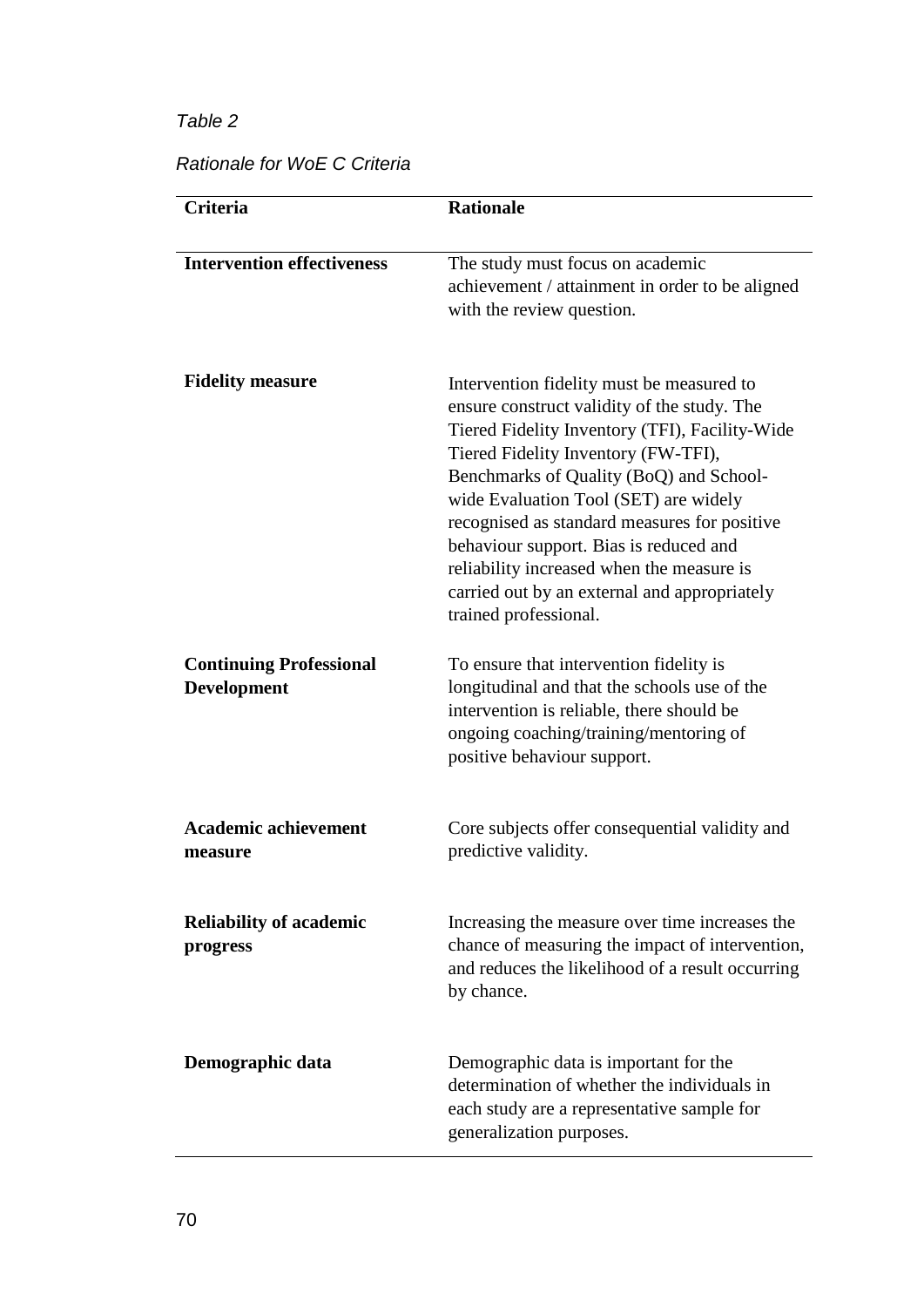*Table 3 Weight of Evidence C*

| <b>Study</b>            | <b>Overall WoE C</b> |  |  |
|-------------------------|----------------------|--|--|
|                         |                      |  |  |
| Angus & Nelson $(2019)$ | 3                    |  |  |
| Borgen et al. (2019)    | $\overline{2}$       |  |  |
| Freeman et al. (2016)   | 1                    |  |  |
| Houchens et al. (2017)  | $\overline{2}$       |  |  |
| Madigan et al. (2016)   | 3                    |  |  |
| Reno et al. (2017)      | 1                    |  |  |
| Ryoo et al. (2018)      | 3                    |  |  |